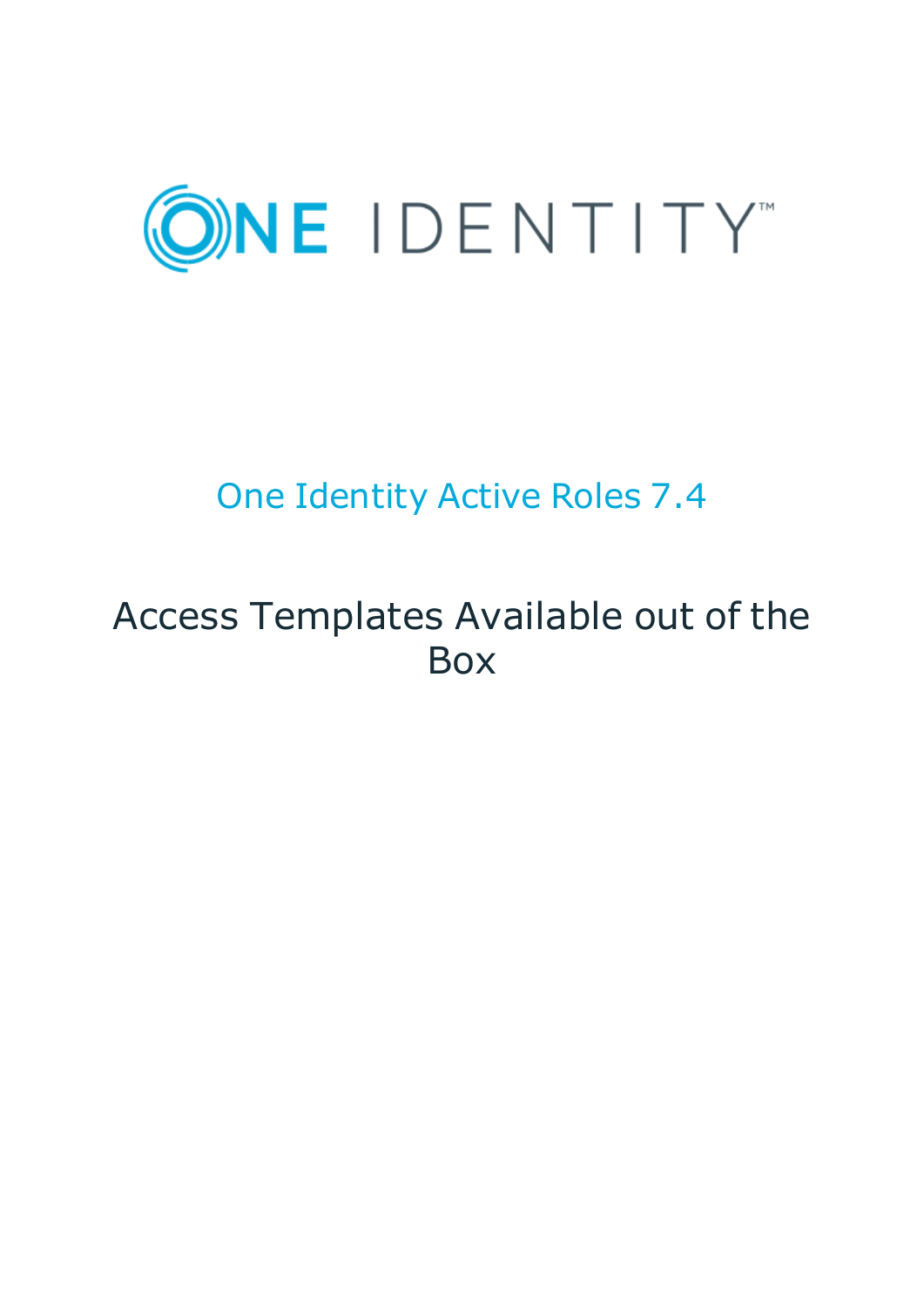#### **Copyright 2019 One Identity LLC.**

#### **ALL RIGHTS RESERVED.**

This guide contains proprietary information protected by copyright. The software described in this guide is furnished under a software license or nondisclosure agreement. This software may be used or copied only in accordance with the terms of the applicable agreement. No part of this guide may be reproduced or transmitted in any form or by any means, electronic or mechanical, including photocopying and recording for any purpose other than the purchaser's personal use without the written permission of One Identity LLC .

The information in this document is provided in connection with One Identity products. No license, express or implied, by estoppel or otherwise, to any intellectual property right is granted by this document or in connection with the sale of One Identity LLC products. EXCEPT AS SET FORTH IN THE TERMS AND CONDITIONS AS SPECIFIED IN THE LICENSE AGREEMENT FOR THIS PRODUCT, ONE IDENTITY ASSUMES NO LIABILITY WHATSOEVER AND DISCLAIMS ANY EXPRESS, IMPLIED OR STATUTORY WARRANTY RELATING TO ITS PRODUCTS INCLUDING, BUT NOT LIMITED TO, THE IMPLIED WARRANTY OF MERCHANTABILITY, FITNESS FOR A PARTICULAR PURPOSE, OR NON-INFRINGEMENT. IN NO EVENT SHALL ONE IDENTITY BE LIABLE FOR ANY DIRECT, INDIRECT, CONSEQUENTIAL, PUNITIVE, SPECIAL OR INCIDENTAL DAMAGES (INCLUDING, WITHOUT LIMITATION, DAMAGES FOR LOSS OF PROFITS, BUSINESS INTERRUPTION OR LOSS OF INFORMATION) ARISING OUT OF THE USE OR INABILITY TO USE THIS DOCUMENT, EVEN IF ONE IDENTITY HAS BEEN ADVISED OF THE POSSIBILITY OF SUCH DAMAGES. One Identity makes no representations or warranties with respect to the accuracy or completeness of the contents of this document and reserves the right to make changes to specifications and product descriptions at any time without notice. One Identity does not make any commitment to update the information contained in this document.

If you have any questions regarding your potential use of this material, contact:

One Identity LLC. Attn: LEGAL Dept 4 Polaris Way Aliso Viejo, CA 92656

Refer to our Web site ([http://www.OneIdentity.com](http://www.oneidentity.com/)) for regional and international office information.

#### **Patents**

One Identity is proud of our advanced technology. Patents and pending patents may apply to this product. For the most current information about applicable patents for this product, please visit our website at [http://www.OneIdentity.com/legal/patents.aspx](http://www.oneidentity.com/legal/patents.aspx).

#### **Trademarks**

One Identity and the One Identity logo are trademarks and registered trademarks of One Identity LLC. in the U.S.A. and other countries. For a complete list of One Identity trademarks, please visit our website at [www.OneIdentity.com/legal](http://www.oneidentity.com/legal). All other trademarks are the property of their respective owners.

#### **Legend**

- **WARNING: A WARNING icon indicates a potential for property damage, personal injury, or death.**
- **CAUTION: A CAUTION icon indicates potential damage to hardware or loss of data if instructions are not followed.**
- IMPORTANT, NOTE, TIP, MOBILE, or VIDEO: An information icon indicates supporting Œ information.

Active Roles Access Templates Available out of the Box Updated - December 2019 Version - 7.4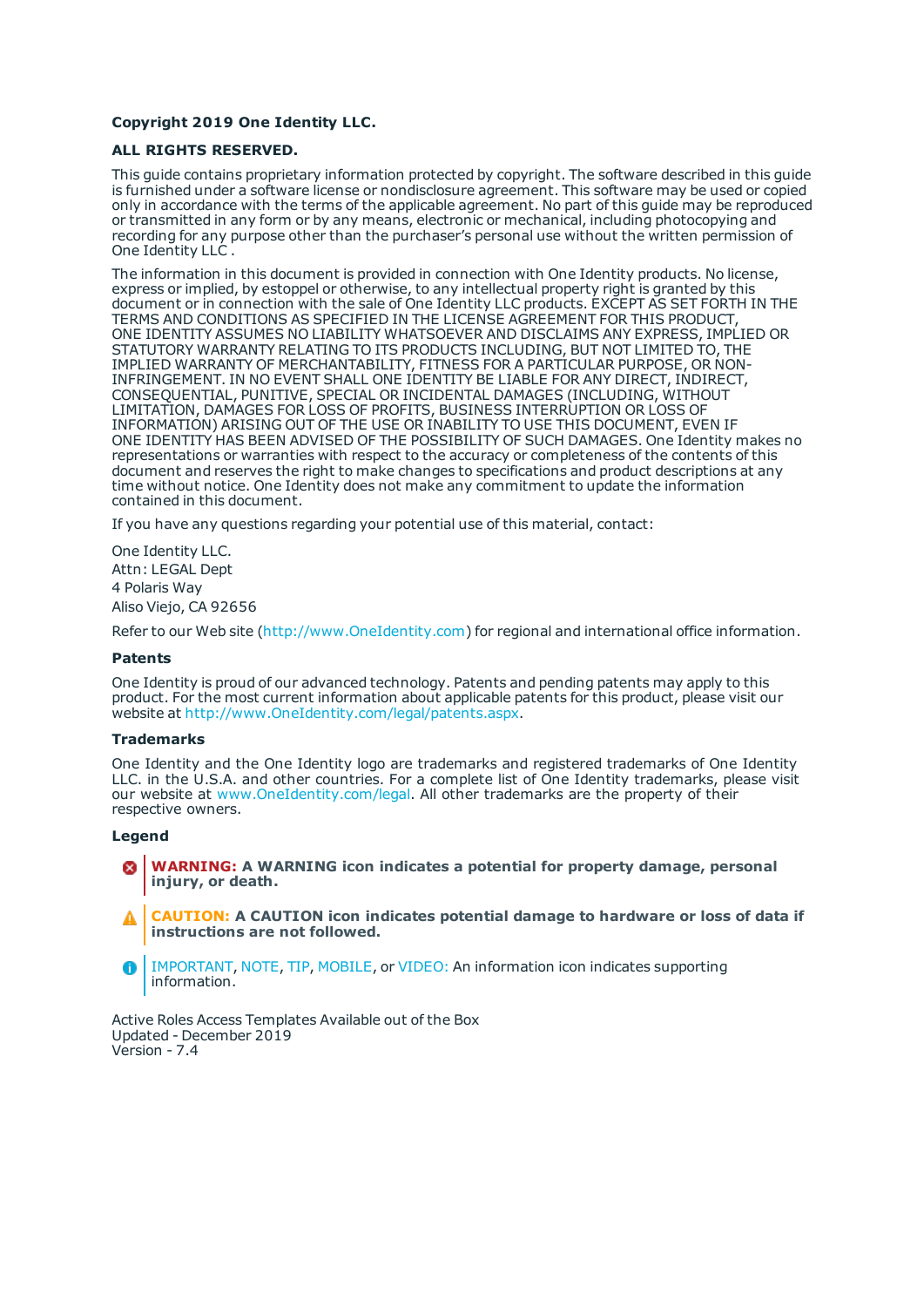## **Contents**

| Configuration/Advanced | 39 |
|------------------------|----|
|                        |    |
|                        |    |
|                        |    |
|                        |    |
|                        |    |
|                        |    |

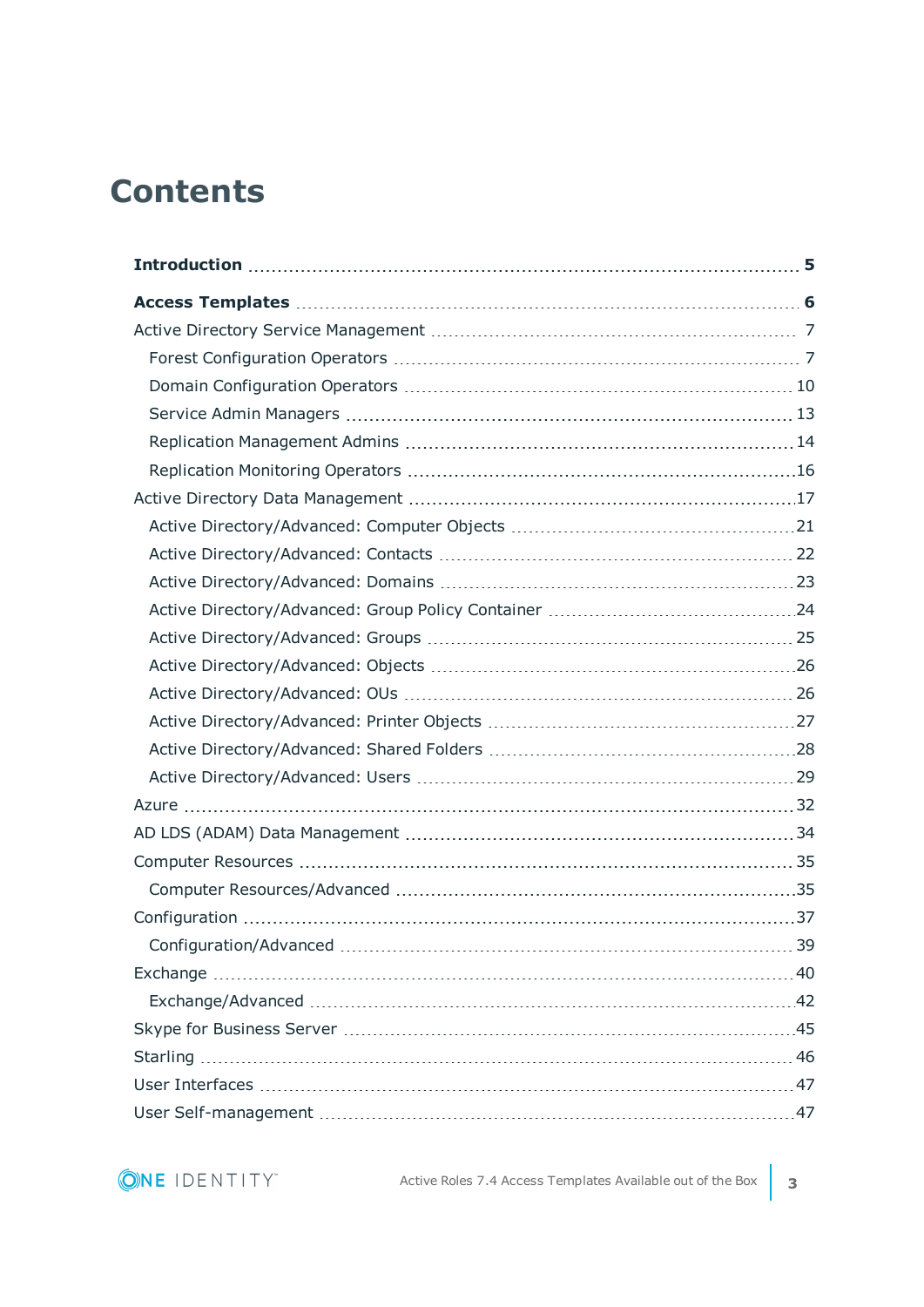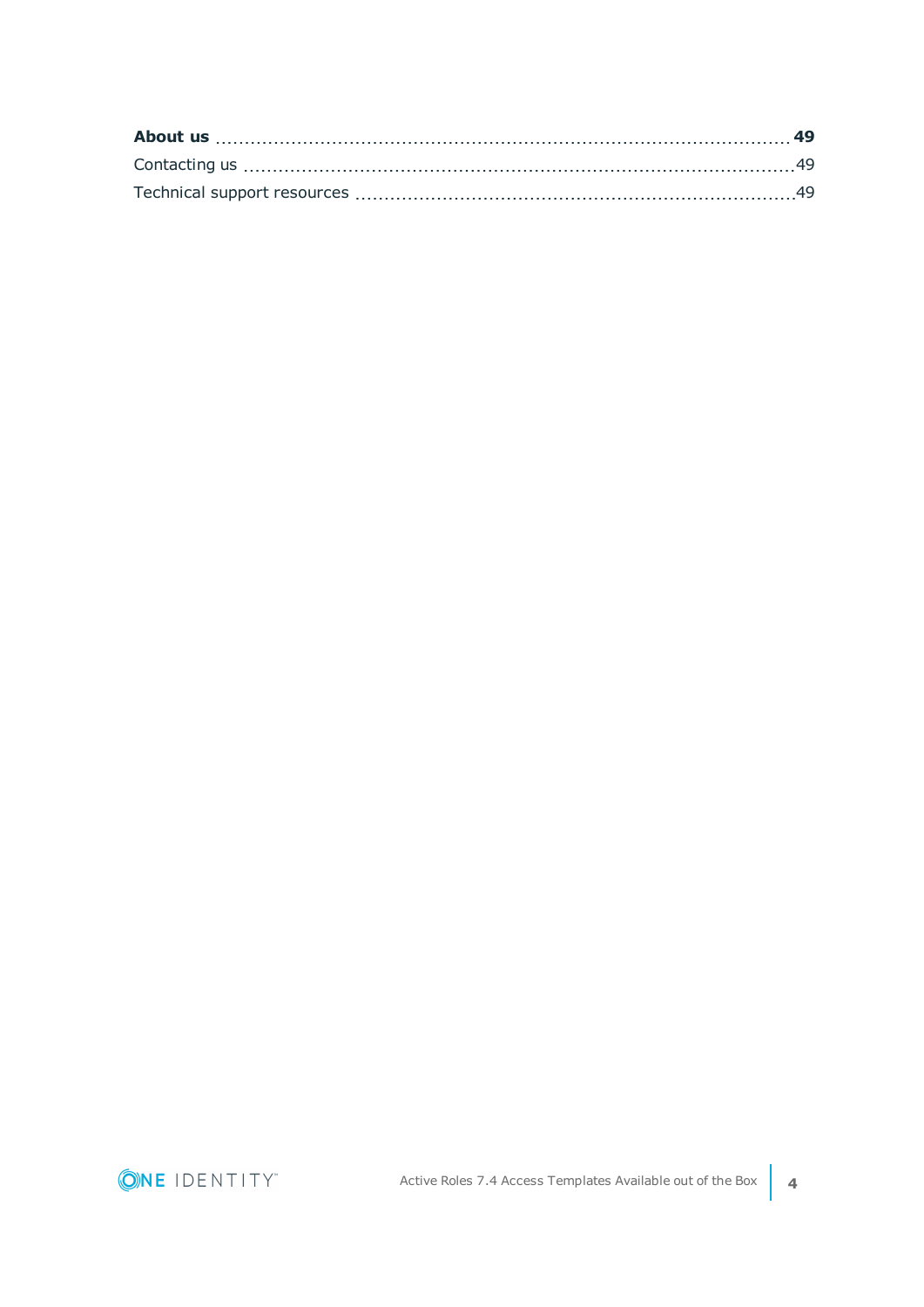# **Introduction**

<span id="page-4-0"></span>Active Roles (formerly known as ActiveRoles®) comes with an extensive suite of predefined Access Templates that facilitate the delegation of various administrative tasks. The key goal for Access Templates is to simplify the management of administration related permissions. Active Roles does this by abstracting the low-level permissions on directory objects and managing them as a single unit—Access Template—based on the task that an administrator wants to delegate.

The predefined Access Templates are installed with Active Roles out of the box. These templates allow the Active Roles administrator to delegate the correct level of administrative authority quickly and consistently.

This document provides a comprehensive list of Access Templates that install with Active Roles out of the box.

**ONE IDENTITY**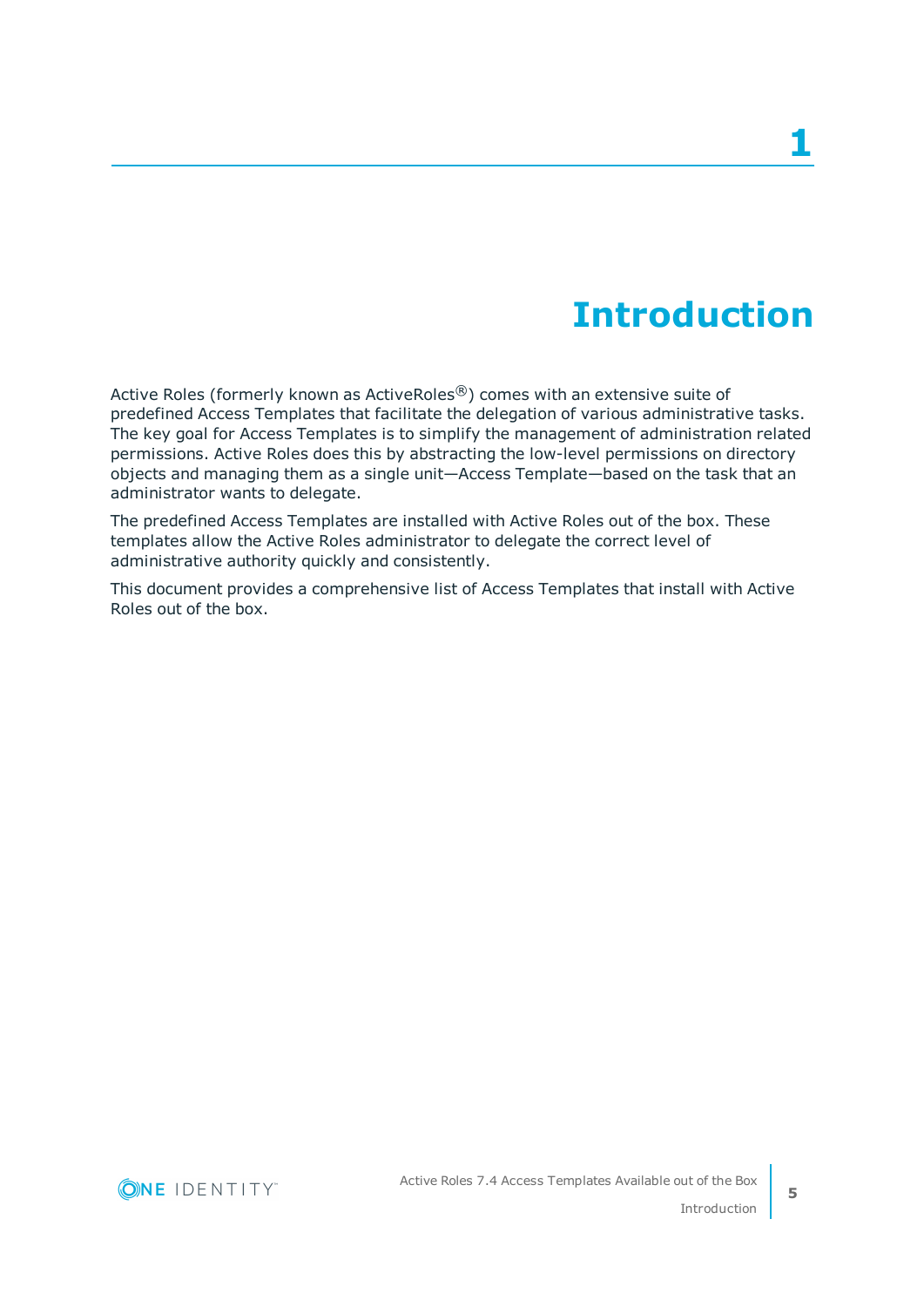# **Access Templates**

<span id="page-5-0"></span>The predefined Access Templates are grouped by category into the following containers:

- **Active Directory** Templates to delegate Active Directory service management and Active Directory data management tasks.
- **Azure** Templates to delegate the configuration and management of Azure objects.
- <sup>l</sup> **AD LDS (ADAM)** Templates to delegate data management tasks for Microsoft Active Directory Lightweight Directory Services (AD LDS) - an independent mode of Active Directory formerly known as Active Directory Application Mode (ADAM).
- <sup>l</sup> **Computer Resources** Templates to delegate the management of computer resources, such as printers or network shares.
- **. Configuration** Templates to delegate the management of Active Roles configuration objects, such as Policy Objects or Access Templates.
- **Exchange** Templates to delegate the management of Exchange recipients, such as mailbox-enabled users or mail-enabled groups.
- **. Skype for Business Server** Templates to delegate the management of Skype for Business Server users or contacts. Require the Skype for Business Server user management policies to be applied, as described in the *Skype for Business Server User Management Administration Guide* for *Active Roles*.
- **. Starling** Templates to delegate required permission to perform Starling operations.
- <sup>l</sup> **User Interfaces** Templates to delegate permission to access MMC interface.
- **. User Self-management** Templates to delegate self-management tasks to endusers (for instance, allowing end-users to view or change certain properties of their own accounts in the Web Interface).

These containers are located in the **Configuration/Access Templates** container. Some of these containers include the **Advanced** sub-container to hold Access Templates with very granular permission specifications.

The tables below group Access Template by category, and include the following information on each Access Template:

- **Access Template** Access Template name.
- **. Description** Tasks that can be delegated with the Access Template.

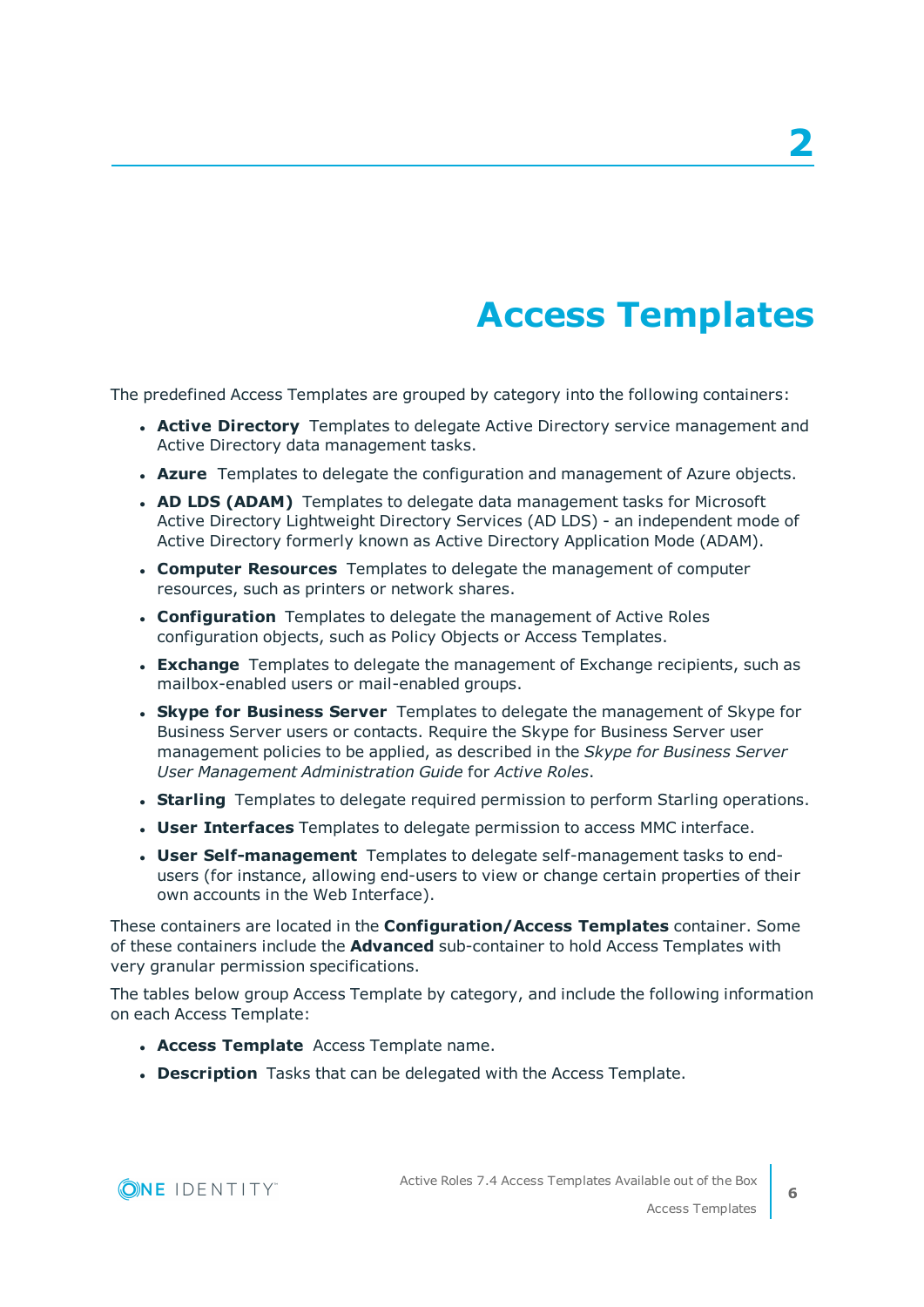## <span id="page-6-0"></span>**Active Directory Service Management**

You can use Access Templates in this category to delegate management tasks on the directory service. Access Templates are grouped by role for delegating service management as follows:

- Forest Configuration Operators
- Domain Configuration Operators
- Service Admin Managers
- Replication Management Admins
- Replication Monitoring Operators

Engineered by Microsoft, these role recommendations take into account well-defined sets of logically related administrative tasks and the security sensitivity and impact of these tasks (see Best Practices for Delegating Active Directory Administration at <http://technet.microsoft.com/en-us/library/cc773318.aspx>).

The service management-related Access Templates are located in subfolders of the folder **Configuration/Access Templates/Active Directory/Best Practices for Delegating Active Directory Administration**, with each subfolder containing the Access Templates specific to a certain role.

To implement a given role, you must apply each of the role-specific Access Templates as specified in the description of the Template. For example, to implement the Forest Configuration Operators role for a certain group, you must select the group as a Trustee and then apply the Access Templates held in the **Forest Configuration Operators** subfolder.

#### A IMPORTANT:

- When applying service management-related Access Templates, you must select the **Propagate permissions to Active Directory** check box on the **Permissions Propagation** page in the Delegation of Control Wizard. This ensures the appropriate permission entries are added to Active Directory.
- As Active Roles does not provide the ability to apply Access Templates to the Schema container, you should use native tools, such as ADSI Edit, to apply permissions to that container as appropriate. For details, see descriptions of the Access Templates later this section.

### <span id="page-6-1"></span>**Forest Configuration Operators**

The following is the set of administrative tasks assigned to this role:

- Create a child domain in an existing domain tree
- $\bullet$  Demote the last domain controller in a child domain
- Demote the last domain controller in a tree-root domain

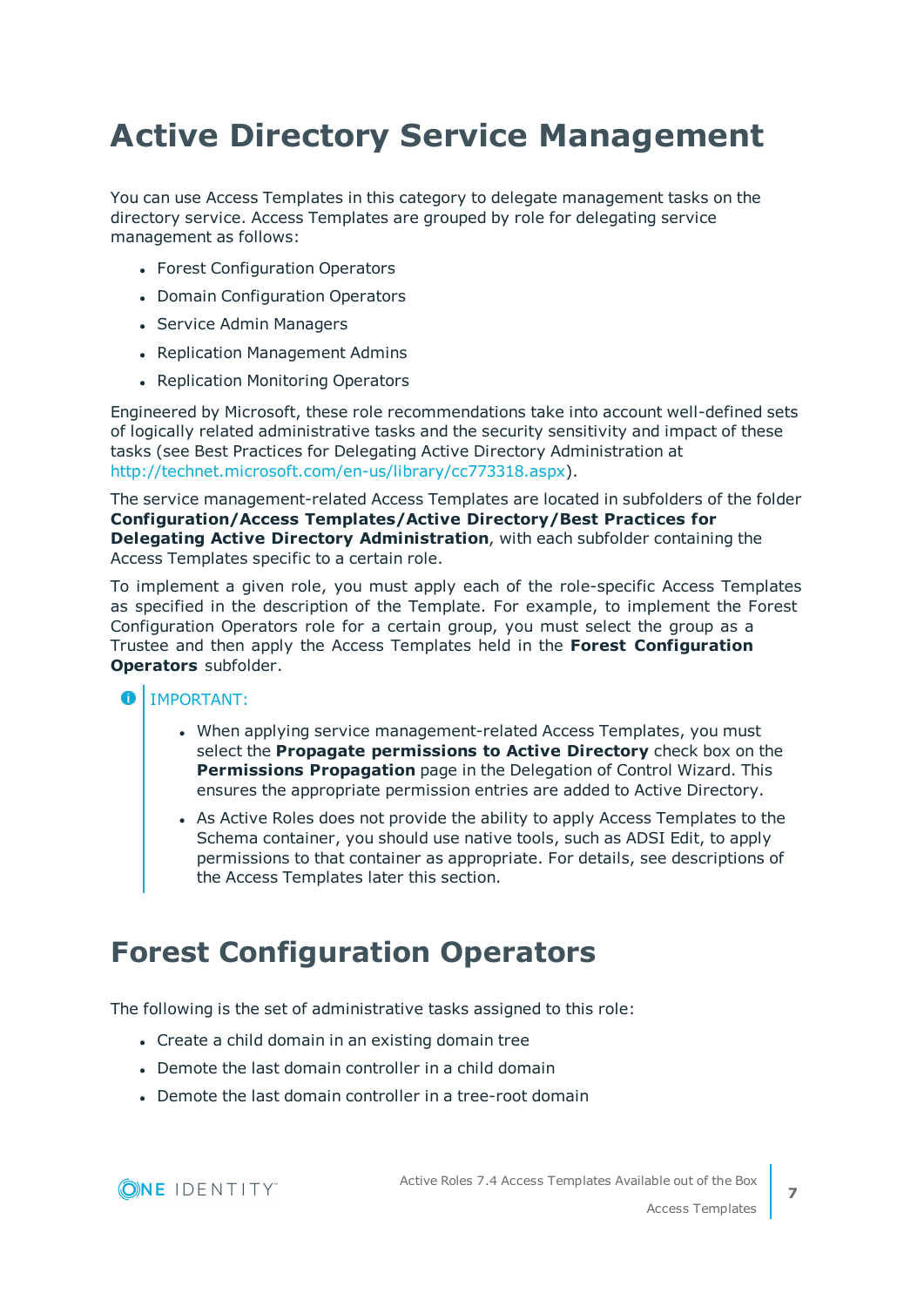- Raise forest functional level
- Create all types of trusts for all domains
- Delete all types of trusts for all domains
- Change the direction of a trust
- Enable/disable name suffix routing (for a given suffix) in a forest
- Reset the trust passwords shared by a trust-pair
- Force the removal of a trust
- Enable/disable SID History on an outbound forest trust
- Enable/disable SID filtering
- Enable selective authentication on an outbound forest/external trust
- Enable/disable placing of name suffix (top level names) information on a realm trust
- Add/remove top-level names from a realm trust
- Add/remove top-level name exclusions from a realm trust
- Modify the transitivity of a realm-trust
- Transfer the domain naming master role
- Seize the domain naming master role
- Manage all LDAP query policy related administrative tasks

To implement the Forest Configuration Operators role, Active Roles offers the following Access Templates, located in the **Forest Configuration Operators Role** subfolder of the **Access Templates/Active Directory/Best Practices for Delegating Active Directory Administration** folder.

#### **Table 1: Forest Configuration Operators**

| <b>Access Template</b>                                                               | <b>Description</b>                                                   |
|--------------------------------------------------------------------------------------|----------------------------------------------------------------------|
| <b>Forest Configuration</b><br>Operators - Change Domain<br><b>Master Management</b> | Permissions:                                                         |
|                                                                                      | Change Domain Master, applied to All Classes<br>$\bullet$            |
|                                                                                      | • Write fSMORoleOwner, applied to All Classes                        |
|                                                                                      | Apply this Access Template on:                                       |
|                                                                                      | • <forest-root-domain>/Configuration/Partitions</forest-root-domain> |
| <b>Forest Configuration</b><br>Operators - Computer<br><b>Object Creation</b>        | Permissions:                                                         |
|                                                                                      | • Create Computer Objects, applied to All Classes                    |
|                                                                                      | Apply this Access Template on:                                       |
|                                                                                      | • < Domain>/Domain Controllers (for every domain in<br>the forest)   |
| <b>Forest Configuration</b>                                                          | Permissions:                                                         |

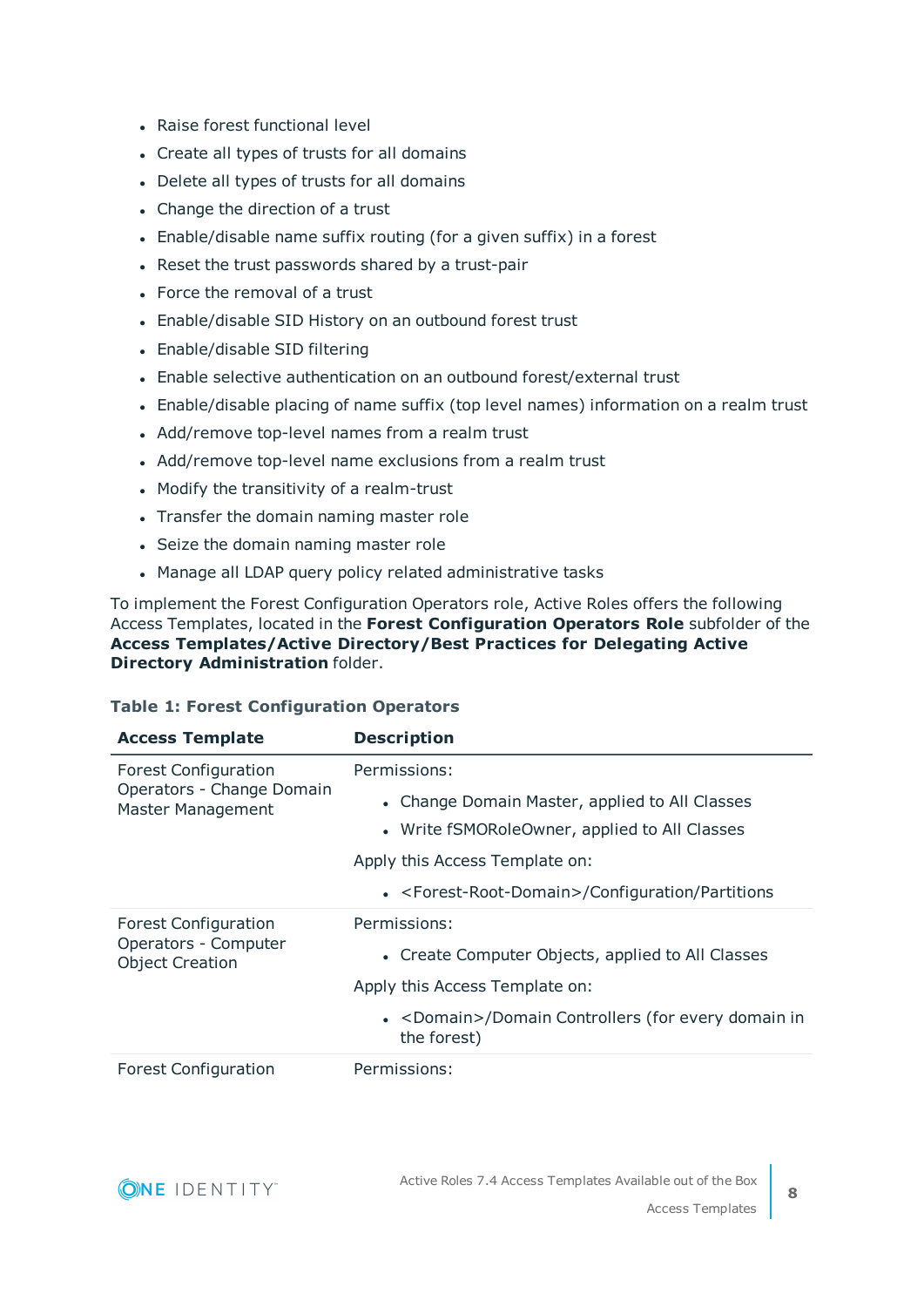| <b>Access Template</b>                                              | <b>Description</b>                                                                                                                                 |
|---------------------------------------------------------------------|----------------------------------------------------------------------------------------------------------------------------------------------------|
| Operators - Full Control for<br>"Creator Owner"                     | • Full Control, applied to All Classes                                                                                                             |
|                                                                     | Select Creator Owner as Trustee, and apply this Access<br>Template on:                                                                             |
|                                                                     | • <forest-root-domain>/Configuration/Sites</forest-root-domain>                                                                                    |
| <b>Forest Configuration</b>                                         | Permissions:                                                                                                                                       |
| Operators - Full Control on<br>Computer Object                      | • Full Control, applied to Computer                                                                                                                |
|                                                                     | Apply this Access Template on:                                                                                                                     |
|                                                                     | • Computer object representing the server that is to<br>be promoted to domain controller                                                           |
| <b>Forest Configuration</b>                                         | Permissions:                                                                                                                                       |
| Operators - NTDS Domain<br><b>Controller Settings</b><br>Management | • Write query Policy Object, applied to Domain Control-<br>ler Settings                                                                            |
|                                                                     | Apply this Access Template on:                                                                                                                     |
|                                                                     | - <forest-root-domain>/ Config-<br/>uration/Sites/<site>/Servers/<domain control-<br="">ler&gt;/NTDS Settings</domain></site></forest-root-domain> |
| <b>Forest Configuration</b>                                         | Permissions:                                                                                                                                       |
| Operators - NTDS Site<br>Settings Management                        | • Write queryPolicyObject, applied to Site Settings                                                                                                |
|                                                                     | Apply this Access Template on:                                                                                                                     |
|                                                                     | - <forest-root-domain>/Con-<br/>figuration/Sites/<site>/NTDS Site Settings</site></forest-root-domain>                                             |
| <b>Forest Configuration</b>                                         | Permissions:                                                                                                                                       |
| Operators - Query Policies<br>Management                            | • Create/Delete Query Policy Objects, applied to All<br>Classes                                                                                    |
|                                                                     | Write All Properties, applied to Query Policy                                                                                                      |
|                                                                     | • Apply this Access Template on:                                                                                                                   |
|                                                                     | <forest-root-domain>/ Configuration/Services/Windows<br/>NT/Directory Service/Query-Policies</forest-root-domain>                                  |
| <b>Forest Configuration</b>                                         | Permissions:                                                                                                                                       |
| Operators - Replication<br>Management                               | • Manage Replication Topology, applied to All Classes                                                                                              |
|                                                                     | • Replicating Directory Changes, applied to All Classes                                                                                            |
|                                                                     | Monitor Active Directory Replication, applied to DMD                                                                                               |

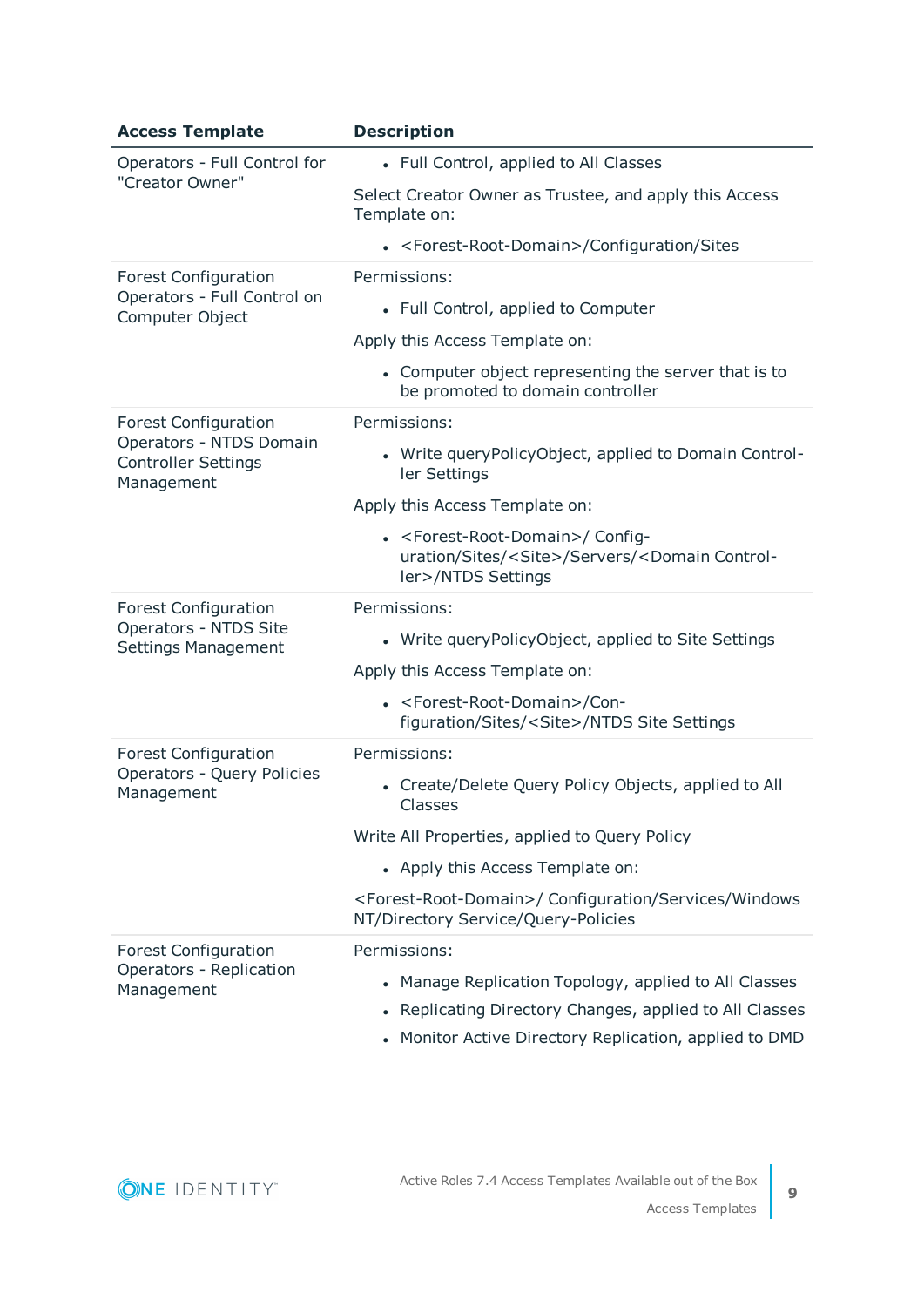| <b>Access Template</b>                                   | <b>Description</b>                                                                           |
|----------------------------------------------------------|----------------------------------------------------------------------------------------------|
|                                                          | • Replicating Directory Changes All, applied to DMD                                          |
|                                                          | Apply this Access Template on:                                                               |
|                                                          | • <forest-root-domain>/Configuration</forest-root-domain>                                    |
|                                                          | The permissions specified by this Access Template must<br>also be applied on:                |
|                                                          | • <forest-root-domain>/Configuration/Schema</forest-root-domain>                             |
|                                                          | You can do this using native AD management tools, such<br>as the ADSI Edit tool.             |
| <b>Forest Configuration</b>                              | Permissions:                                                                                 |
| Operators - Server Object<br>Creation                    | • Create All Child Objects, applied to All Classes                                           |
|                                                          | Apply this Access Template on:                                                               |
|                                                          | • <forest-root-domain>/ Config-<br/>uration/Sites/<site>/Servers</site></forest-root-domain> |
| <b>Forest Configuration</b>                              | Permissions:                                                                                 |
| Operators - Site Objects -<br><b>Read All Properties</b> | • Read All Properties, applied to All Classes                                                |
|                                                          | Apply this Access Template on:                                                               |
|                                                          | • <forest-root-domain>/Configuration/Sites</forest-root-domain>                              |
| <b>Forest Configuration</b>                              | Permissions:                                                                                 |
| Operators - Trust<br>Relationship Management             | • Create/Delete Trusted Domain Objects, applied to<br><b>All Classes</b>                     |
|                                                          | Write All Properties, applied to Trusted Domain                                              |
|                                                          | • Apply this Access Template on:                                                             |
|                                                          |                                                                                              |

<Domain>/System (for every domain in the forest)

### <span id="page-9-0"></span>**Domain Configuration Operators**

The following is the set of administrative tasks assigned to this role:

- Create a replica (additional domain controller)
- Remove a replica
- Designate a domain controller as a global catalog
- Un-designate a domain controller as a global catalog
- Rename a domain controller

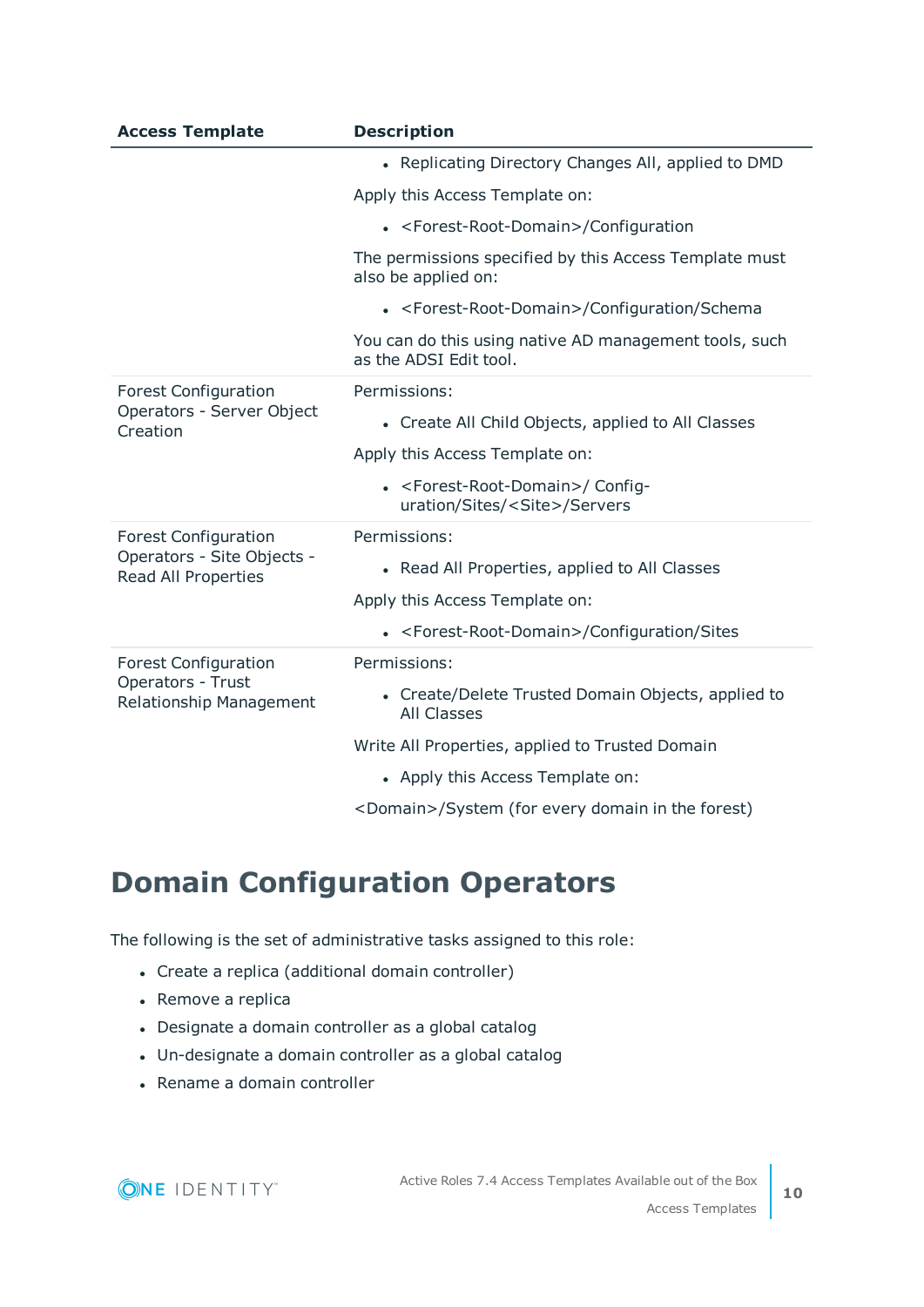- Raise domain functional level
- Create a replica (additional domain controller)
- Remove a replica
- Transfer the RID master role
- Transfer the PDC emulator master role
- Transfer the infrastructure master role
- Seize the RID master role
- Seize the PDC emulator master role
- Seize the infrastructure master role
- Protect and manage the default domain controllers OU
- Protect and manage the content stored in the System container
- Restore Active Directory from backup

To implement the Domain Configuration Operators role, Active Roles offers the following Access Templates, located in the **Domain Configuration Operators Role** subfolder of the **Access Templates/Active Directory/Best Practices for Delegating Active Directory Administration** folder.

| <b>Access Template</b>                                                  | <b>Description</b>                                        |
|-------------------------------------------------------------------------|-----------------------------------------------------------|
| Domain Configuration<br>Operators - Domain<br>Controllers OU Management | Permissions:                                              |
|                                                                         | • Full Control, applied to All Classes                    |
|                                                                         | Apply this Access Template on:                            |
|                                                                         | • <domain>/Domain Controllers</domain>                    |
| Domain Configuration                                                    | Permissions:                                              |
| Operators - Domain<br>Management                                        | • Add/Remove Replica In Domain, applied to All<br>Classes |
|                                                                         | • Change Infrastructure Master, applied to All Classes    |
|                                                                         | • Change PDC, applied to All Classes                      |
|                                                                         | • Write fSMORoleOwner, applied to All Classes             |
|                                                                         | • Write msDS-Behavior-Version, applied to All<br>Classes  |
|                                                                         | Apply this Access Template on:                            |
|                                                                         | $\bullet$ <domain></domain>                               |
| Domain Configuration<br>Operators - Full Control for<br>"Creator Owner" | Permissions:                                              |
|                                                                         | • Full Control, applied to All Classes                    |

#### **Table 2: Domain Configuration Operators**

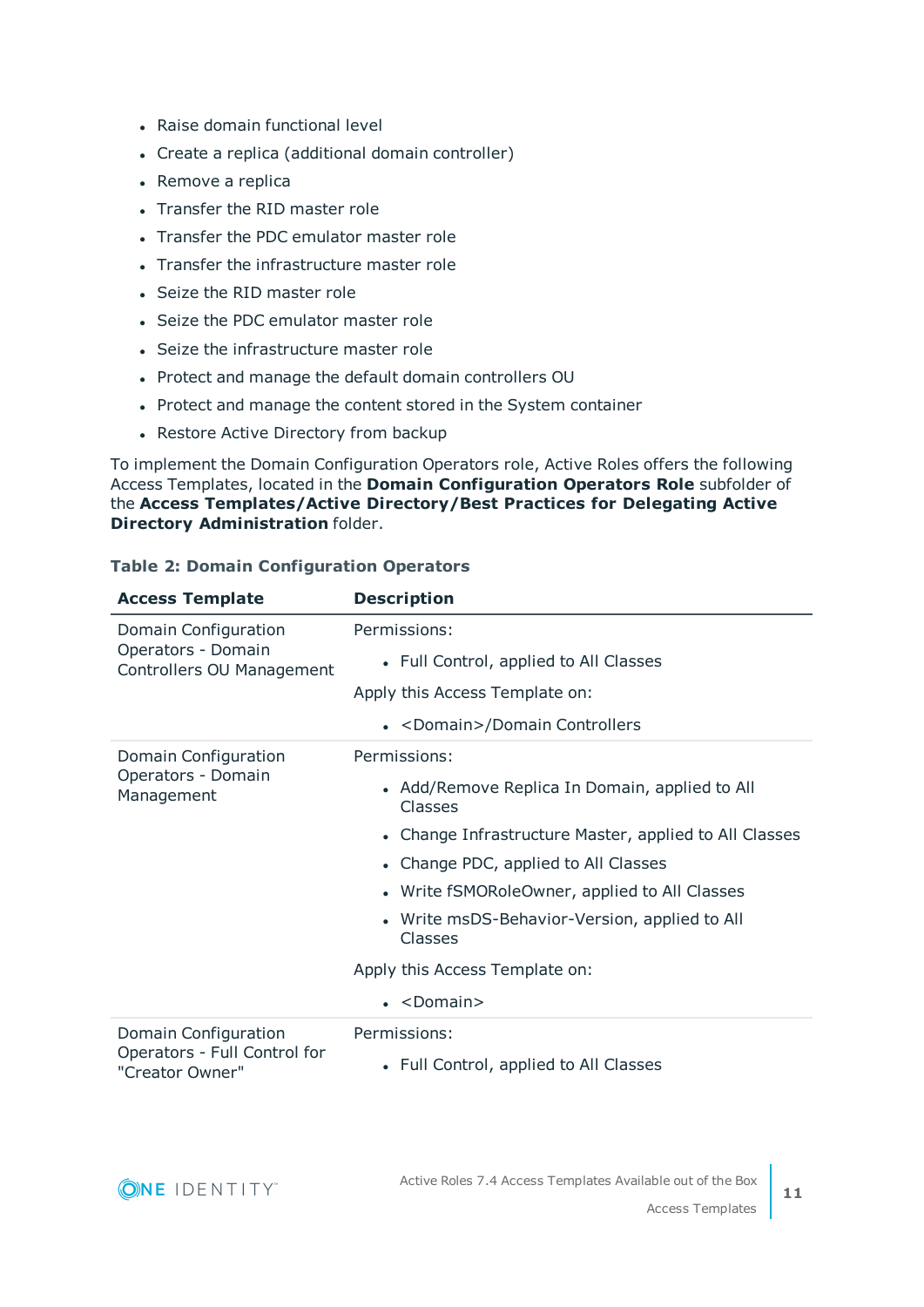| <b>Access Template</b>                                        | <b>Description</b>                                                                                                                                                                                                                                                                         |
|---------------------------------------------------------------|--------------------------------------------------------------------------------------------------------------------------------------------------------------------------------------------------------------------------------------------------------------------------------------------|
|                                                               | Select Creator Owner as Trustee, and apply this Access<br>Template on:                                                                                                                                                                                                                     |
|                                                               | • <forest-root-domain>/Configuration/Sites</forest-root-domain>                                                                                                                                                                                                                            |
| Domain Configuration                                          | Permissions:                                                                                                                                                                                                                                                                               |
| Operators - Full Control on<br>Computer Object                | • Full Control, applied to Computer                                                                                                                                                                                                                                                        |
|                                                               | Apply this Access Template on:                                                                                                                                                                                                                                                             |
|                                                               | • Computer object representing the server that is to<br>be promoted to domain controller                                                                                                                                                                                                   |
| Domain Configuration                                          | Permissions:                                                                                                                                                                                                                                                                               |
| Operators - Infrastructure<br>Master Management               | • Write fSMORoleOwner, applied to All Classes<br>• Change Infrastructure Master, applied to All Classes                                                                                                                                                                                    |
|                                                               | Apply this Access Template on:                                                                                                                                                                                                                                                             |
|                                                               | • <domain>/Infrastructure</domain>                                                                                                                                                                                                                                                         |
| Domain Configuration<br>Operators - Replication<br>Management | Permissions:                                                                                                                                                                                                                                                                               |
|                                                               | • Manage Replication Topology, applied to All Classes<br>• Replicating Directory Changes, applied to All Classes<br>• Monitor Active Directory Replication, applied to DMD<br>• Replicating Directory Changes All, applied to DMD<br>Apply this Access Template on:<br>• <domain></domain> |
|                                                               | • <forest-root-domain>/Configuration</forest-root-domain>                                                                                                                                                                                                                                  |
|                                                               | The permissions specified by this Access Template must<br>also be applied on:                                                                                                                                                                                                              |
|                                                               | • <forest-root-domain>/Configuration/Schema</forest-root-domain>                                                                                                                                                                                                                           |
|                                                               | You can do this using native AD management tools, such<br>as the ADSI Edit tool.                                                                                                                                                                                                           |
| Domain Configuration<br>Operators - RID Master<br>Management  | Permissions:                                                                                                                                                                                                                                                                               |
|                                                               | • Change Rid Master, applied to All Classes                                                                                                                                                                                                                                                |
|                                                               | • Write fSMORoleOwner, applied to All Classes                                                                                                                                                                                                                                              |
|                                                               | Apply this Access Template on:                                                                                                                                                                                                                                                             |
|                                                               | • <domain>/System/RID Manager\$</domain>                                                                                                                                                                                                                                                   |

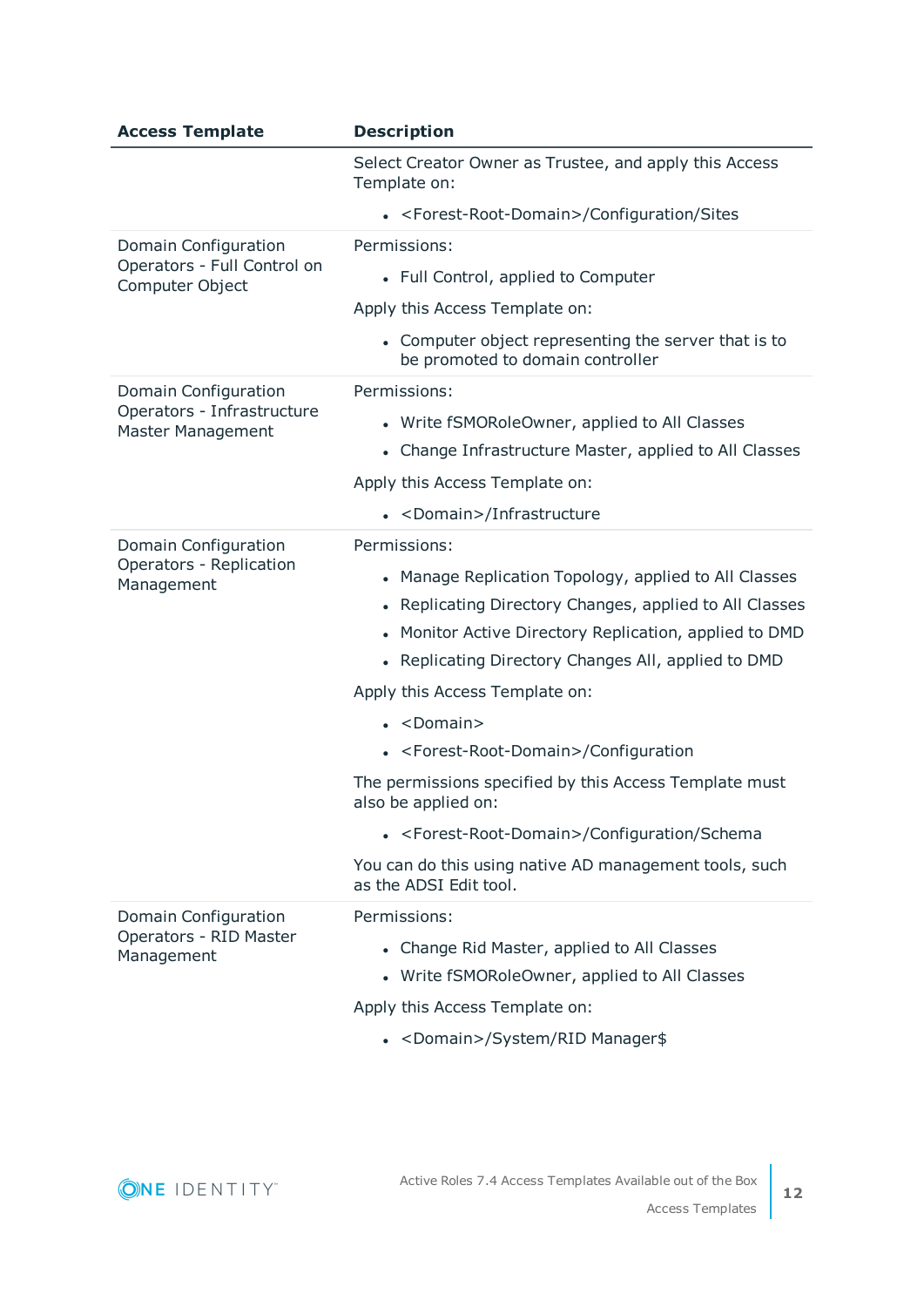| <b>Access Template</b>                                                    | <b>Description</b>                                                                           |
|---------------------------------------------------------------------------|----------------------------------------------------------------------------------------------|
| Domain Configuration<br>Operators - Server Object<br>Creation             | Permissions:                                                                                 |
|                                                                           | • Create All Child Objects, applied to All Classes                                           |
|                                                                           | Apply this Access Template on:                                                               |
|                                                                           | • <forest-root-domain>/ Config-<br/>uration/Sites/<site>/Servers</site></forest-root-domain> |
| Domain Configuration<br>Operators - Site Objects -<br>Read All Properties | Permissions:                                                                                 |
|                                                                           | • Read All Properties, applied to All Classes                                                |
|                                                                           | Apply this Access Template on:                                                               |
|                                                                           | • <forest-root-domain>/Configuration/Sites</forest-root-domain>                              |
| Domain Configuration<br>Operators - System<br><b>Container Management</b> | Permissions:                                                                                 |
|                                                                           | • Full Control, applied to All Classes                                                       |
|                                                                           | Apply this Access Template on:                                                               |
|                                                                           | • <domain>/System</domain>                                                                   |

### <span id="page-12-0"></span>**Service Admin Managers**

The following is the set of administrative tasks assigned to this role:

- Manage and protect all service administrator security groups in the forest
- Manage and protect all service administrator accounts in the forest

To implement the Service Admin Managers role, Active Roles offers the following Access Templates, located in the **Service Admin Managers Role** subfolder of the **Access Templates/Active Directory/Best Practices for Delegating Active Directory Administration** folder.

#### **Table 3: Service Admin Managers**

| <b>Access Template</b>                                    | <b>Description</b>                                                            |
|-----------------------------------------------------------|-------------------------------------------------------------------------------|
| Service Admin Managers -<br>Admin SD Holder<br>Management | Permissions:                                                                  |
|                                                           | • Full Control, applied to All Classes                                        |
|                                                           | Apply this Access Template on:                                                |
|                                                           | • <domain>/System/AdminSDHolder (for every<br/>domain in the forest)</domain> |

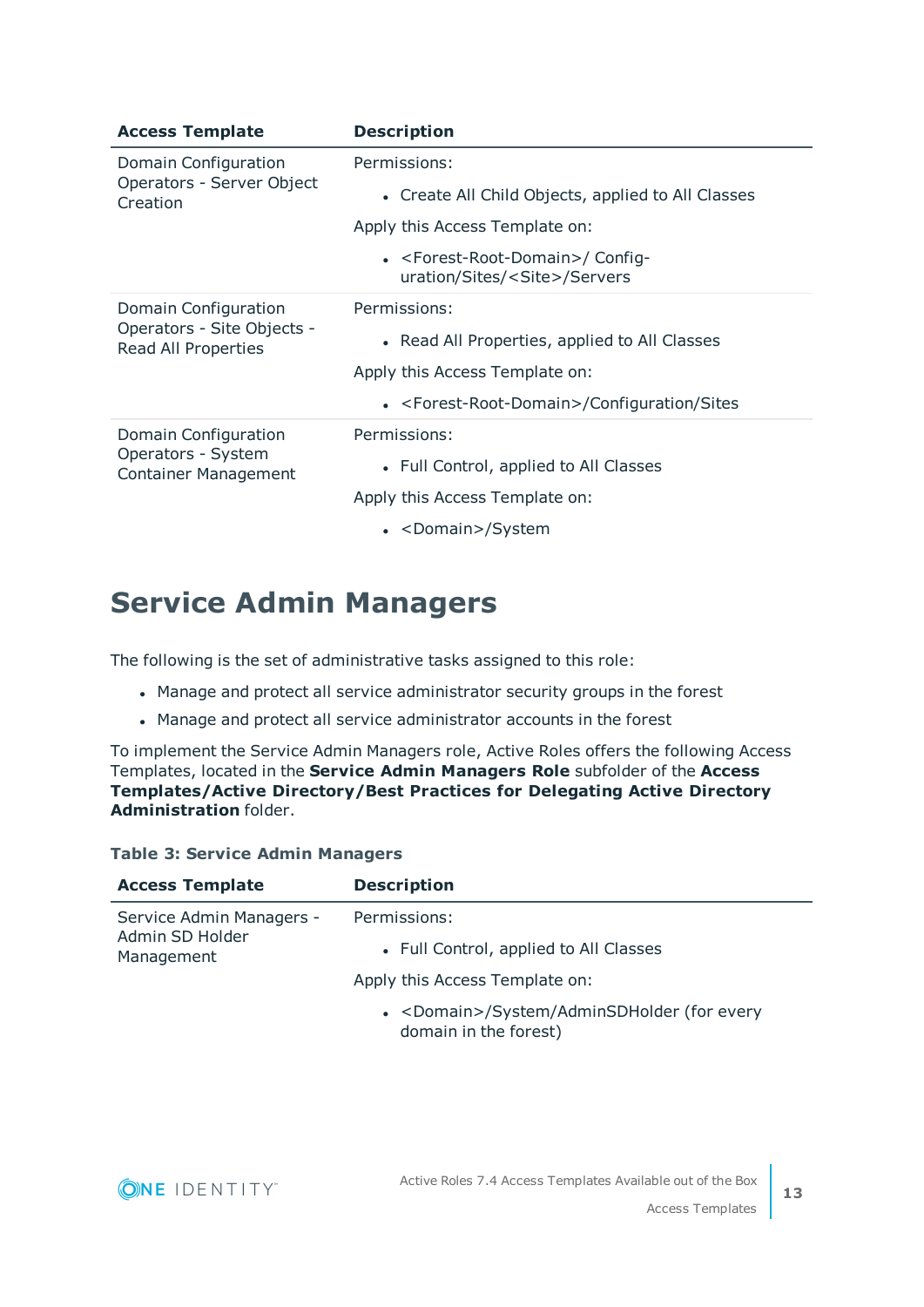### <span id="page-13-0"></span>**Replication Management Admins**

The following is the set of administrative tasks assigned to this role:

- Create a site and add a site
- $\cdot$  Rename a site
- Specify the location of a site
- Delete a site
- Create a subnet and add a subnet
- Specify the location of a subnet
- $\bullet$  Associate a subnet with a site
- $\bullet$  Delete a subnet
- $\cdot$  Create a site link
- Add or remove sites to and from a site link
- Modify the cost associated with a site link
- Modify the replication period associated with a site link
- Modify the replication schedule for a site link
- Delete a site link
- Create a site link bridge (object)
- Add or remove sites to and from a site link bridge
- Create a single bridge for the entire network
- Turn off the "Bridge all site links" option for IP/SMTP transport
- Delete a site link bridge (object)
- Create a connection (only if needed)
- Delete a connection (only if needed)
- Take ownership of a KCC-generated connection object
- Manually set a schedule for connection objects
- Enable and disable data compression for inter-site replication
- Change the default setting for the intra-site replication schedule within a site
- Designate or remove a preferred bridgehead server
- Replace a failed preferred bridgehead server
- Force replication between two servers
- Force a synchronization between two servers
- Disable automatic topology generation for a site
- Disable automatic topology cleanup for a site
- Disable minimum hops topology for a site

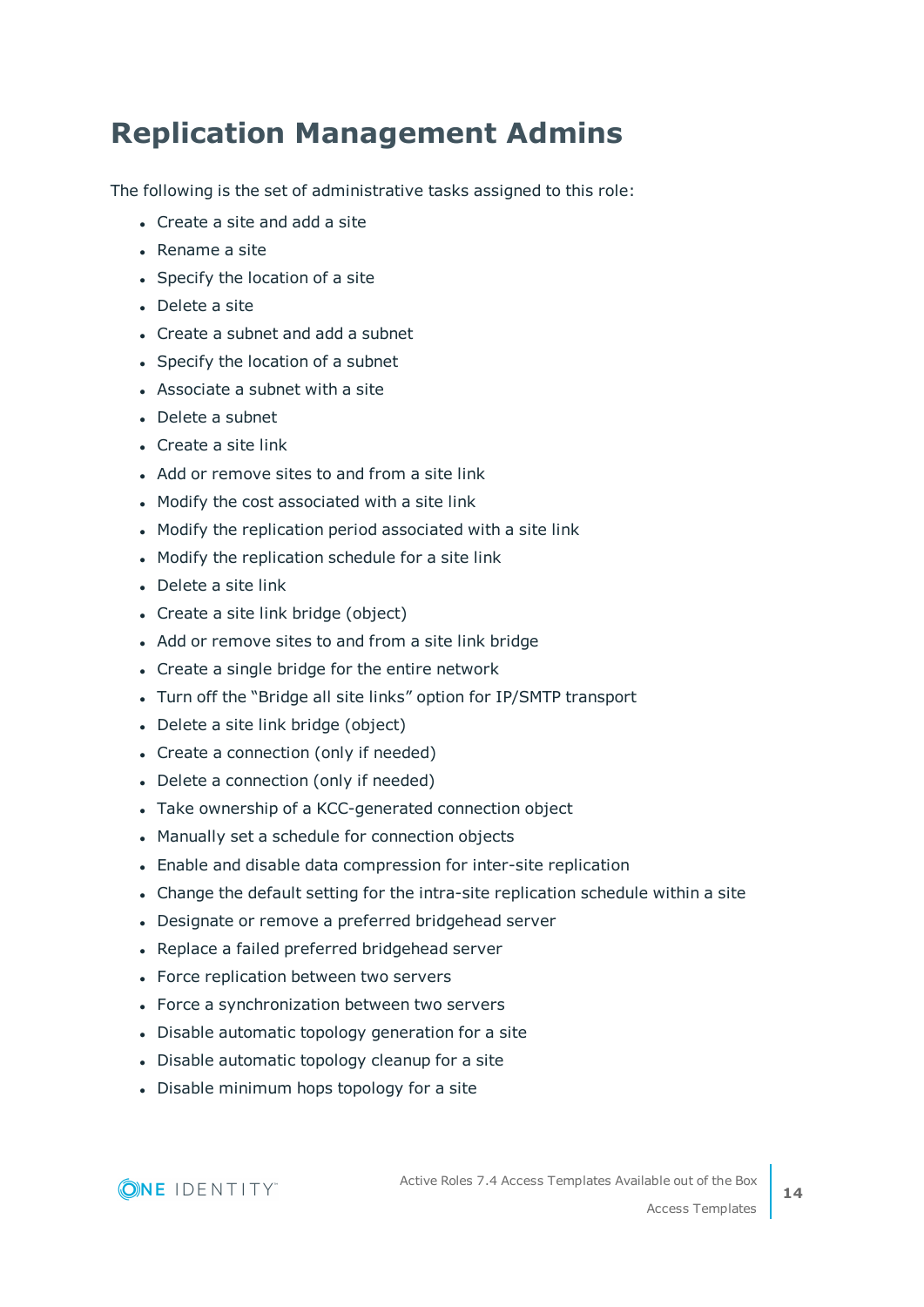- Disable automatic stale server detection for a site
- Disable automatic inter-site topology generation for a site
- Disable inbound replication on a domain controller
- Disable outbound replication on a domain controller
- Enable reciprocal replication between sites (only for IP transport links)
- Enable change notification between sites (only for IP transport links)
- Force replication topology generation

To implement the Replication Management Admins role, Active Roles offers the following Access Templates, located in the **Replication Management Admins Role** subfolder of the **Access Templates/Active Directory/Best Practices for Delegating Active Directory Administration** folder.

| <b>Access Template</b>                                                               | <b>Description</b>                                                                                |
|--------------------------------------------------------------------------------------|---------------------------------------------------------------------------------------------------|
| <b>Replication Management</b><br>Admins - Inter-Site<br><b>Transports Management</b> | Permissions:                                                                                      |
|                                                                                      | • Create/Delete Site Links Objects, applied to All<br>Classes                                     |
|                                                                                      | • Write All Properties, applied to Site Link                                                      |
|                                                                                      | Apply this Access Template on:                                                                    |
|                                                                                      | • <forest-root-domain>/Configuration/Sites/Inter-<br/><b>Site Transports</b></forest-root-domain> |
| <b>Replication Management</b><br>Admins - Replication<br><b>Topology Management</b>  | Permissions:                                                                                      |
|                                                                                      | • Manage Replication Topology, applied to All Classes                                             |
|                                                                                      | Apply this Access Template on:                                                                    |
|                                                                                      | • <forest-root-domain>/Configuration</forest-root-domain>                                         |
|                                                                                      | • < Domain > (for every domain in the forest,<br>including the forest root domain)                |
|                                                                                      | NOTE: The permissions specified by this Access<br>o<br>Template must also be applied on:          |
|                                                                                      | • <forest-root-domain>/Con-<br/>figuration/Schema</forest-root-domain>                            |
|                                                                                      | You can do this using native AD management tools,<br>such as the ADSI Edit tool.                  |
| <b>Replication Management</b>                                                        | Permissions:                                                                                      |
| Admins - Site Management                                                             | • Write All Properties, applied to All Classes                                                    |

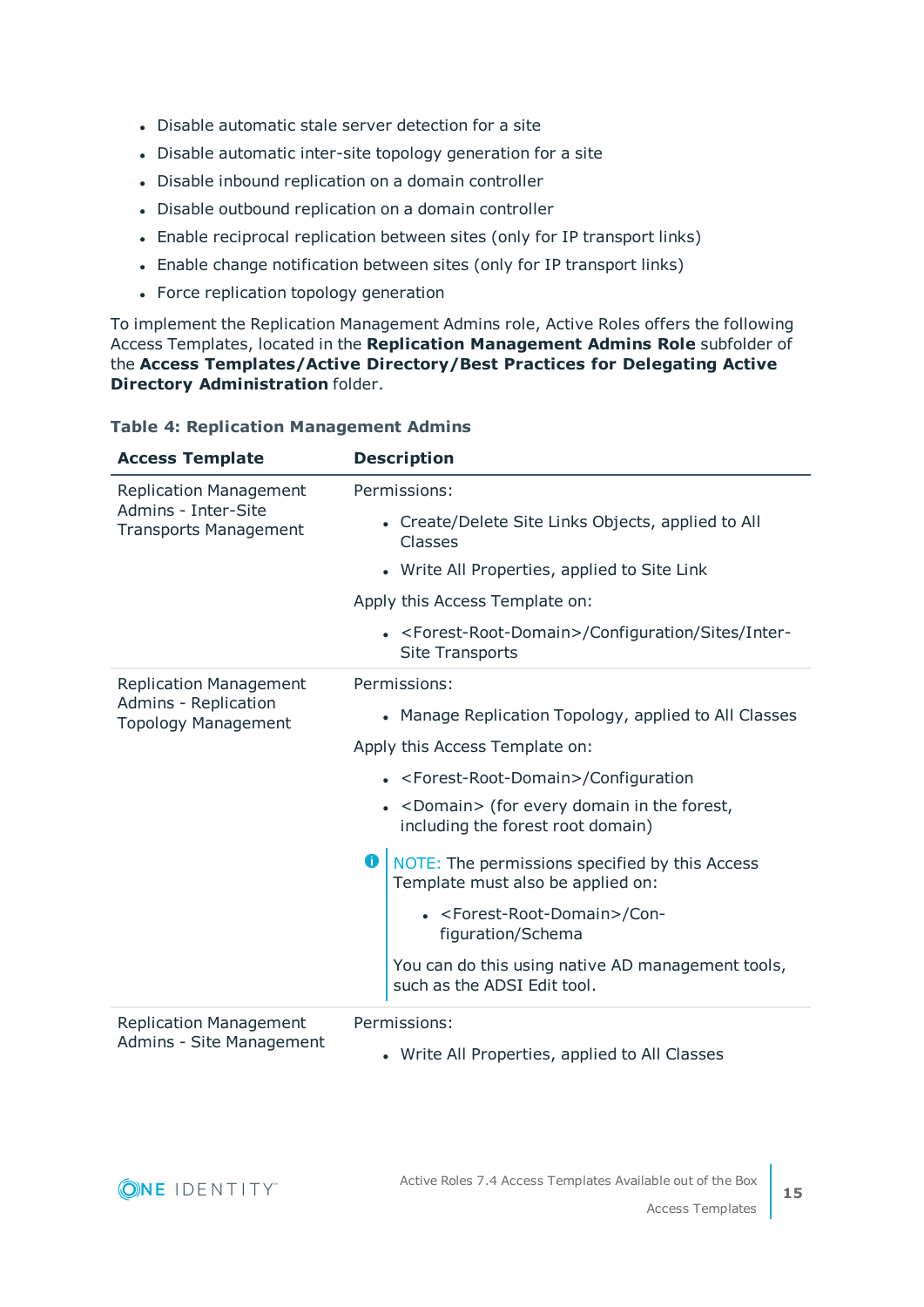| <b>Access Template</b>                                         | <b>Description</b>                                                            |
|----------------------------------------------------------------|-------------------------------------------------------------------------------|
|                                                                | • Create/Delete Connection Objects, applied to All<br>Classes                 |
|                                                                | • Create/Delete Site Objects, applied to All Classes                          |
|                                                                | Apply this Access Template on:                                                |
|                                                                | • <forest-root-domain>/Configuration/Sites</forest-root-domain>               |
| <b>Replication Management</b><br>Admins - Subnet<br>Management | Permissions:                                                                  |
|                                                                | • Create/Delete Subnet Objects, applied to All Classes                        |
|                                                                | • Write All Properties, applied to Subnet                                     |
|                                                                | Apply this Access Template on:                                                |
|                                                                | • <forest-root-domain>/Con-<br/>figuration/Sites/Subnets</forest-root-domain> |

### <span id="page-15-0"></span>**Replication Monitoring Operators**

The following is the set of administrative tasks assigned to this role:

- Get replication latency information
- Get pending operations on a domain controller
- Get replication summary information
- Check replication status

To implement the Replication Monitoring Operators role, Active Roles offers the following Access Templates, located in the **Replication Monitoring Operators Role** subfolder of the **Access Templates/Active Directory/Best Practices for Delegating Active Directory Administration** folder.

#### **Table 5: Replication Monitoring Operators**

| <b>Access Template</b>                                       | <b>Description</b>                                                                         |
|--------------------------------------------------------------|--------------------------------------------------------------------------------------------|
| Replication<br><b>Monitoring Operators</b><br>- Windows 2000 | This Access Template is to be used in Windows 2000 Active<br>Directory environments.       |
|                                                              | Permissions:                                                                               |
|                                                              | • Manage Replication Topology, applied to All Classes                                      |
|                                                              | Apply this Access Template on:                                                             |
|                                                              | • <forest-root-domain>/Configuration</forest-root-domain>                                  |
|                                                              | • <domain> (for every domain in the forest, including the<br/>forest root domain)</domain> |
|                                                              |                                                                                            |

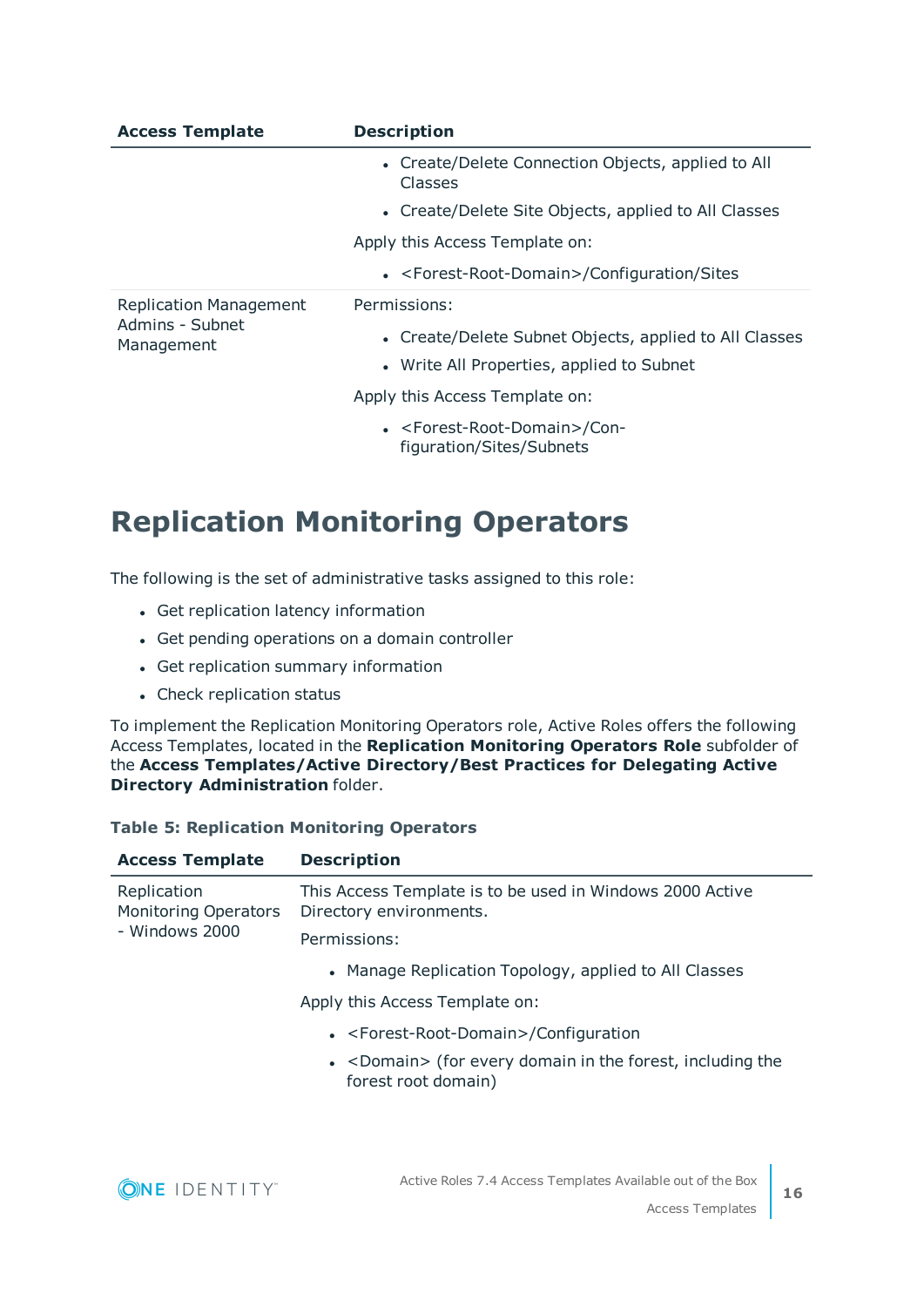| <b>Access Template</b>                     | <b>Description</b>                                                                          |  |
|--------------------------------------------|---------------------------------------------------------------------------------------------|--|
|                                            | Œ<br>NOTE: The permissions specified by this Access Template<br>must also be applied on:    |  |
|                                            | • <forest-root-domain>/Configuration/Schema</forest-root-domain>                            |  |
|                                            | You can do this using native AD management tools, such as<br>the ADSI Edit tool.            |  |
| Replication<br><b>Monitoring Operators</b> | This Access Template is to be used in Windows Server 2003<br>Active Directory environments. |  |
| - Windows Server<br>2003                   | Permissions:                                                                                |  |
|                                            | • Monitor Active Directory Replication, applied to DMD                                      |  |
|                                            | Apply this Access Template on:                                                              |  |
|                                            | • <forest-root-domain>/Configuration</forest-root-domain>                                   |  |
|                                            | • <domain> (for every domain in the forest, including the<br/>forest root domain)</domain>  |  |
|                                            | NOTE: The permissions specified by this Access Template<br>must also be applied on:         |  |
|                                            | • <forest-root-domain>/Configuration/Schema</forest-root-domain>                            |  |
|                                            | You can do this using native AD management tools, such as<br>the ADSI Edit tool.            |  |

## <span id="page-16-0"></span>**Active Directory Data Management**

You can use Access Templates in this category to delegate management tasks on the content that is stored in Active Directory. The data management tasks include, but are not limited to, managing user objects (users), computer objects (computers), and groups.

| <b>Access Template</b>     | <b>Description</b>                                                                                                                                                                                                       |
|----------------------------|--------------------------------------------------------------------------------------------------------------------------------------------------------------------------------------------------------------------------|
| All Objects - Full Control | Perform any administrative operation on any object in<br>Active Directory.                                                                                                                                               |
|                            | This Access Template allows data owners to delegate<br>control of Active Directory objects to data administrators<br>who are responsible for carrying out all tasks required to<br>manage the Active Directory contents. |
| All Objects - Read All     | List directory objects and view all properties of any object                                                                                                                                                             |

|  |  |  | <b>Table 6: Active Directory Data Management</b> |
|--|--|--|--------------------------------------------------|
|--|--|--|--------------------------------------------------|

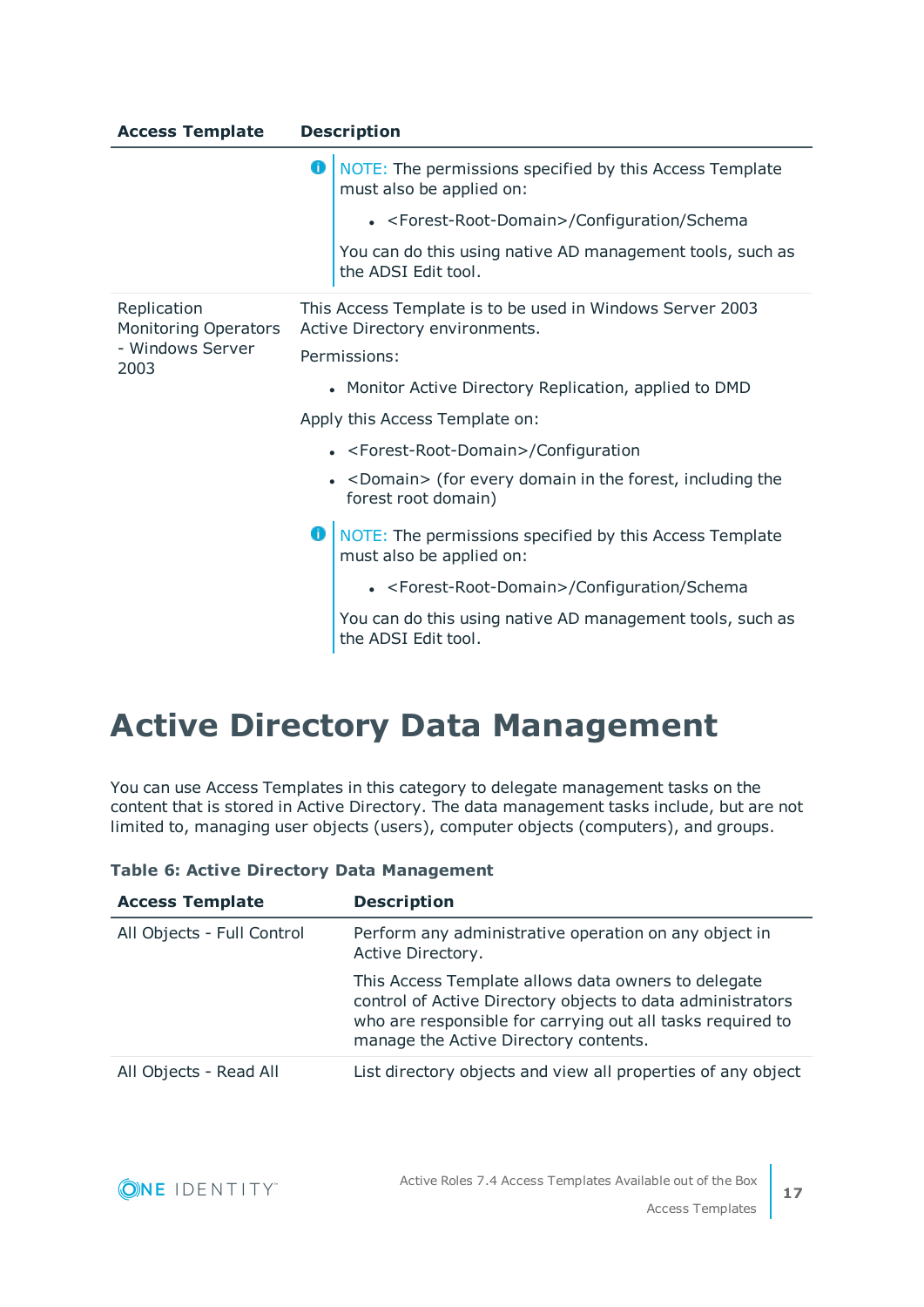| <b>Access Template</b>                                  | <b>Description</b>                                                                                                                                                                                                                                                                                          |
|---------------------------------------------------------|-------------------------------------------------------------------------------------------------------------------------------------------------------------------------------------------------------------------------------------------------------------------------------------------------------------|
| Properties                                              | in Active Directory.                                                                                                                                                                                                                                                                                        |
| All Objects - View or Restore<br><b>Deleted Objects</b> | Apply this template to a container to allow viewing and<br>restoring Active Directory objects that were deleted from<br>that container.                                                                                                                                                                     |
| Claim Types - Full Control                              | Create new claim types; perform all administrative<br>operations on existing claim types. Claim types determine<br>the claims to be issued for an Active Directory security<br>principal upon its authentication. Claim types are used to<br>define permissions when authoring claim-based access<br>rules. |
| Claim Types - Modify All<br>Properties                  | View or change all claim type properties.                                                                                                                                                                                                                                                                   |
| Claim Types - Read All<br>Properties                    | List claim types; view all claim type properties.                                                                                                                                                                                                                                                           |
| Computers - Create<br><b>Computer Accounts</b>          | Create new computer accounts; view all properties of<br>computer accounts.                                                                                                                                                                                                                                  |
| Computers - Full Control                                | Create new computer accounts; perform all administrative<br>tasks on existing computer accounts.                                                                                                                                                                                                            |
| Computers - Modify All<br>Properties                    | View or change all properties of computer accounts.                                                                                                                                                                                                                                                         |
| Computers - Move Computer<br><b>Accounts</b>            | Move computer accounts; view all properties of computer<br>accounts.                                                                                                                                                                                                                                        |
| Computers - Read All<br>Properties                      | List computer accounts. View all properties of computer<br>accounts.                                                                                                                                                                                                                                        |
| Computer - Reset Computer<br><b>Accounts</b>            | Reset computer accounts; view all properties of computer<br>accounts.                                                                                                                                                                                                                                       |
| <b>Contacts - Create Contacts</b>                       | Create new contacts, view all properties of contacts.                                                                                                                                                                                                                                                       |
| Contacts - Full Control                                 | Create new contacts; perform all administrative<br>operations on existing contacts.                                                                                                                                                                                                                         |
| Contacts - Modify All<br>Properties                     | View and modify all properties of contacts.                                                                                                                                                                                                                                                                 |
| Contacts - Modify Picture                               | View or change the image of the contact (the<br>thumbnailPhoto attribute of the contact object). View all<br>properties of the contact object in the directory.                                                                                                                                             |
| Contacts - Read All<br>Properties                       | List contacts, view all properties of contacts.                                                                                                                                                                                                                                                             |

ONE IDENTITY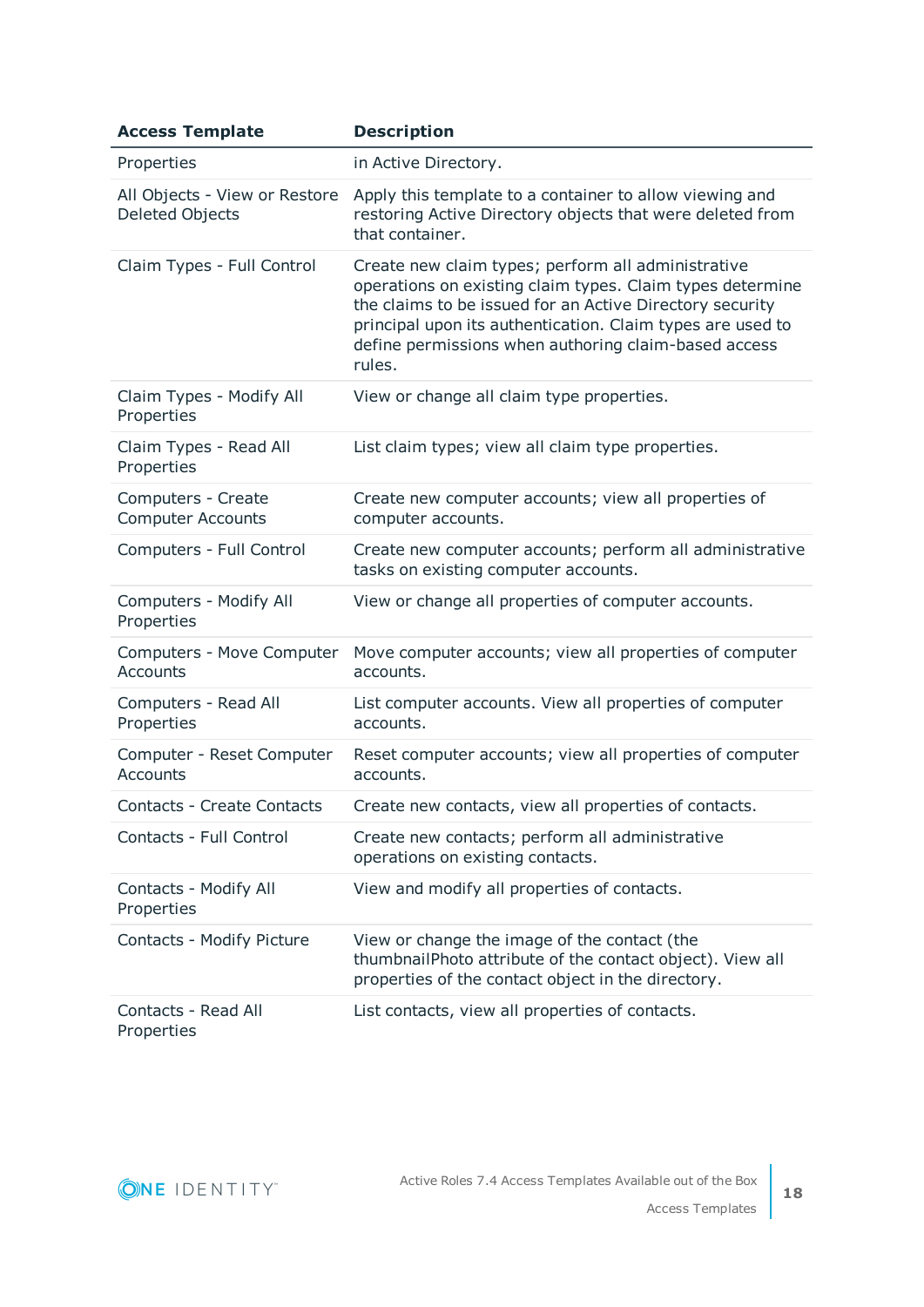| <b>Access Template</b>                            | <b>Description</b>                                                                                                                                                                                              |
|---------------------------------------------------|-----------------------------------------------------------------------------------------------------------------------------------------------------------------------------------------------------------------|
| Domains - Read All<br>Properties                  | List domain objects; view all properties of domain objects.                                                                                                                                                     |
| gMSA - Full Control                               | Create new group Managed Service Accounts; perform all<br>administrative operations on existing group Managed<br>Service Accounts.                                                                              |
| gMSA - Modify All Properties                      | View or change all properties of group Managed Service<br>Accounts.                                                                                                                                             |
| gMSA - Modify Membership<br>Policy                | View or change the list of computers and computer groups<br>allowed to use a given group Managed Service Account.                                                                                               |
| gMSA - Read All Properties                        | List group Managed Service Accounts; view all properties<br>of group Managed Service Accounts.                                                                                                                  |
| Groups - Add/Remove<br>Members                    | View and modify lists of group members.                                                                                                                                                                         |
| Groups - Create Groups                            | Create new groups, view all properties of groups.                                                                                                                                                               |
| Groups - Full Control                             | Create new groups; perform all administrative operations<br>on existing groups.                                                                                                                                 |
| Groups - Manage Dynamic<br>Groups                 | Configure rules-based management of group membership<br>lists; view all properties of groups; list groups in<br>containers; list containers.                                                                    |
| Groups - Modify All<br>Properties                 | View and modify all properties of groups.                                                                                                                                                                       |
| Groups - Modify Picture                           | View or change the image of the group (the<br>thumbnailPhoto attribute of the group object). View all<br>properties of the group object in the directory.                                                       |
| Groups - Perform<br><b>Deprovision Tasks</b>      | Deprovision groups; view all properties of groups. This<br>template is intended to delegate the use of the<br>Deprovision command on groups without requiring the<br>delegation of the create/delete operation. |
| Groups - Perform Undo<br><b>Deprovision Tasks</b> | Restore (un-deprovision) groups; view all properties of<br>groups. This template is intended to delegate the use of<br>the Undo Deprovisioning command on groups.                                               |
| Groups - Read all Properties                      | List groups, view all properties of groups.                                                                                                                                                                     |
| <b>OUs - Create OUs</b>                           | Create new Organizational Units; view all properties of<br>Organizational Units.                                                                                                                                |
| <b>OUs - Full Control</b>                         | Create new Organizational Units; perform all<br>administrative operations on existing Organizational<br>Units.                                                                                                  |

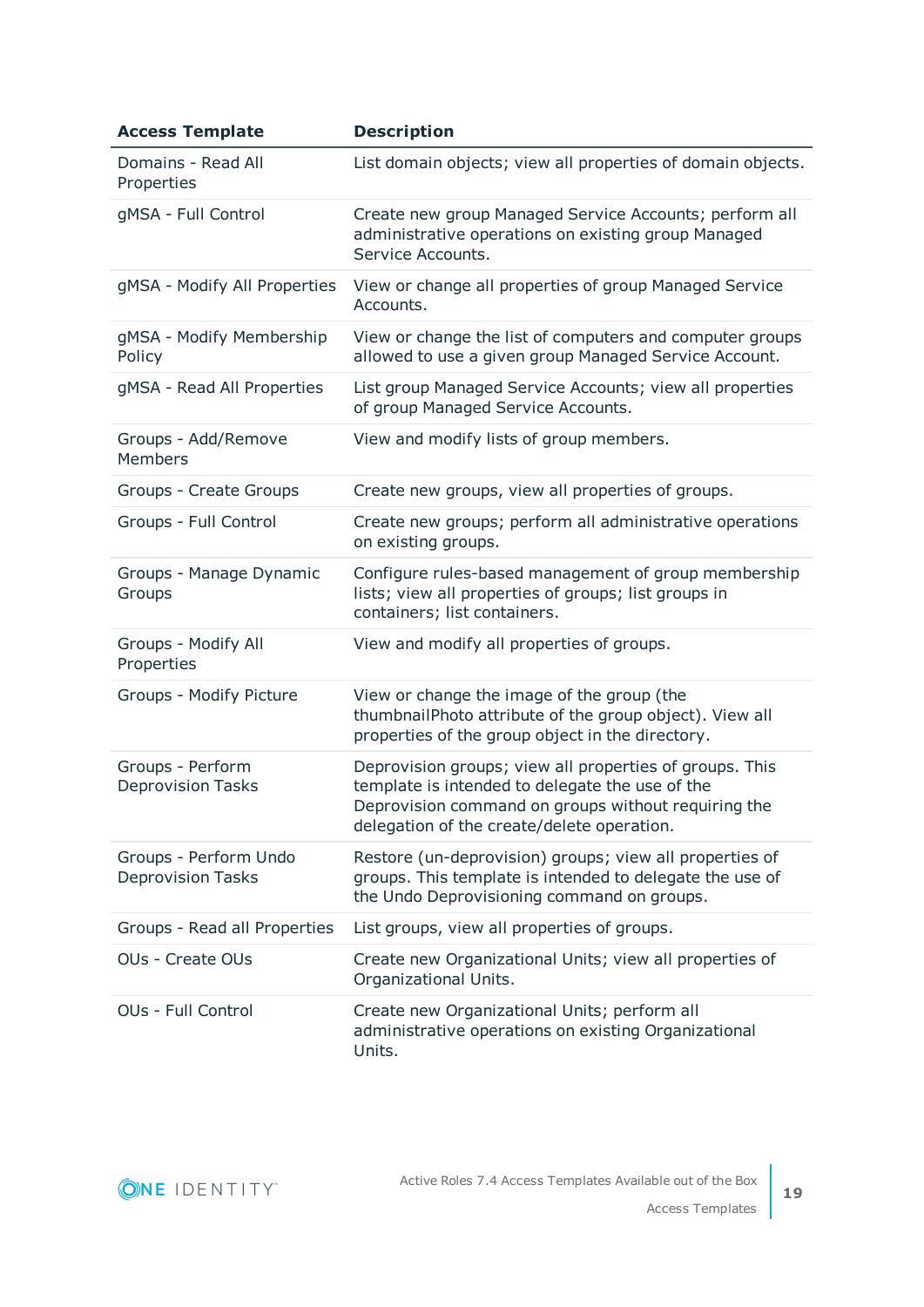| <b>Access Template</b>                           | <b>Description</b>                                                                                                                                                                                                                                                       |
|--------------------------------------------------|--------------------------------------------------------------------------------------------------------------------------------------------------------------------------------------------------------------------------------------------------------------------------|
| OUs - Modify All Properties                      | View and modify all properties of Organizational Units.                                                                                                                                                                                                                  |
| OUs - Read All Properties                        | List Organizational Units; view all properties of<br>Organizational Units.                                                                                                                                                                                               |
| Printers - Full Control                          | Create new printer queue objects; perform all<br>administrative operations on existing printer queue<br>objects.                                                                                                                                                         |
| Printers - Modify All<br>Properties              | View and modify all properties of printer queue objects.                                                                                                                                                                                                                 |
| Printers - Read All<br>Properties                | List printer queue objects; view all properties of printer<br>queue objects.                                                                                                                                                                                             |
| Shared Folders - Full Control                    | Create new shared folder objects; perform all<br>administrative operations on existing shared folder<br>objects.                                                                                                                                                         |
| Shared Folders - Modify All<br><b>Attributes</b> | View and modify all properties of shared folder objects.                                                                                                                                                                                                                 |
| Shared Folders - Read All<br>Properties          | List shared folder objects; view all properties of shared<br>folder objects.                                                                                                                                                                                             |
| <b>Users - Create User</b><br>Accounts           | Create new user accounts; view all properties of user<br>accounts.                                                                                                                                                                                                       |
| Users - Delete User<br>Accounts                  | Delete user accounts; view all properties of user accounts.                                                                                                                                                                                                              |
| Users - Perform Deprovision<br><b>Tasks</b>      | Deprovision user accounts and other user-related<br>resources; view all properties of user accounts. This<br>template is intended to delegate the use of the<br>Deprovision command on user accounts without requiring<br>the delegation of the create/delete operation. |
| Users - Perform Undo<br><b>Deprovision Tasks</b> | Restore (un-deprovision) user accounts; view all<br>properties of user accounts. This template is intended to<br>delegate the use of the Undo Deprovisioning command on<br>user accounts.                                                                                |
| Users - Full Control                             | Create new user accounts; perform all administrative<br>operations on existing user accounts.                                                                                                                                                                            |
| Users - Help Desk                                | Reset user passwords, unlock user accounts, assign or<br>remove digital (X.509) certificates from user accounts,<br>and view all properties of user accounts.                                                                                                            |
|                                                  | Recommended for implementing Help Desk. Data owners<br>can use this Access Template to delegate day-to-day<br>operations to the Help Desk service.                                                                                                                       |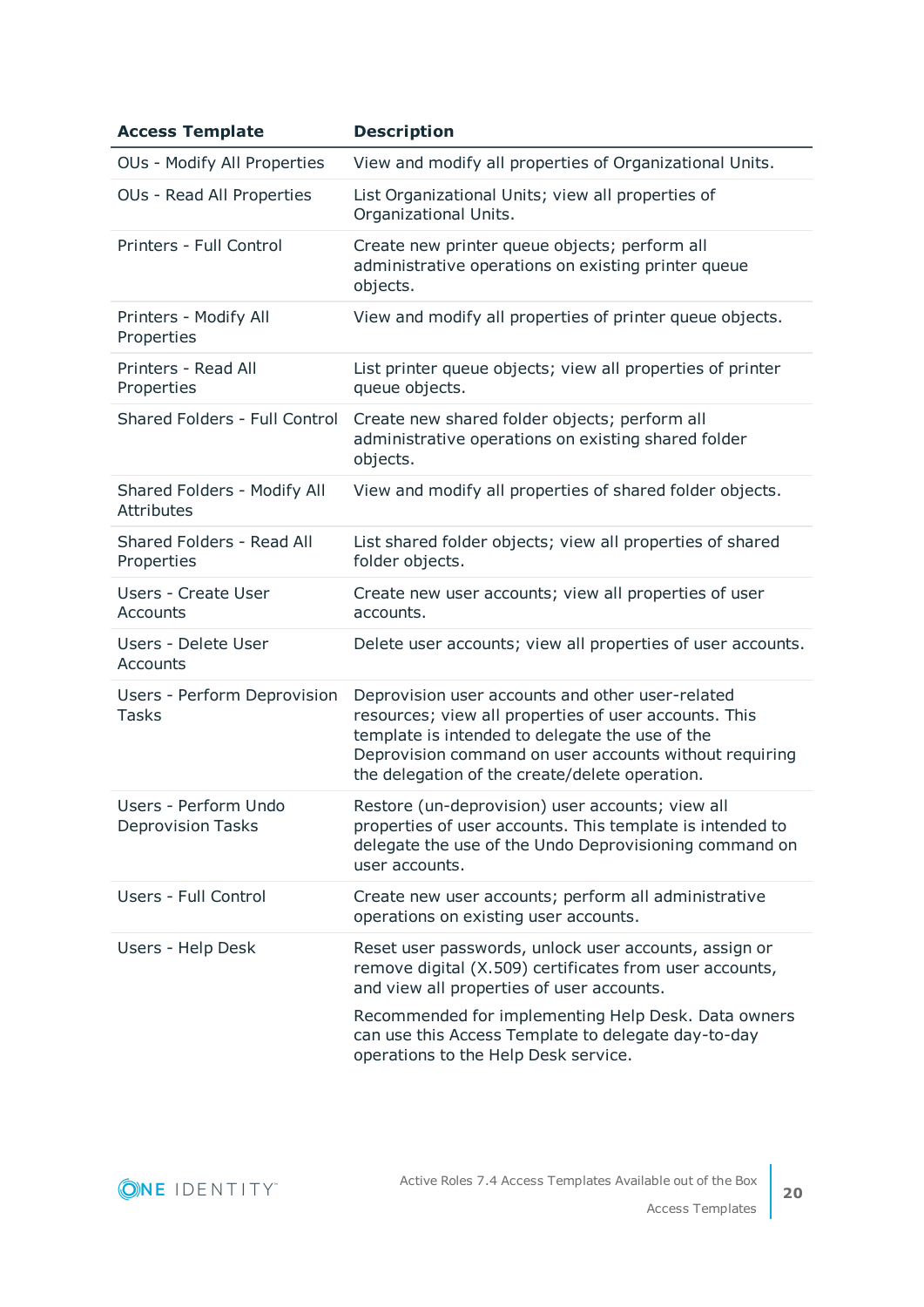| <b>Access Template</b>                       | <b>Description</b>                                                                                                                                        |
|----------------------------------------------|-----------------------------------------------------------------------------------------------------------------------------------------------------------|
|                                              | Users - Modify All Properties View and modify all properties of user accounts.                                                                            |
| Users - Modify Personal<br>Data              | Manage a basic set of HR-related properties in user<br>accounts.                                                                                          |
| Users - Modify Picture                       | View or change the image of the user (the thumbnail Photo<br>attribute of the user account). View all properties of the<br>user account in the directory. |
| Users - Move User Accounts                   | Move user accounts; view all properties of user accounts.                                                                                                 |
| Users - Pager & Cell Phone<br><b>Numbers</b> | View and modify mobile phone and pager numbers in user<br>accounts, view all properties of user accounts.                                                 |
| Users - Phone Number &<br>Address            | Modify the address settings and telephone numbers in<br>user accounts; view all properties of user accounts.                                              |
| Users - Read All Properties                  | List user accounts; view all properties of user accounts.                                                                                                 |
| Users and Groups - Basic<br>Management       | List groups and user accounts, add/remove them<br>into/from groups, reset user passwords, view and modify<br>logon-related properties of user accounts.   |

### <span id="page-20-0"></span>**Active Directory/Advanced: Computer Objects**

| <b>Access Template</b>                                   | <b>Description</b>                                                                                                                                                        |
|----------------------------------------------------------|---------------------------------------------------------------------------------------------------------------------------------------------------------------------------|
| Computer Objects - Create                                | Create computer objects; no other permissions are<br>included.                                                                                                            |
| Computer Objects - Delete                                | Delete computer objects; no other permissions are<br>included.                                                                                                            |
| Computer Objects - List                                  | List computer objects; no other permissions are included.                                                                                                                 |
| Computer Objects -<br>Read/Write Account<br>Restrictions | View and modify properties that describe account<br>restrictions for computer objects (User-Account-<br>Restrictions property set); no other permissions are<br>included. |
|                                                          | Property set members: See "User-Account-Restrictions<br>Property Set" at http://msdn.microsoft.com/en-<br>us/library/ms684412.aspx                                        |
| Computer Objects -<br>Read/Write General                 | View and modify properties that constitute general<br>information for computer objects:                                                                                   |

#### **Table 7: Active Directory/Advanced: Computer Objects**

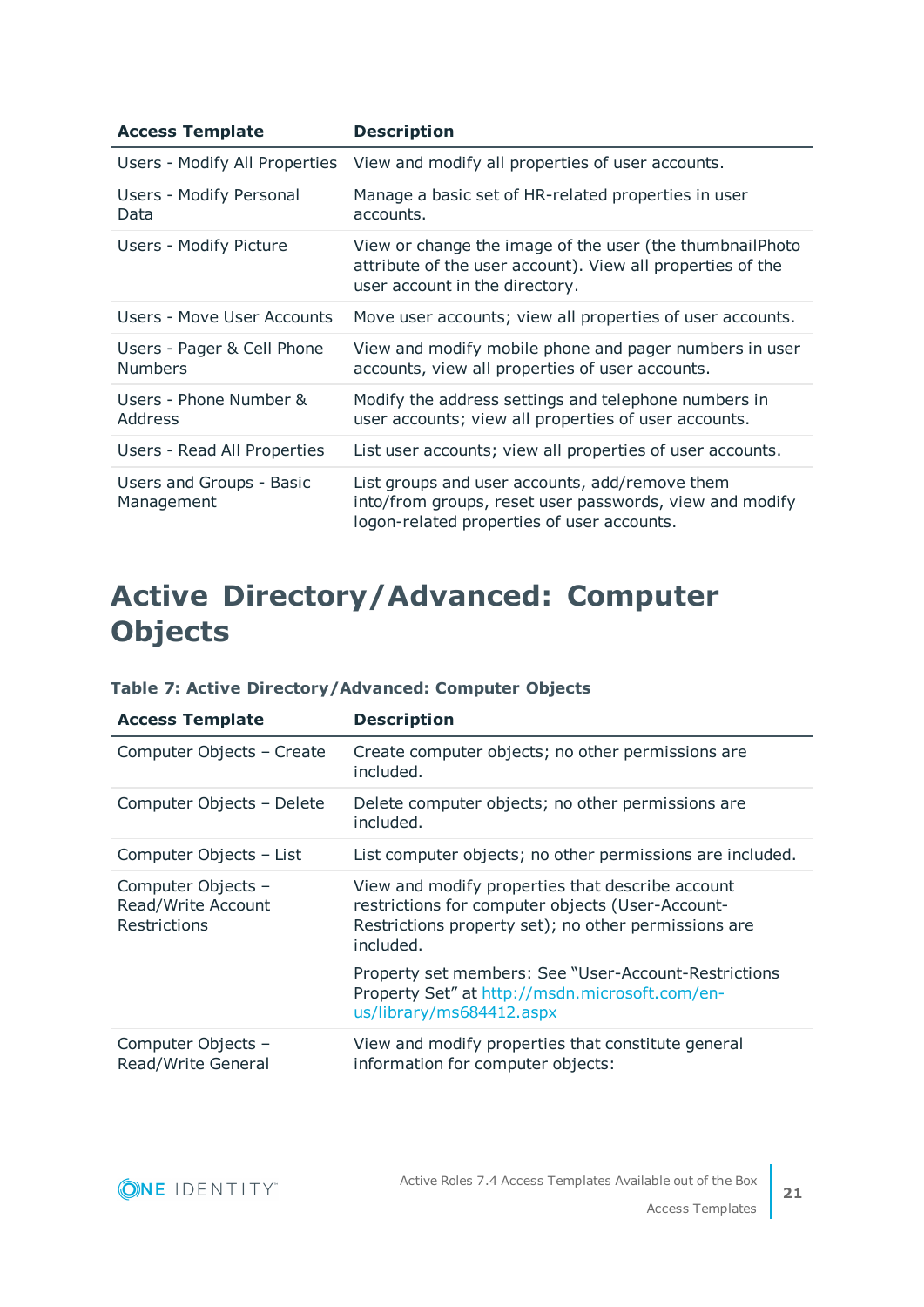| <b>Access Template</b>                                    | <b>Description</b>                                                                                                                                                                                                                                                                                |
|-----------------------------------------------------------|---------------------------------------------------------------------------------------------------------------------------------------------------------------------------------------------------------------------------------------------------------------------------------------------------|
| Information                                               | • Computer name (pre-Windows 2000)<br>• DNS name<br>• Role<br>• Description<br>• The flags that control password, lockout, and<br>disable/enable behavior (User-Account-Control<br>attribute)<br>No other permissions are included.                                                               |
| Computer Objects -<br>Read/Write Manager                  | View and modify what person is assigned to manage a<br>computer (Managed-By attribute); no other permissions<br>are included.                                                                                                                                                                     |
| Computer Objects -<br>Read/Write Personal<br>Information  | View and modify properties that describe personal<br>information for computer objects (Personal-Information<br>property set); no other permissions are included.<br>Property set members: See "Personal-Information<br>Property Set" at http://msdn.microsoft.com/en-<br>us/library/ms684394.aspx |
| Computer Objects -<br>Read/Write Public<br>Information    | View and modify properties that describe public<br>information for computer objects (Public-Information<br>property set); no other permissions are included.<br>Property set members: See "Public-Information Property<br>Set" at http://msdn.microsoft.com/en-<br>us/library/ms684396.aspx       |
| Computer Objects - Reset<br><b>Computer Account</b>       | Reset computer accounts; no other permissions are<br>included.                                                                                                                                                                                                                                    |
| Computer Objects - View<br><b>BitLocker Recovery Keys</b> | Search for, and view all properties of, computer child<br>objects each of which contains a Full Volume Encryption<br>recovery password with its associated GUID. Use this<br>template to delegate the task of retrieving BitLocker<br>recovery keys that are stored in Active Directory.          |

### <span id="page-21-0"></span>**Active Directory/Advanced: Contacts**

#### **Table 8: Active Directory/Advanced: Contacts**

| <b>Access Template</b> | <b>Description</b>                                         |
|------------------------|------------------------------------------------------------|
| Contacts – Create      | Create contact objects; no other permissions are included. |

ONE IDENTITY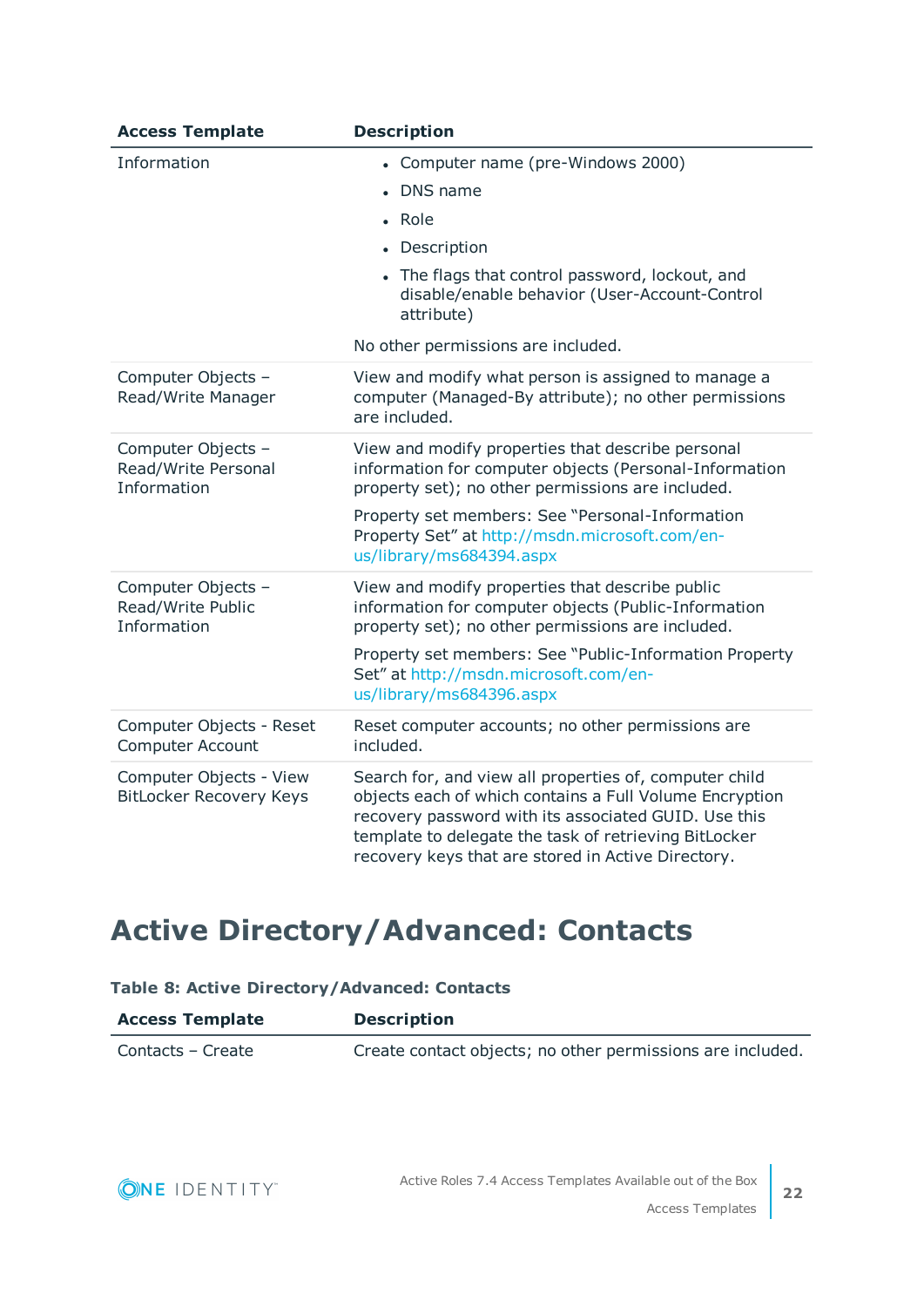| <b>Access Template</b>                               | <b>Description</b>                                                                                                                                              |
|------------------------------------------------------|-----------------------------------------------------------------------------------------------------------------------------------------------------------------|
| Contacts - Delete                                    | Delete contact objects; no other permissions are included.                                                                                                      |
| Contacts - Read Group<br>Membership                  | View a list of groups to which a contact object belongs; no<br>other permissions are included.                                                                  |
| Contacts - Read/Write<br>Organizational Information  | View and modify properties that describe organizational<br>information for contact objects:                                                                     |
|                                                      | • Job title                                                                                                                                                     |
|                                                      | • Department                                                                                                                                                    |
|                                                      | • Company                                                                                                                                                       |
|                                                      | • Employee ID                                                                                                                                                   |
|                                                      | • Manager                                                                                                                                                       |
|                                                      | • Office location                                                                                                                                               |
|                                                      | No other permissions are included.                                                                                                                              |
| Contacts - Read/Write<br><b>Personal Information</b> | View and modify properties that describe personal<br>information for contact objects (Personal-Information<br>property set); no other permissions are included. |
|                                                      | Property set members: See "Personal-Information<br>Property Set" at http://msdn.microsoft.com/en-<br>us/library/ms684394.aspx                                   |
| Contacts - Read/Write Web<br>Information             | View and modify properties that describe Web-related<br>information for contact objects (Web-Information<br>property set); no other permissions are included.   |
|                                                      | Property set members: See "Web-Information Property<br>Set" at http://msdn.microsoft.com/en-<br>us/library/ms684418.aspx                                        |
| Contacts - Rename                                    | Rename contact objects; no other permissions are<br>included.                                                                                                   |

### <span id="page-22-0"></span>**Active Directory/Advanced: Domains**

#### **Table 9: Active Directory/Advanced: Domains**

| <b>Access Template</b>                                 | <b>Description</b>                                                                                               |
|--------------------------------------------------------|------------------------------------------------------------------------------------------------------------------|
| Domains - Change PDC                                   | Change the PDC emulator role owner; no other<br>permissions are included.                                        |
| Domains - Delegate Control<br>and Enforce Active Roles | Apply Active Roles Access Templates and Policy Objects to<br>a domain object; no other permissions are included. |

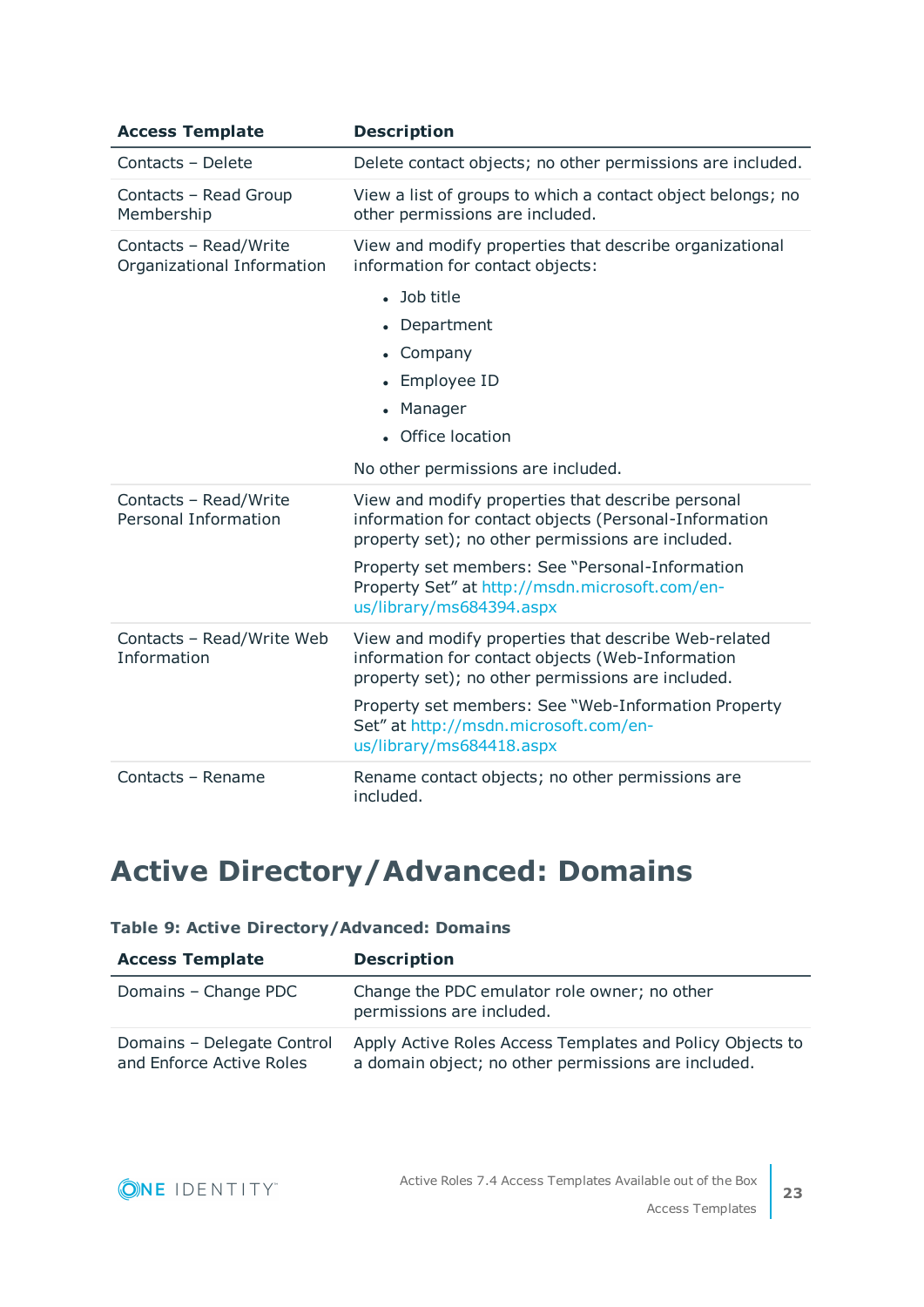| <b>Access Template</b>                                             | <b>Description</b>                                                                                                                                                   |
|--------------------------------------------------------------------|----------------------------------------------------------------------------------------------------------------------------------------------------------------------|
| Policy                                                             |                                                                                                                                                                      |
| Domains - Generate<br><b>Resultant Set of Policy</b><br>(Logging)  | Generate Group Policy Results data for the<br>users/computers within a given domain; no other<br>permissions are included.                                           |
| Domains - Generate<br><b>Resultant Set of Policy</b><br>(Planning) | Generate Group Policy Modeling data for the<br>users/computers within a given domain; no other<br>permissions are included.                                          |
| Domains - List                                                     | List domain objects; no other permissions are included.                                                                                                              |
| Domains - Read/Write<br><b>General Information</b>                 | View and modify properties that constitute general<br>information for domain objects:                                                                                |
|                                                                    | • Domain name (pre-Windows 2000)                                                                                                                                     |
|                                                                    | • Description                                                                                                                                                        |
|                                                                    | No other permissions are included.                                                                                                                                   |
| Domains - Read/Write<br>Manager                                    | View and modify what person is assigned to manage a<br>domain (Managed-By attribute); no other permissions are<br>included.                                          |
| Domains - Read/Write Other<br><b>Domain Parameters</b>             | View and modify properties that permit control to a list of<br>domain attributes (Domain-Other-Parameters property<br>set); no other permissions are included.       |
|                                                                    | Property set members: See "Domain-Other-Parameters<br>Property Set" at http://msdn.microsoft.com/en-<br>us/library/ms684338.aspx                                     |
| Domains - Read/Write<br>Password & Lockout Policies                | View and modify lockout and password age related<br>properties on the domain user accounts (Domain-<br>Password property set); no other permissions are<br>included. |
|                                                                    | Property set members: See "Domain-Password Property<br>Set" at http://msdn.microsoft.com/en-<br>us/library/ms684341.aspx                                             |

### <span id="page-23-0"></span>**Active Directory/Advanced: Group Policy Container**

#### **Table 10: Active Directory/Advanced: Group Policy Container**

| <b>Access Template</b>   | <b>Description</b>                                |
|--------------------------|---------------------------------------------------|
| Group Policy Container - | Extended right used by the Group Policy engine to |

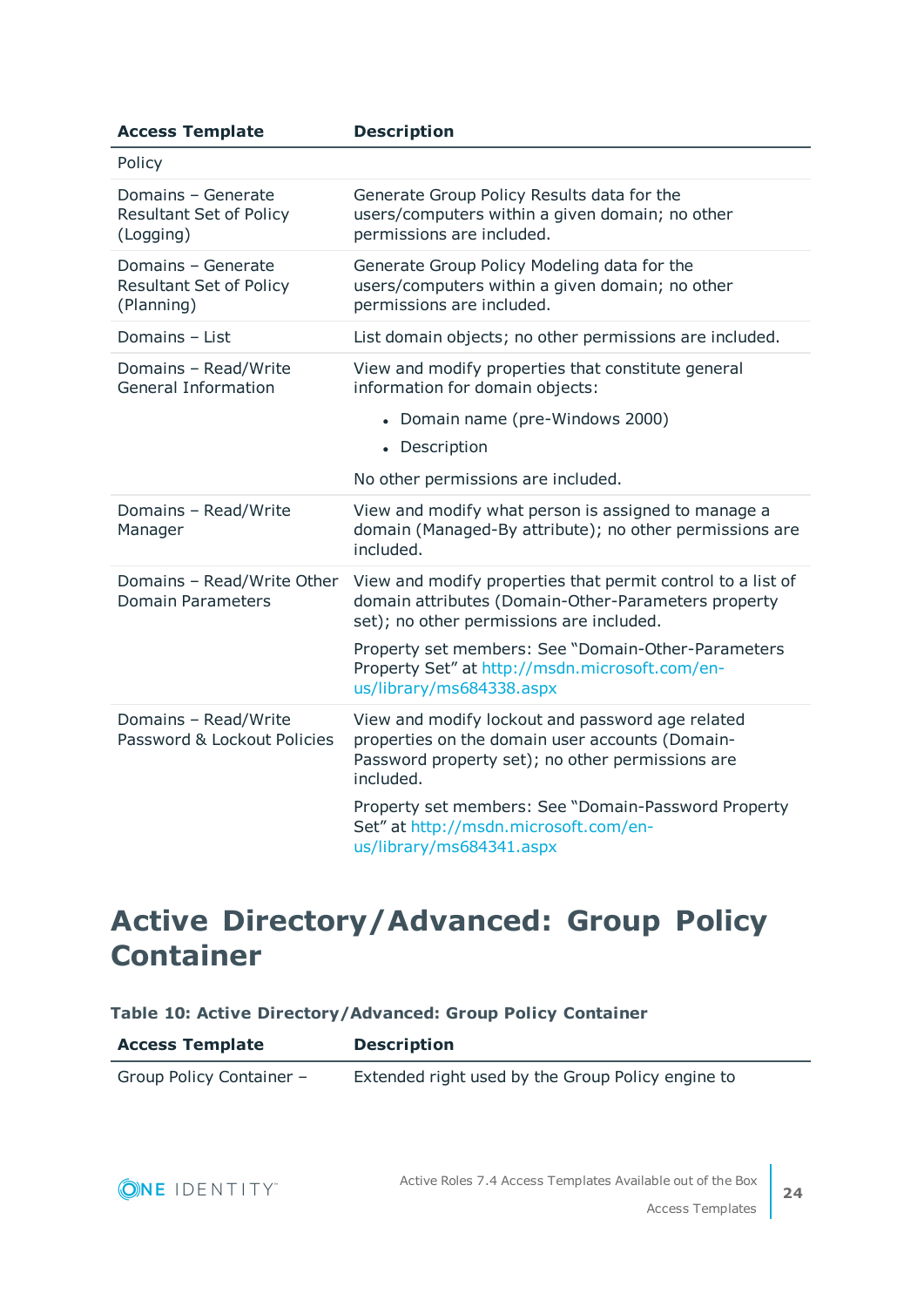| <b>Access Template</b> | <b>Description</b>                                                                                                                 |
|------------------------|------------------------------------------------------------------------------------------------------------------------------------|
| Apply Group Policy     | determine if a GPO applies to a user/computer or not<br>(Apply-Group-Policy extended right); no other<br>permissions are included. |

### <span id="page-24-0"></span>**Active Directory/Advanced: Groups**

| <b>Access Template</b>                            | <b>Description</b>                                                                                                                                                                                |
|---------------------------------------------------|---------------------------------------------------------------------------------------------------------------------------------------------------------------------------------------------------|
| Groups - Add/Remove Self<br>As Member             | Permission to enable updating membership of a group in<br>terms of adding/removing one's own account (Self-<br>Membership validated write); no other permissions are<br>included.                 |
| Groups - Copy                                     | Create copies of existing groups; no other permissions are<br>included.                                                                                                                           |
| Groups - Create                                   | Create groups; no other permissions are included.                                                                                                                                                 |
| Groups - Delete                                   | Delete groups; no other permissions are included.                                                                                                                                                 |
| Groups - Deprovision                              | Perform the deprovisioning operation on 'groups' objects;<br>no other permissions are included.                                                                                                   |
| Groups - List                                     | List groups; no other permissions are included.                                                                                                                                                   |
| Groups - Manage<br>Membership Rules               | View and modify criteria used by Active Roles for rules-<br>based control of group membership lists; no other<br>permissions are included.                                                        |
| Groups - Read Group<br>Membership                 | View a list of groups to which a given group belongs; no<br>other permissions are included.                                                                                                       |
| Groups - Read/Write E-mail<br><b>Address</b>      | View and modify the list of email addresses for a group;<br>no other permissions are included.                                                                                                    |
| Groups - Read/Write<br><b>General Information</b> | View and modify properties that constitute general<br>information for groups:<br>• Group name (pre-Windows 2000)<br>• Description<br>$\bullet$ E-mail<br>• Group scope<br>• Group type<br>• Notes |

#### **Table 11: Active Directory/Advanced: Groups**

No other permissions are included.

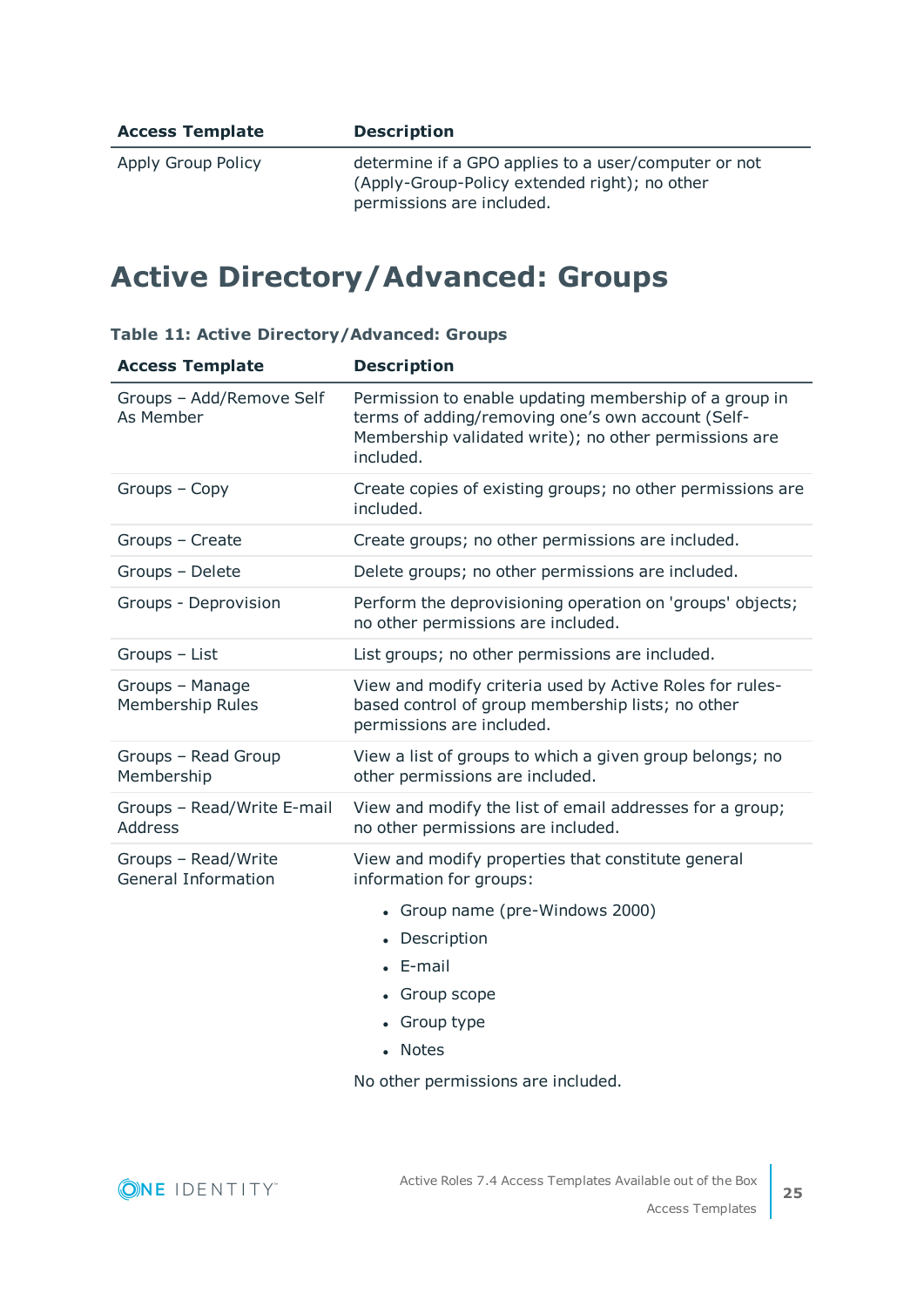| <b>Access Template</b>                        | <b>Description</b>                                                                                                                                       |
|-----------------------------------------------|----------------------------------------------------------------------------------------------------------------------------------------------------------|
| Groups - Read/Write Group<br><b>Members</b>   | Add or remove members from a group; no other<br>permissions are included.                                                                                |
| Groups - Read/Write Group<br>Type and Scope   | View and modify the type and scope settings for a group;<br>no other permissions are included.                                                           |
| Groups - Read/Write<br>Manager                | View and modify what person is assigned to manage a<br>given group (Managed-By attribute); no other permissions<br>are included.                         |
| Groups - Read/Write Phone<br>and Mail Options | View and modify properties that describe email related<br>information for groups (Email-Information property set);<br>no other permissions are included. |
|                                               | Property set members: See "Email-Information Property<br>Set" at http://msdn.microsoft.com/en-<br>us/library/ms684362.aspx                               |
| Groups - Rename                               | Rename groups; no other permissions are included.                                                                                                        |
| Groups - Undo Deprovision                     | Perform the undo deprovisioning operation on 'group'<br>objects; no other permissions are included.                                                      |
| Groups - Undo Deprovision -<br>Deny           | Prohibit the undo deprovisioning operation on 'group'<br>objects; no other permissions are included.                                                     |

### <span id="page-25-0"></span>**Active Directory/Advanced: Objects**

| Table 12: Active Directory/Advanced: Objects |  |  |  |  |
|----------------------------------------------|--|--|--|--|
|----------------------------------------------|--|--|--|--|

| <b>Access Template</b>                      | <b>Description</b>                                                                               |
|---------------------------------------------|--------------------------------------------------------------------------------------------------|
| Objects - Deny Deletion                     | Deny deletion and sub-tree deletion of a given object; no<br>other permissions are included.     |
| Objects - Deny Deletion of<br>Child Objects | Deny deletion of all child objects from a given container;<br>no other permissions are included. |

### <span id="page-25-1"></span>**Active Directory/Advanced: OUs**

|  |  |  | Table 13: Active Directory/Advanced: OUs |  |
|--|--|--|------------------------------------------|--|
|--|--|--|------------------------------------------|--|

| <b>Access Template</b> | <b>Description</b>                                                 |
|------------------------|--------------------------------------------------------------------|
| OUs – Create           | Create Organizational Units; no other permissions are<br>included. |

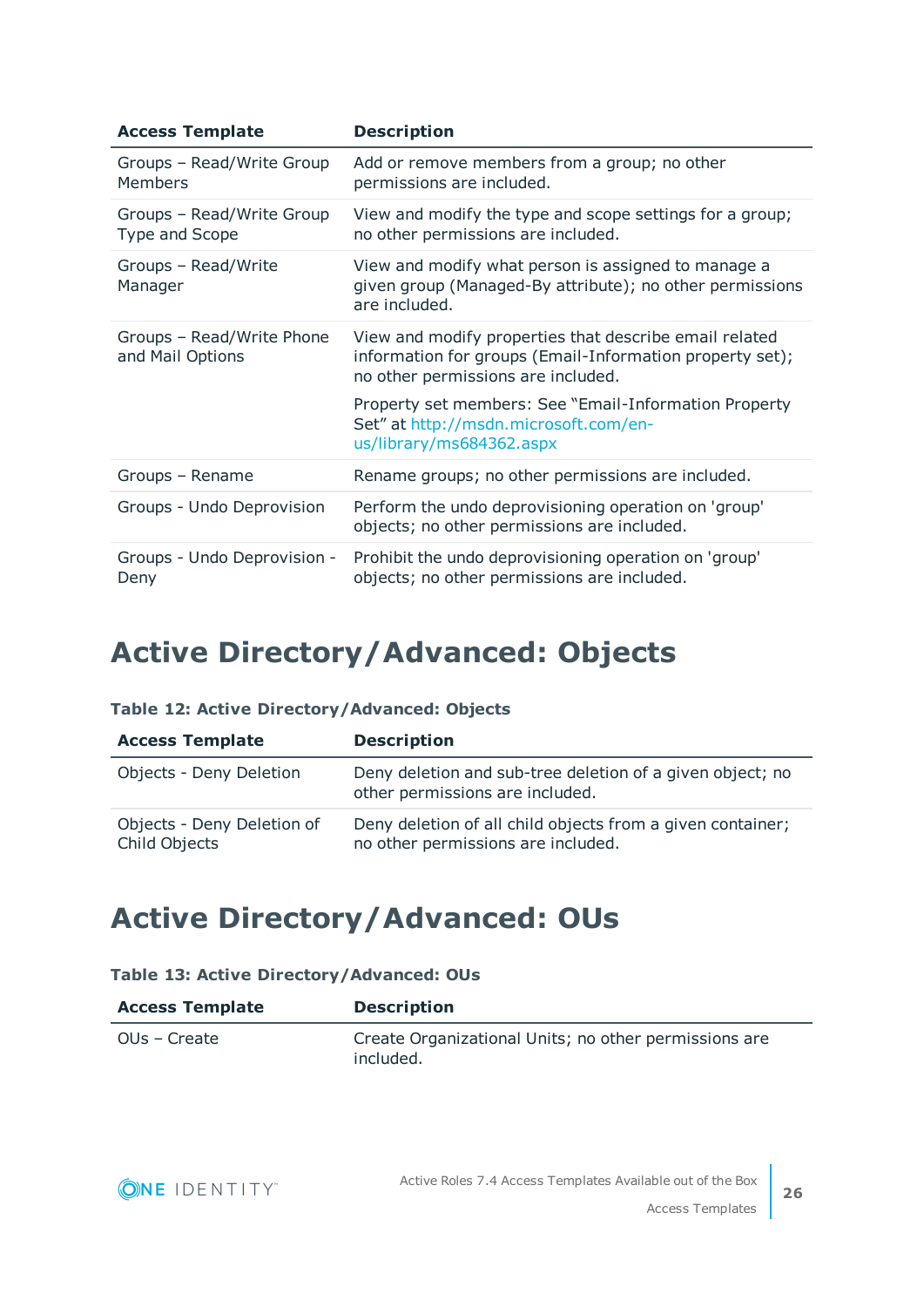| <b>Access Template</b>                                           | <b>Description</b>                                                                                                                             |  |
|------------------------------------------------------------------|------------------------------------------------------------------------------------------------------------------------------------------------|--|
| OUs - Delegate Control and<br><b>Enforce Active Roles Policy</b> | Apply Active Roles Access Templates and Policy Objects to<br>an Organizational Unit; no other permissions are included.                        |  |
| OUs - Delete                                                     | Delete Organizational Units; no other permissions are<br>included.                                                                             |  |
| OUs - Generate Resultant<br>Set of Policy (Logging)              | Generate Group Policy Results data for the<br>users/computers within a given Organizational Unit; no<br>other permissions are included.        |  |
| OUs - Generate Resultant<br>Set of Policy (Planning)             | Generate Group Policy Modeling data for the<br>users/computers within a given Organizational Unit; no<br>other permissions are included.       |  |
| OUs - List                                                       | List Organizational Units; no other permissions are<br>included.                                                                               |  |
| OUs - Read/Write General<br>Information                          | View and modify properties that constitute general<br>information for Organizational Units:                                                    |  |
|                                                                  | • Description                                                                                                                                  |  |
|                                                                  | • Street                                                                                                                                       |  |
|                                                                  | $\bullet$ City                                                                                                                                 |  |
|                                                                  | • State/province                                                                                                                               |  |
|                                                                  | • Zip/Postal Code                                                                                                                              |  |
|                                                                  | • Country/region                                                                                                                               |  |
|                                                                  | No other permissions are included.                                                                                                             |  |
| OUs - Read/Write Manager                                         | View and modify what person is assigned to manage a<br>given Organizational Unit (Managed-By attribute); no<br>other permissions are included. |  |
| OUs - Rename                                                     | Rename Organizational Units; no other permissions are<br>included.                                                                             |  |

## <span id="page-26-0"></span>**Active Directory/Advanced: Printer Objects**

| <b>Access Template</b>   | <b>Description</b>                                                  |
|--------------------------|---------------------------------------------------------------------|
| Printer Objects - Create | Create printer queue objects; no other permissions are<br>included. |
| Printer Objects - Delete | Delete printer queue objects; no other permissions are<br>included. |

#### **Table 14: Active Directory/Advanced: Printer Objects**

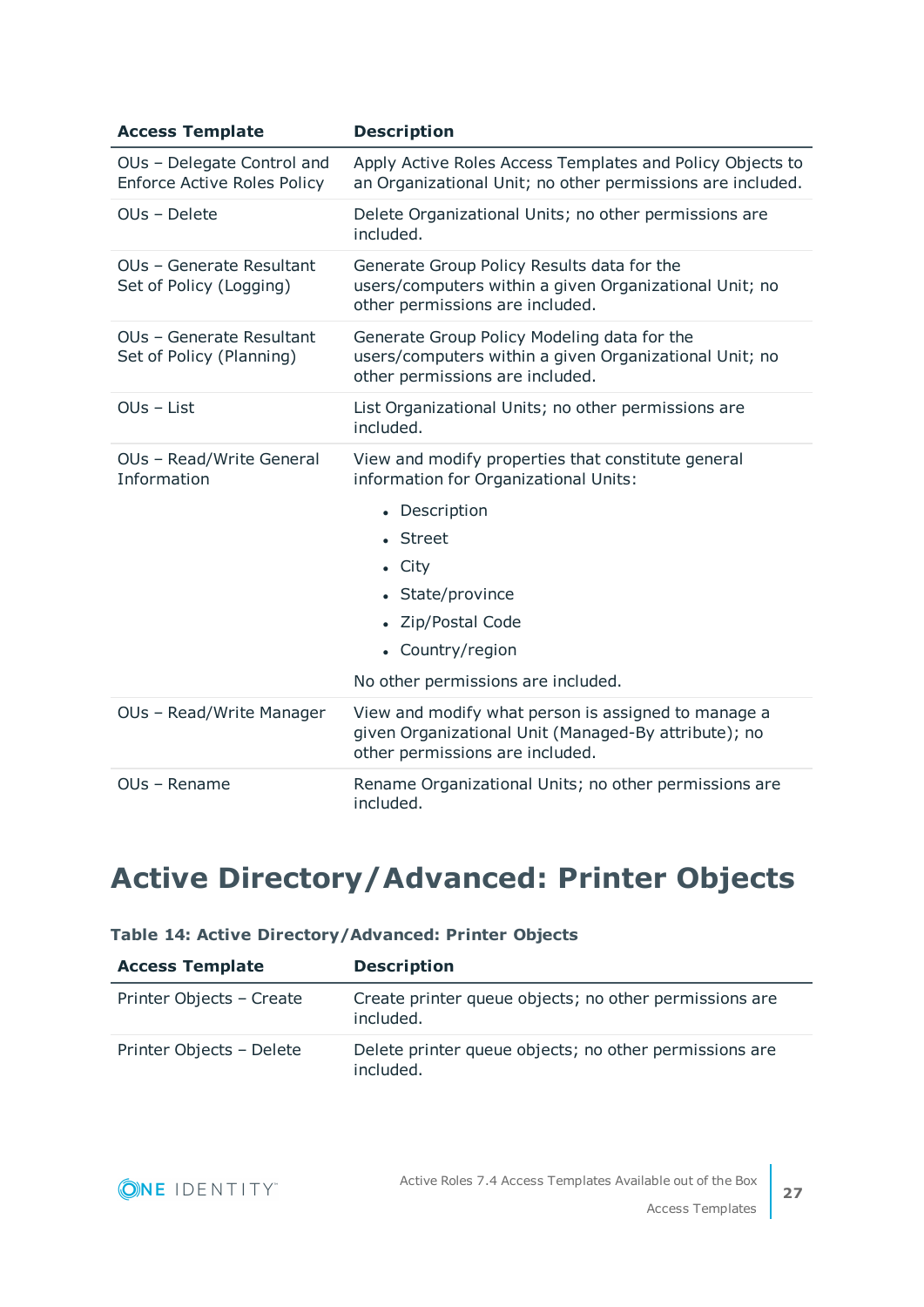| <b>Access Template</b>                              | <b>Description</b>                                                                                                                |
|-----------------------------------------------------|-----------------------------------------------------------------------------------------------------------------------------------|
| Printer Objects - List                              | List printer queue objects; no other permissions are<br>included.                                                                 |
| Printer Objects - Read/Write<br>General Information | View and modify properties that constitute general<br>information for printer queue objects:                                      |
|                                                     | • Location                                                                                                                        |
|                                                     | • Model                                                                                                                           |
|                                                     | • Description                                                                                                                     |
|                                                     | $\bullet$ Color                                                                                                                   |
|                                                     | • Staple                                                                                                                          |
|                                                     | • Double-sided                                                                                                                    |
|                                                     | • Printing speed                                                                                                                  |
|                                                     | • Maximum resolution                                                                                                              |
| Printer Objects - Read/Write<br>Manager             | View or modify what person is assigned to manage a given<br>printer (Managed-By attribute); no other permissions are<br>included. |
| Printer Objects - Rename                            | Rename printer queue objects; no other permissions are<br>included.                                                               |

### <span id="page-27-0"></span>**Active Directory/Advanced: Shared Folders**

| <b>Access Template</b>                             | <b>Description</b>                                                                                                                                                        |
|----------------------------------------------------|---------------------------------------------------------------------------------------------------------------------------------------------------------------------------|
| Shared Folders - Create                            | Create shared folder objects; no other permissions are<br>included.                                                                                                       |
| Shared Folders - Delete                            | Delete shared folder objects; no other permissions are<br>included.                                                                                                       |
| Shared Folders - List                              | List shared folder objects; no other permissions are<br>included.                                                                                                         |
| Shared Folders - Read/Write<br>General Information | View and modify properties that constitute general<br>information for shared folder objects:<br>• Description<br>$\bullet$ UNC name<br>No other permissions are included. |
|                                                    |                                                                                                                                                                           |
|                                                    | Shared Folders - Read/Write View and modify what person is assigned to manage a                                                                                           |

#### **Table 15: Active Directory/Advanced: Shared Folders**

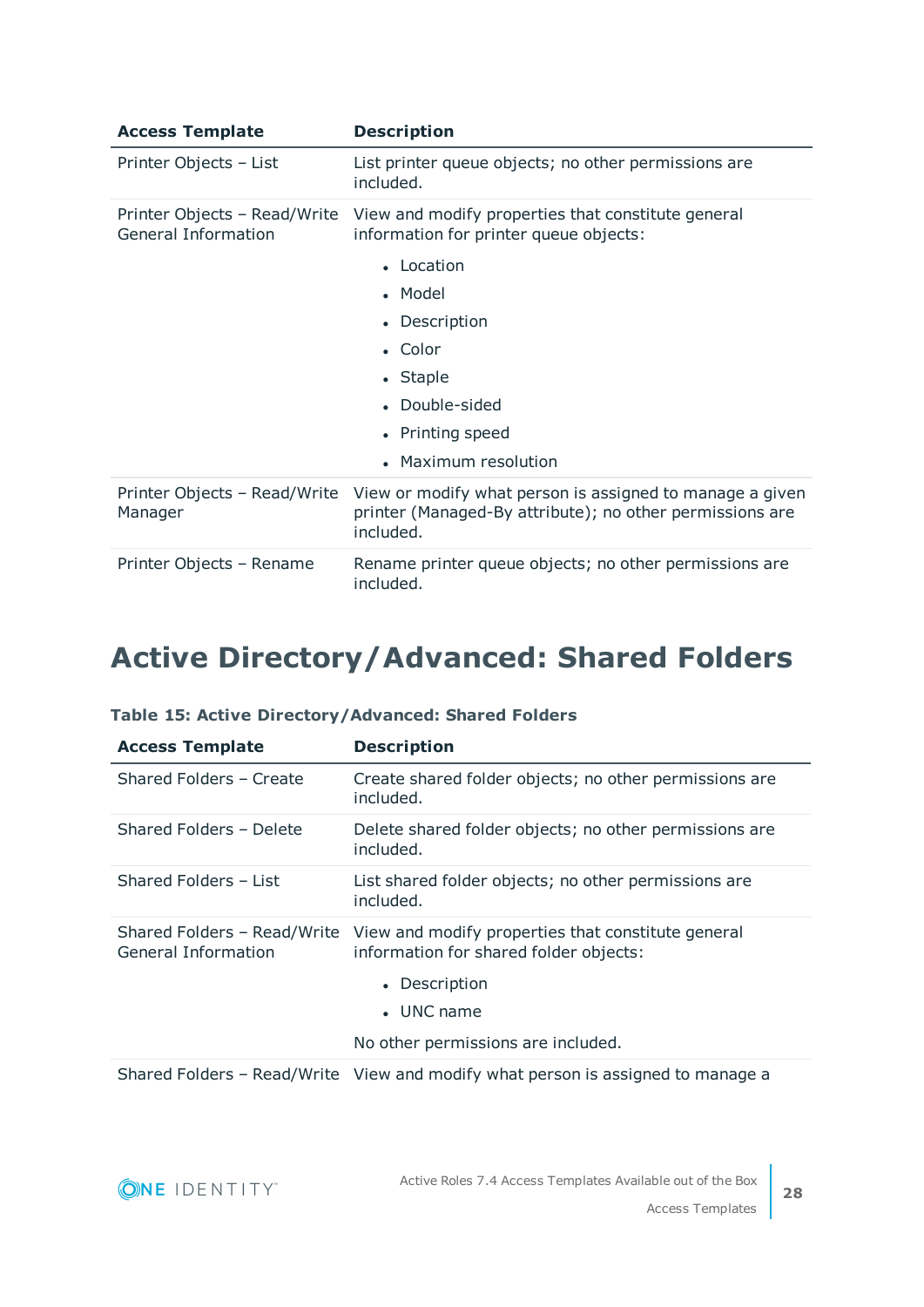| <b>Access Template</b>  | <b>Description</b>                                                                  |
|-------------------------|-------------------------------------------------------------------------------------|
| Manager                 | given shared resource (Managed-By attribute); no other<br>permissions are included. |
| Shared Folders - Rename | Rename shared folder objects; no other permissions are<br>included.                 |

### <span id="page-28-0"></span>**Active Directory/Advanced: Users**

| <b>Access Template</b>                               | <b>Description</b>                                                                                                                                                                      |
|------------------------------------------------------|-----------------------------------------------------------------------------------------------------------------------------------------------------------------------------------------|
| Users - Assign/Remove<br><b>Digital Certificates</b> | Assign or remove digital (X.509) certificates from the user<br>in Active Directory (read/write the userCertificate<br>attribute of user objects); no other permissions are<br>included. |
| Users - Change Password<br>(Extended Right)          | Change password on user object (User-Change-Password<br>extended right); no other permissions are included.                                                                             |
| Users - Copy                                         | Create copies of existing user objects; no other<br>permissions are included.                                                                                                           |
| Users - Create                                       | Create user objects; no other permissions are included.                                                                                                                                 |
| Users - Delete                                       | Delete user objects; no other permissions are included.                                                                                                                                 |
| Users - Deprovision                                  | Perform the deprovisioning operation on user objects; no<br>other permissions are included.                                                                                             |
| Users - Undo Deprovision                             | Perform the undo deprovisioning operation on user<br>objects; no other permissions are included.                                                                                        |
| Users - Undo Deprovision -<br>Deny                   | Prohibit the undo deprovisioning operation on user<br>objects; no other permissions are included.                                                                                       |
| Users - Enable/Disable<br>Account                    | Enable or disable user objects; no other permissions are<br>included.                                                                                                                   |
| Users - List                                         | List user objects; no other permissions are included.                                                                                                                                   |
| Users - Read Group<br>Membership                     | View a list of groups to which a given user belongs; no<br>other permissions are included.                                                                                              |
| Users - Read/Write Logon<br>Information              | View and modify properties that describe logon<br>information for user objects (User-Logon property set); no<br>other permissions are included.                                         |
|                                                      | Property set members: See "User-Logon Property Set" at<br>http://msdn.microsoft.com/en-us/library/ms684415.aspx                                                                         |

#### **Table 16: Active Directory/Advanced: Users**

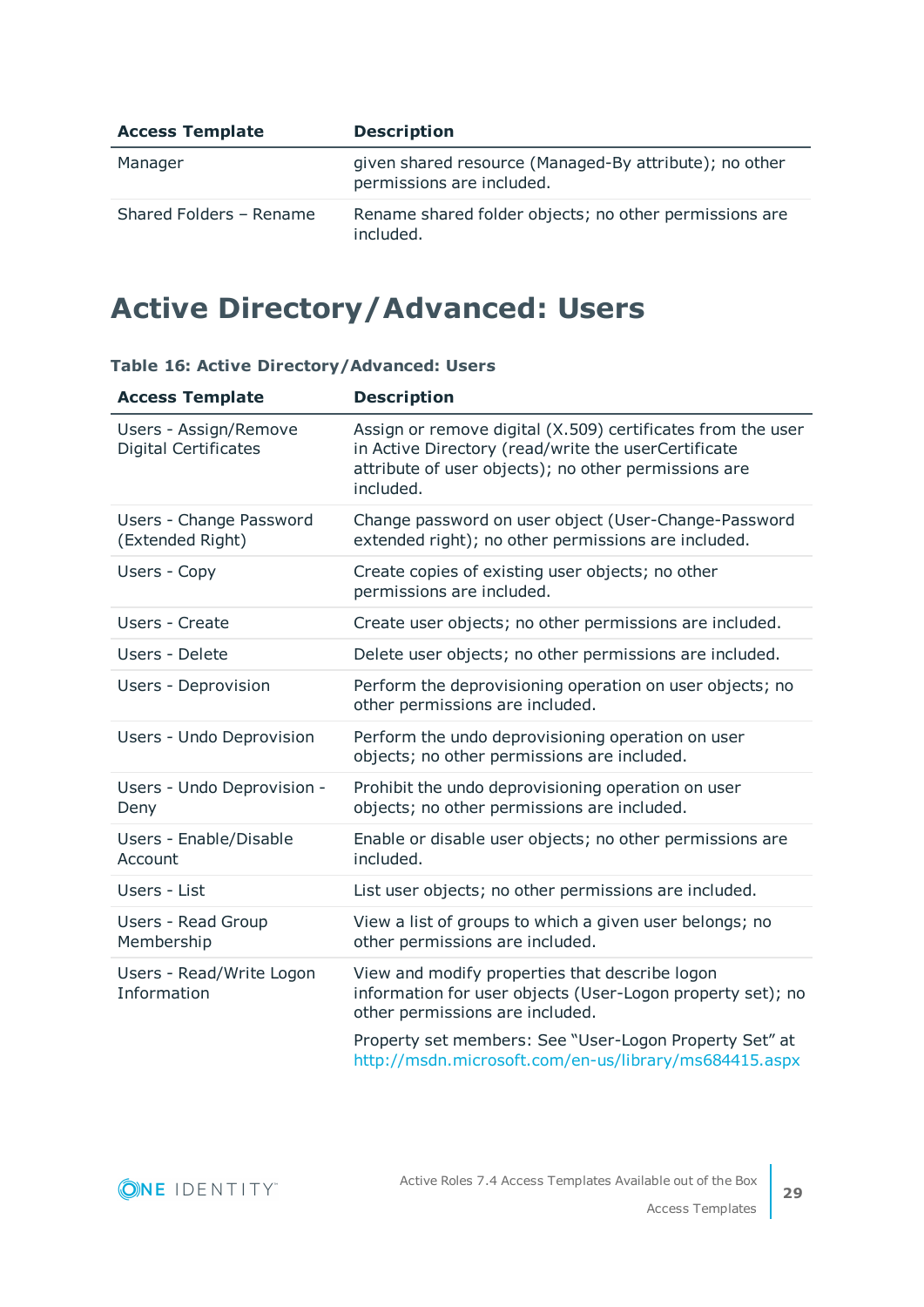| <b>Access Template</b>                     | <b>Description</b>                                                                                                                                                |
|--------------------------------------------|-------------------------------------------------------------------------------------------------------------------------------------------------------------------|
| Users - Read/Write Account<br>Information  | View or modify properties that describe account<br>information for user objects (no other permissions are<br>included):                                           |
|                                            | • User logon name                                                                                                                                                 |
|                                            | • User logon name (pre-Windows 2000)                                                                                                                              |
|                                            | • Logon Hours                                                                                                                                                     |
|                                            | • Last Logon                                                                                                                                                      |
|                                            | • Account is locked out                                                                                                                                           |
|                                            | • Account options                                                                                                                                                 |
|                                            | • Account expires                                                                                                                                                 |
| Users - Read/Write Account<br>Restrictions | View and modify properties that describe account<br>restrictions for user objects (User-Account-Restrictions<br>property set); no other permissions are included. |
|                                            | Property set members: See "User-Account-Restrictions<br>Property Set" at http://msdn.microsoft.com/en-<br>us/library/ms684412.aspx                                |
| Users - Read/Write Dial-In<br>Properties   | View and modify properties that describe dial-in related<br>information for user objects (no other permissions are<br>included):                                  |
|                                            | • Remote Access Permission (Dial-in or VPN)                                                                                                                       |
|                                            | • Verify Caller-ID                                                                                                                                                |
|                                            | • Callback Options                                                                                                                                                |
|                                            | • Assign a Static IP Address                                                                                                                                      |
|                                            | • Apply Static Routes settings                                                                                                                                    |
| Users - Read/Write General<br>Information  | View and modify properties that constitute general<br>information for user objects (General-Information<br>property set); no other permissions are included.      |
|                                            | Property set members: See "General-Information<br>Property Set" at http://msdn.microsoft.com/en-<br>us/library/ms684366.aspx                                      |
| Users - Read/Write Personal<br>Information | View and modify properties that describe personal<br>information for user objects (Personal-Information<br>property set); no other permissions are included.      |
|                                            | Property set members: See "Personal-Information<br>Property Set" at http://msdn.microsoft.com/en-<br>us/library/ms684394.aspx                                     |

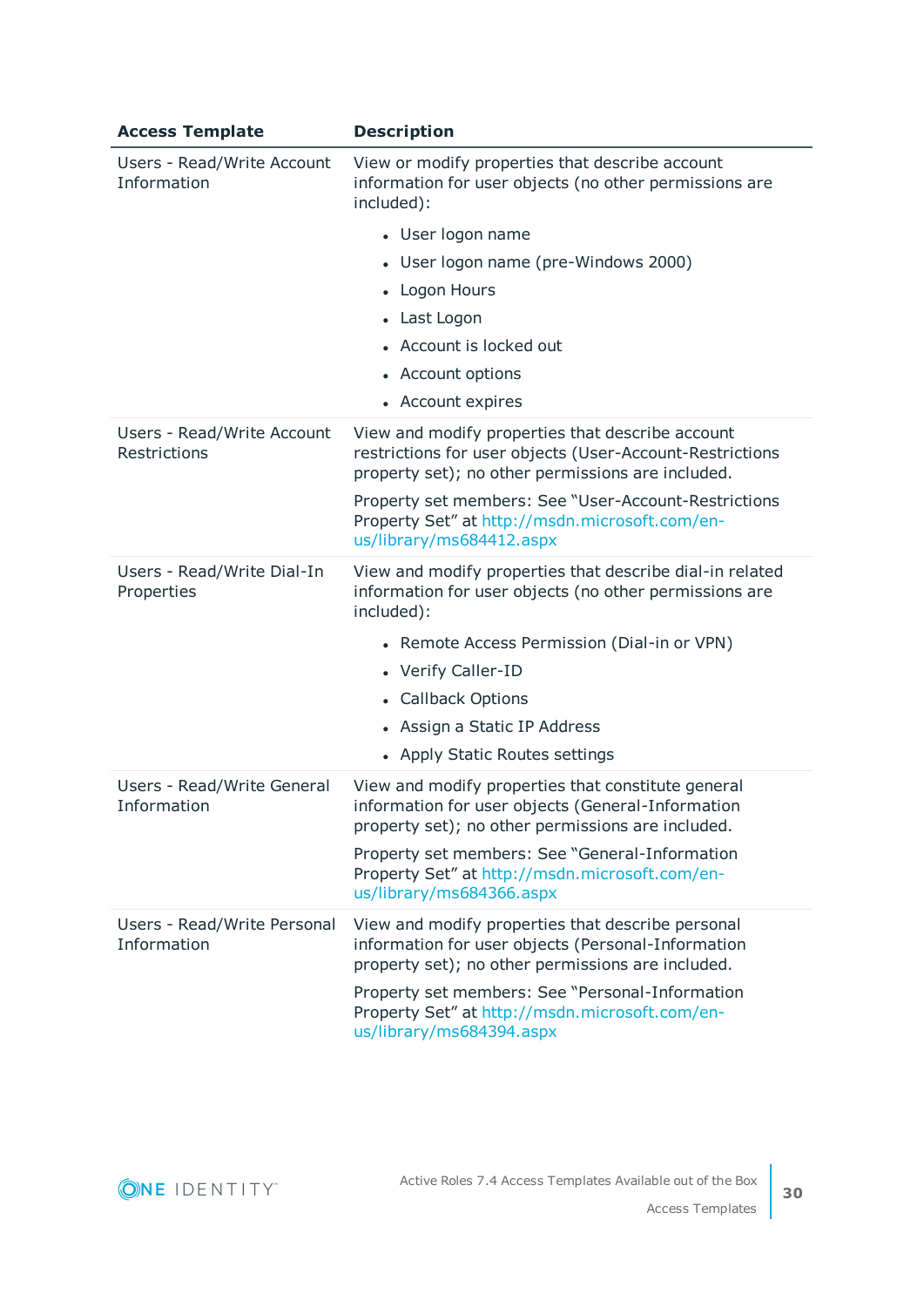| <b>Access Template</b>                           | <b>Description</b>                                                                                                                                                                                                                                                                           |
|--------------------------------------------------|----------------------------------------------------------------------------------------------------------------------------------------------------------------------------------------------------------------------------------------------------------------------------------------------|
| Users - Read/Write<br>Organizational Information | View and modify properties that describe organization<br>related information for user objects (no other permissions<br>are included):<br>• Title<br>• Department<br>• Company<br>• Manager<br>• Direct reports<br>• Office (General tab)                                                     |
| Users - Read/Write Phone<br>and Mail Options     | View and modify properties that describe email related<br>information for user objects (Email-Information property<br>set); no other permissions are included.<br>Property set members: See "Email-Information Property<br>Set" at http://msdn.microsoft.com/en-<br>us/library/ms684362.aspx |
| Users - Read/Write Profile<br>Properties         | View and modify properties that describe profile related<br>information for user objects (no other permissions are<br>included):<br>• User profile<br>• Home folder                                                                                                                          |
| Users - Read/Write Public<br>Information         | View and modify properties that describe public<br>information for user objects (Public-Information property<br>set); no other permissions are included.<br>Property set members: See "Public-Information Property<br>Set" at http://msdn.microsoft.com/en-<br>us/library/ms684396.aspx      |
| Users - Read/Write Web<br>Information            | View and modify properties that describe Web-related<br>information for user objects (Web-Information property<br>set); no other permissions are included.<br>Property set members: See "Web-Information Property<br>Set" at http://msdn.microsoft.com/en-<br>us/library/ms684418.aspx       |
| Users - Read/Write WTS<br>Properties             | View and modify properties that describe Terminal<br>Services related information for user objects (no other<br>permissions are included):<br>• Terminal Services User Profile<br>• Terminal Services Home Folder                                                                            |

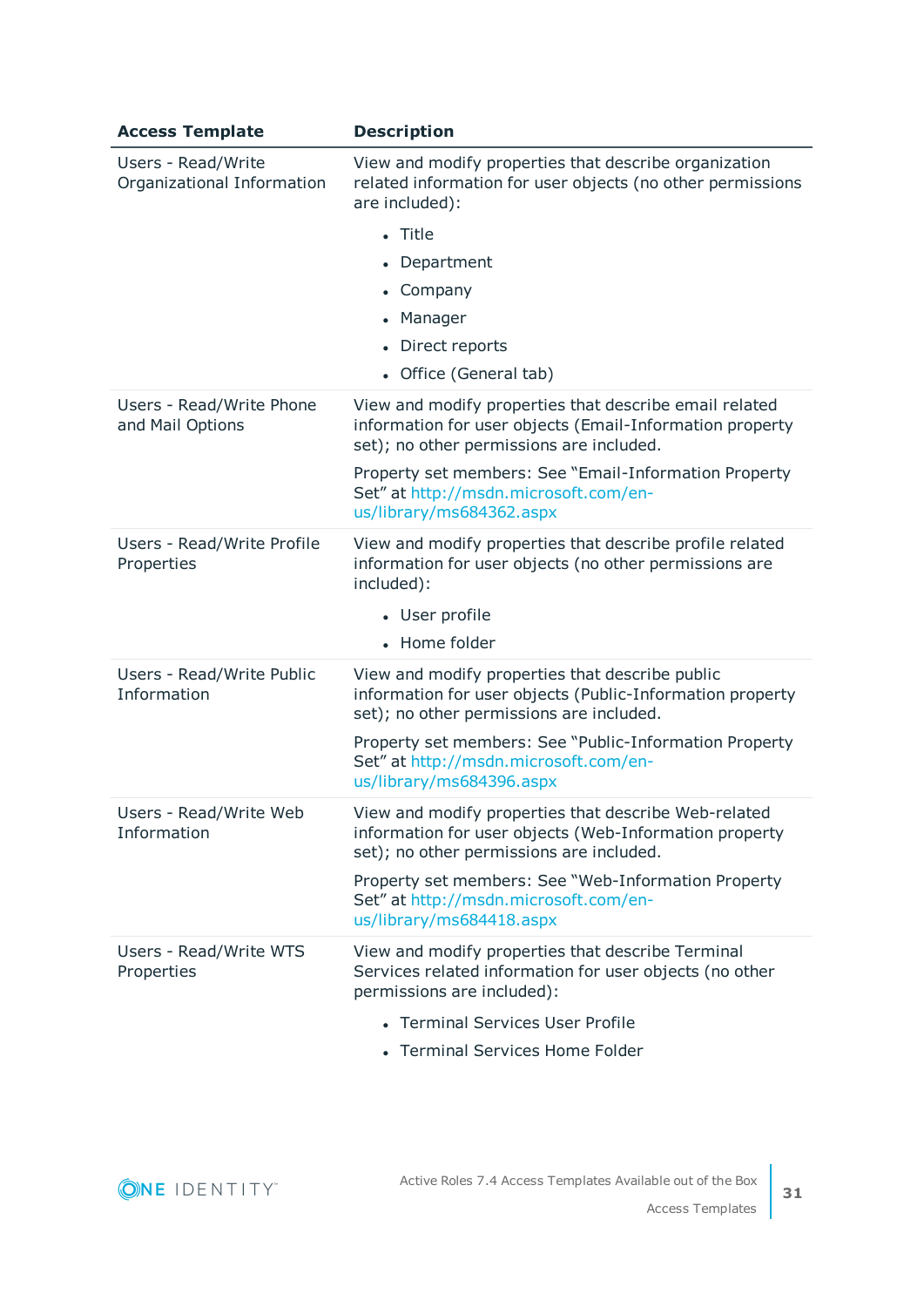| <b>Access Template</b>                                      | <b>Description</b>                                                                                                                                                        |
|-------------------------------------------------------------|---------------------------------------------------------------------------------------------------------------------------------------------------------------------------|
|                                                             | • Allow logon to terminal server<br>• Starting program<br>• Client devices<br>• Terminal Service timeout and reconnection settings                                        |
| Users - Rename                                              | Rename user objects; no other permissions are included.                                                                                                                   |
| Users - Reset Password<br>(Extended Right)                  | Reset password on user object (User-Reset-Password<br>extended right); no other permissions are included.                                                                 |
| Users - Run Check Policy<br>(Extended Right)                | Use the 'Check Policy' command; no other permissions<br>are included.                                                                                                     |
| Users - Unlock Account                                      | Unlock user objects that get locked due to a number of<br>failed logon attempts; no other permissions are included.                                                       |
| Users - Write Password                                      | Set password on user object; no other permissions are<br>included.                                                                                                        |
| Users - View Change History<br>(Extended Right)             | Use the 'Change History' and 'User Activity' commands;<br>no other permissions are included.                                                                              |
| Users - View Delegated<br>Rights (Extended Right)           | Use the 'Delegated Rights' command; no other<br>permissions are included.                                                                                                 |
| Users - View Digital<br>Certificates                        | View digital (X.509) certificates assigned to the user in<br>Active Directory (read the userCertificate attribute of user<br>objects); no other permissions are included. |
| <b>Users - View Entitlement</b><br>Profile (Extended Right) | Use the 'Entitlement Profile' command, to view resources<br>to which a given user is entitled. No other permissions are<br>included.                                      |

### <span id="page-31-0"></span>**Azure**

#### **Table 17: Azure**

| <b>Access Template</b> | <b>Description</b>                                                            |
|------------------------|-------------------------------------------------------------------------------|
| istrator               | Azure - Configuration Admin- Gives permission to perform the following tasks: |
|                        | • Read Write Azure Tenant                                                     |
|                        | • Read Write Azure Applications                                               |
|                        | • Read Azure Health Report                                                    |
|                        | • Read Azure License Report                                                   |
|                        | • Read Azure Roles Report                                                     |
|                        |                                                                               |

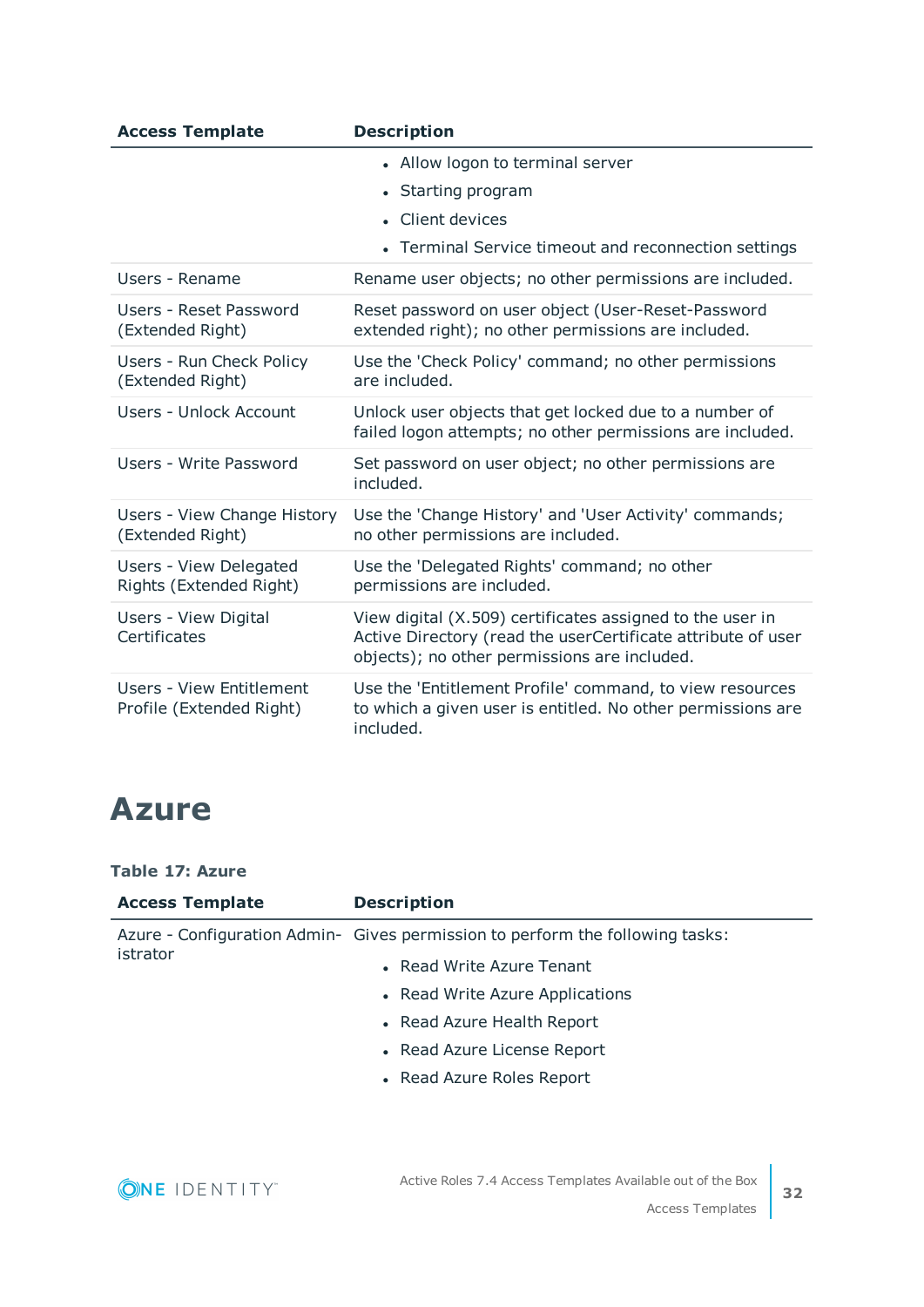| <b>Access Template</b>                                 | <b>Description</b>                                                                                           |
|--------------------------------------------------------|--------------------------------------------------------------------------------------------------------------|
| Azure - Contact Full Control                           | Gives permission to perform the following tasks:                                                             |
|                                                        | • Add and enable new Azure contact                                                                           |
|                                                        | • View existing Azure contact                                                                                |
|                                                        | • Update existing Azure contact Properties                                                                   |
| Azure - Full Control                                   | Give permission to perform the following tasks:                                                              |
|                                                        | • Read Write Azure Configuration Objects.                                                                    |
|                                                        | • Read Write Azure User Attributes                                                                           |
|                                                        | • Read Write Azure Group Attributes                                                                          |
|                                                        | • Read Write Azure O365Group Objects                                                                         |
| Azure - Group Full Control                             | Give permission to perform the following tasks:                                                              |
|                                                        | • Add and enable new Azure group                                                                             |
|                                                        | • View existing Azure groups                                                                                 |
|                                                        | • Update existing Azure Group Properties                                                                     |
| Azure - Health Check, 0365<br>Roles Report and License | Gives Access to Azure health check, license reports, and<br>O365 roles report.                               |
| Report                                                 | This access template must be applied on the<br>Configuration container.                                      |
| Azure - O365Groups Full                                | Gives permission to perform the following tasks:                                                             |
| Control                                                | • Add and enable new Azure O365Group                                                                         |
|                                                        | • View existing Azure O365Group                                                                              |
|                                                        | • Update Existing Azure O365Group Properties                                                                 |
| Azure - Read All Attributes                            | Give Permission to read all Azure Attributes.                                                                |
| Azure - Read All Contact<br>Attributes                 | Gives Permission to read all Contact Azure Attributes.                                                       |
| Azure - Read All Group<br><b>Attributes</b>            | List all groups and allows to view all properties of the<br>Azure groups.                                    |
| Azure - Read All O365Group<br>Attributes               | List all O365Groups and allows to view all properties of the<br>Azure O365Groups.                            |
| Azure - Read all User<br><b>Attributes</b>             | Give Permission to read all User Azure Attributes.                                                           |
| Azure - User Full Control                              | Create new Azure user accounts and perform all<br>administrative operations on existing Azure user accounts. |

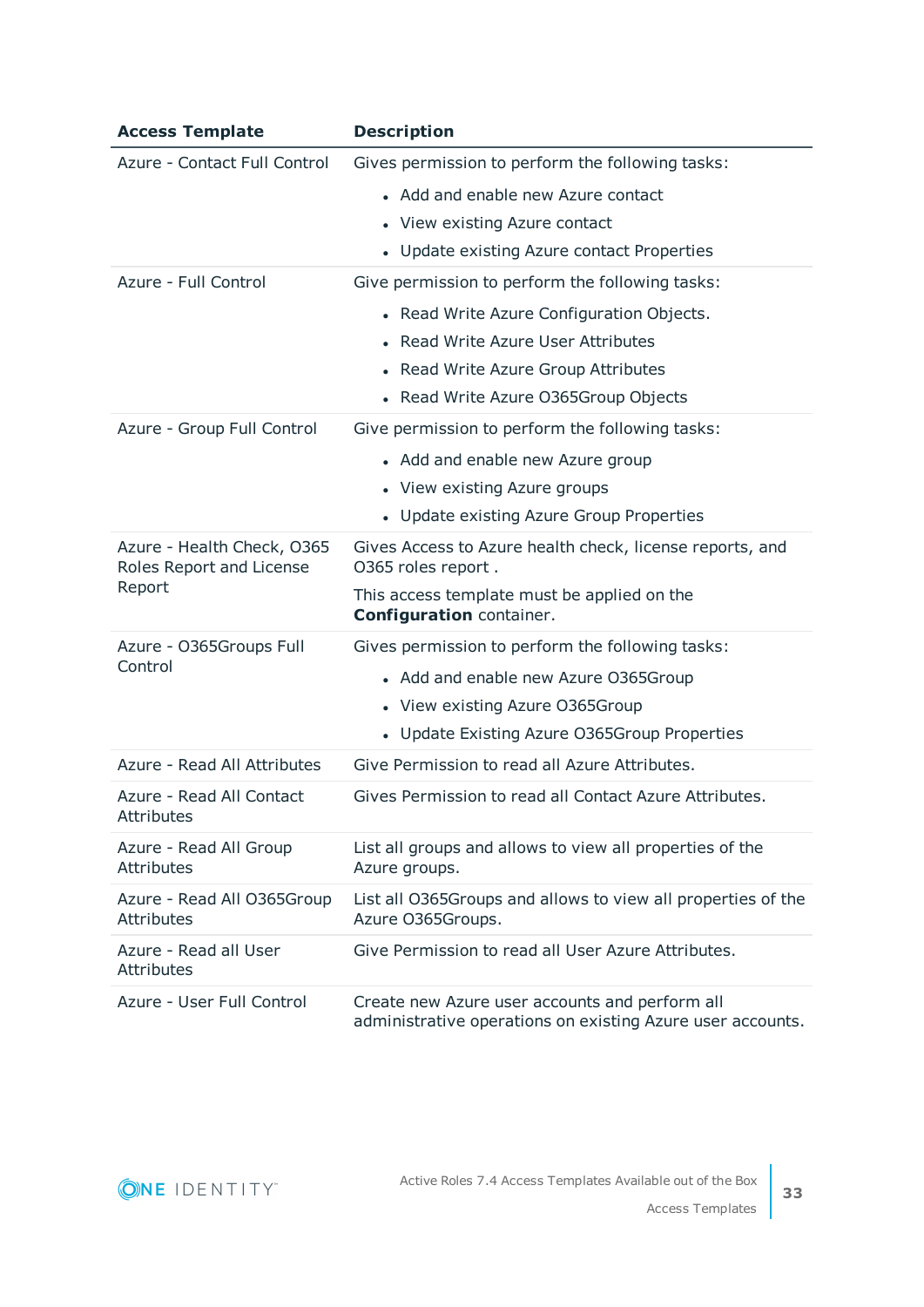# <span id="page-33-0"></span>**AD LDS (ADAM) Data Management**

You can use Access Templates in this category to delegate management tasks on the content that is stored in Microsoft Active Directory Lightweight Directory Services (AD LDS) - an independent mode of Active Directory formerly known as Active Directory Application Mode (ADAM). The data management tasks include managing user accounts (users), groups, and container objects.

| <b>Access Template</b>                     | <b>Description</b>                                                                                                     |
|--------------------------------------------|------------------------------------------------------------------------------------------------------------------------|
| All AD LDS Objects - Full                  | Perform any management task on any object in Active                                                                    |
| Control                                    | Directory Lightweight Directory Services.                                                                              |
| All AD LDS Objects - Read                  | List all directory objects and view all properties of any                                                              |
| All Properties                             | object in Active Directory Lightweight Directory Services.                                                             |
| AD LDS Users - Full Control                | Create new AD LDS user accounts; perform all<br>management tasks on existing AD LDS user accounts.                     |
| AD LDS Users - Modify All                  | List AD LDS user accounts; view and modify all properties                                                              |
| Properties                                 | of AD LDS user accounts.                                                                                               |
| AD LDS Users - Read All                    | List AD LDS user accounts; view all properties of AD LDS                                                               |
| Properties                                 | user accounts.                                                                                                         |
| AD LDS Groups -                            | List AD LDS groups; view and modify membership lists of                                                                |
| Add/Remove Members                         | AD LDS groups.                                                                                                         |
| AD LDS Groups - Full Control               | Create new AD LDS groups; perform all management<br>tasks on existing AD LDS groups.                                   |
| AD LDS Groups - Modify All                 | List AD LDS groups; view and modify all properties of AD                                                               |
| Properties                                 | LDS groups.                                                                                                            |
| AD LDS Groups - Read All<br>Properties     | List AD LDS groups; view all properties of AD LDS groups.                                                              |
| <b>AD LDS Containers - Full</b><br>Control | Create new AD LDS container objects; perform all<br>administrative operations on existing AD LDS container<br>objects. |
| AD LDS Containers - Modify                 | List AD LDS container objects; view and modify all                                                                     |
| All Properties                             | properties of AD LDS container objects.                                                                                |
| AD LDS Containers - Read                   | List AD LDS container objects; view all properties of AD                                                               |
| All Properties                             | LDS container objects.                                                                                                 |
| AD LDS OUs - Full Control                  | Create new AD LDS organizational units; perform all<br>management tasks on existing AD LDS organizational<br>units.    |

#### **Table 18: AD LDS (ADAM) Data Management**

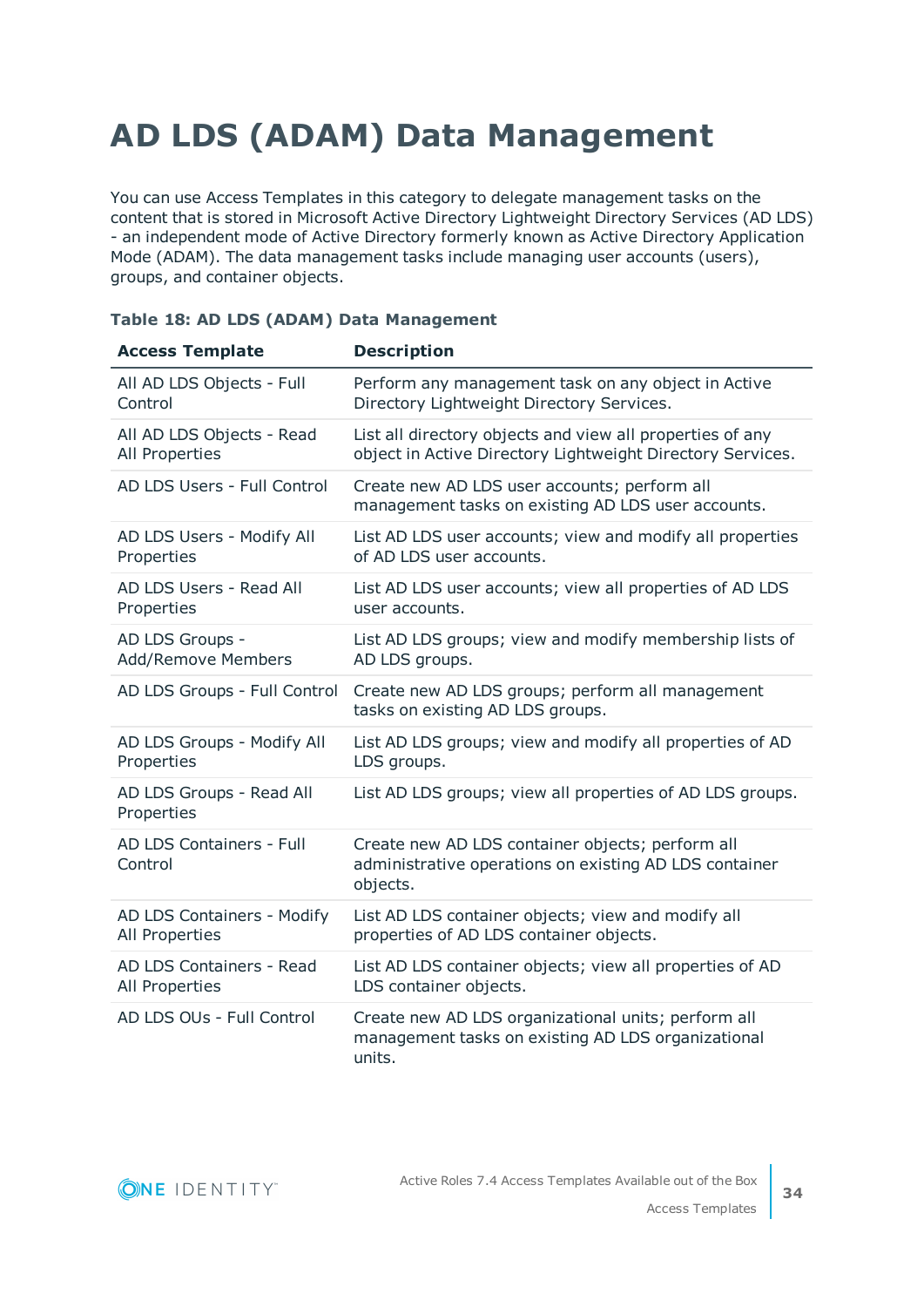| <b>Access Template</b>  | <b>Description</b>                                          |
|-------------------------|-------------------------------------------------------------|
| AD LDS OUs - Modify All | List AD LDS organizational units; view and modify all       |
| Properties              | properties of AD LDS organizational units.                  |
| AD LDS OUs - Read All   | List AD LDS organizational units; view all properties of AD |
| Properties              | LDS organizational units.                                   |

### <span id="page-34-0"></span>**Computer Resources**

#### **Table 19: Computer Resources**

| <b>Access Template</b>                   | <b>Description</b>                                                                                                                                                                                                                                      |
|------------------------------------------|---------------------------------------------------------------------------------------------------------------------------------------------------------------------------------------------------------------------------------------------------------|
| Computer Management -                    | Perform all management tasks on any computer resource;                                                                                                                                                                                                  |
| <b>Full Control</b>                      | list and select computers.                                                                                                                                                                                                                              |
| Computer Management -                    | Create, modify, and delete local user accounts and groups                                                                                                                                                                                               |
| Local Account Operator                   | on a computer; list and select computers.                                                                                                                                                                                                               |
| Computer Management -                    | Create, modify, and delete network shares on a computer;                                                                                                                                                                                                |
| Network Share Operator                   | list and select computers.                                                                                                                                                                                                                              |
| Computer Management -                    | View and modify properties of logical printers installed on                                                                                                                                                                                             |
| <b>Print Operator</b>                    | a computer; list and select computers.                                                                                                                                                                                                                  |
| Computer Management -                    | View properties of all computer resources; list and select                                                                                                                                                                                              |
| Read-Only Access                         | computers.                                                                                                                                                                                                                                              |
| Computer Management -<br>Server Operator | Start/stop services, pause/resume/cancel printing, and<br>create, modify and delete network shares on a computer;<br>list and select computers; list local users and groups, view<br>all properties of local user accounts and groups on a<br>computer. |
| Computer Management -                    | Perform all management tasks on services on a computer;                                                                                                                                                                                                 |
| Service Operator                         | list and select computers.                                                                                                                                                                                                                              |

### <span id="page-34-1"></span>**Computer Resources/Advanced**

| <b>Access Template</b>                      | <b>Description</b>                                                                     |
|---------------------------------------------|----------------------------------------------------------------------------------------|
| Local Groups - Add/Remove<br><b>Members</b> | Add or remove members from groups on a computer; no<br>other permissions are included. |
| Local Groups - Create                       | Create groups on a computer; no other permissions are                                  |

#### **Table 20: Computer Resources/Advanced**

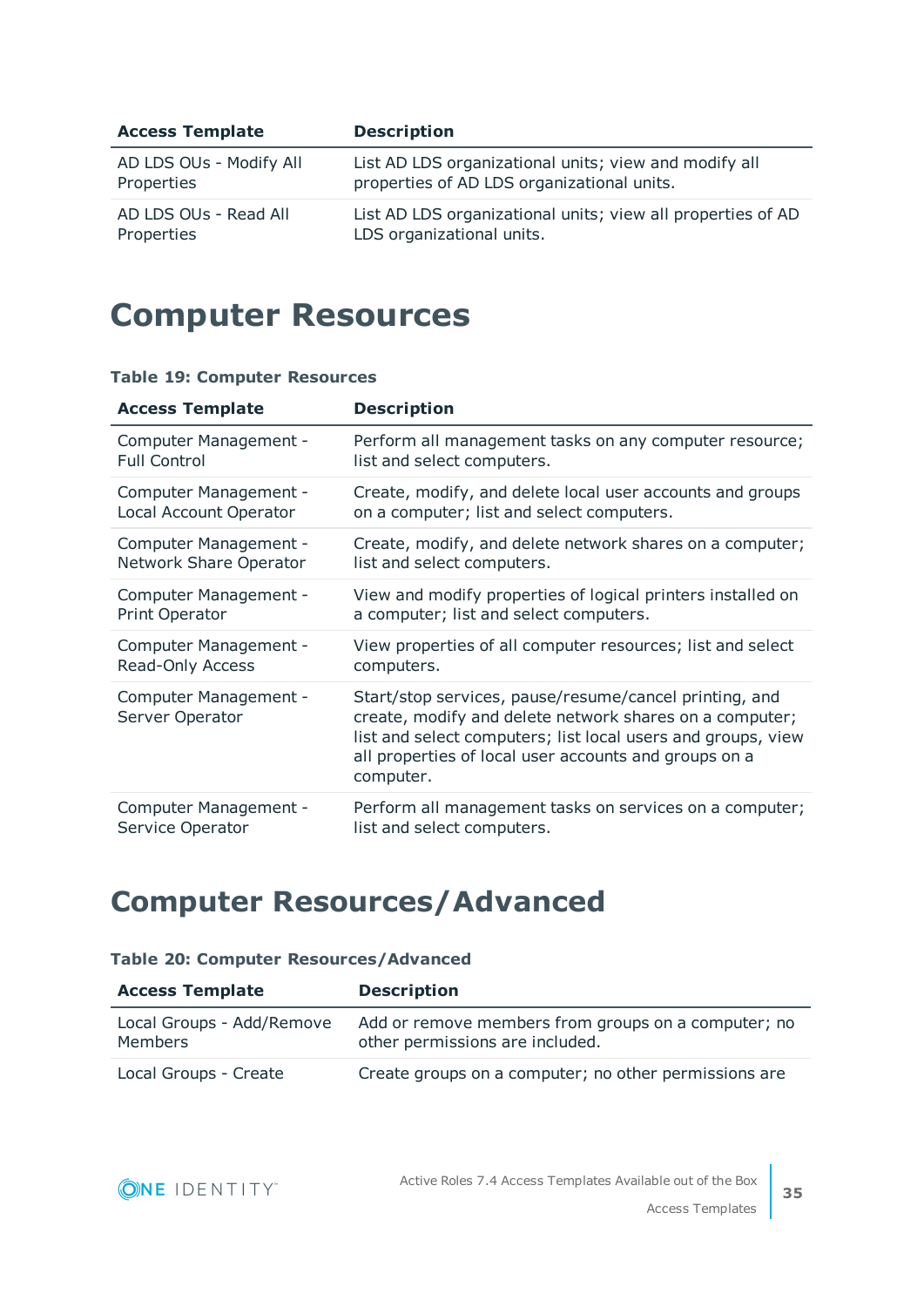| <b>Access Template</b>                                    | <b>Description</b>                                                                                                                                             |
|-----------------------------------------------------------|----------------------------------------------------------------------------------------------------------------------------------------------------------------|
|                                                           | included.                                                                                                                                                      |
| Local Groups - Delete                                     | Delete groups on a computer; no other permissions are<br>included.                                                                                             |
| Local Groups - List                                       | List groups stored locally on a computer; no other<br>permissions are included.                                                                                |
| Local Groups - Read/Write<br><b>General Information</b>   | View and modify descriptions and membership lists of the<br>groups stored locally on a computer; no other<br>permissions are included.                         |
| Local Groups - Rename                                     | Rename groups stored locally on a computer; no other<br>permissions are included.                                                                              |
| Local Users - Create                                      | Create user accounts on a computer; no other<br>permissions are included.                                                                                      |
| Local Users - Delete                                      | Delete user accounts on a computer; no other<br>permissions are included.                                                                                      |
| Local Users - List                                        | List user accounts stored locally on a computer; no other<br>permissions are included.                                                                         |
| Local Users - Read Group<br>Membership                    | View a list of groups to which the user account belongs;<br>no other permissions are included.                                                                 |
| Local Users - Read/Write<br><b>Account Options</b>        | View and modify user account options such as the<br>password options, 'Account is disabled' and 'Account is<br>locked out'; no other permissions are included. |
| Local Users - Read/Write<br><b>General Information</b>    | View and modify full names and descriptions of the user<br>accounts stored locally on a computer; no other<br>permissions are included.                        |
| Local Users - Read/Write<br><b>Profile Properties</b>     | View and modify user profile and home folder settings for<br>the user accounts stored locally on a computer; no other<br>permissions are included.             |
| Local Users - Rename                                      | Rename user accounts stored locally on a computer; no<br>other permissions are included.                                                                       |
| Local Users - Write Password                              | Change passwords for the user accounts stored locally on<br>a computer; no other permissions are included.                                                     |
| Printer Resources -<br>Read/Write Advanced<br>Information | View and modify information on the Ports and Advanced<br>tabs in the Properties dialog box for logical printers; no<br>other permissions are included.         |
| Printer Resources -<br>Read/Write General<br>Information  | View and modify Name, Location, and Comment for<br>logical printers; no other permissions are included.                                                        |

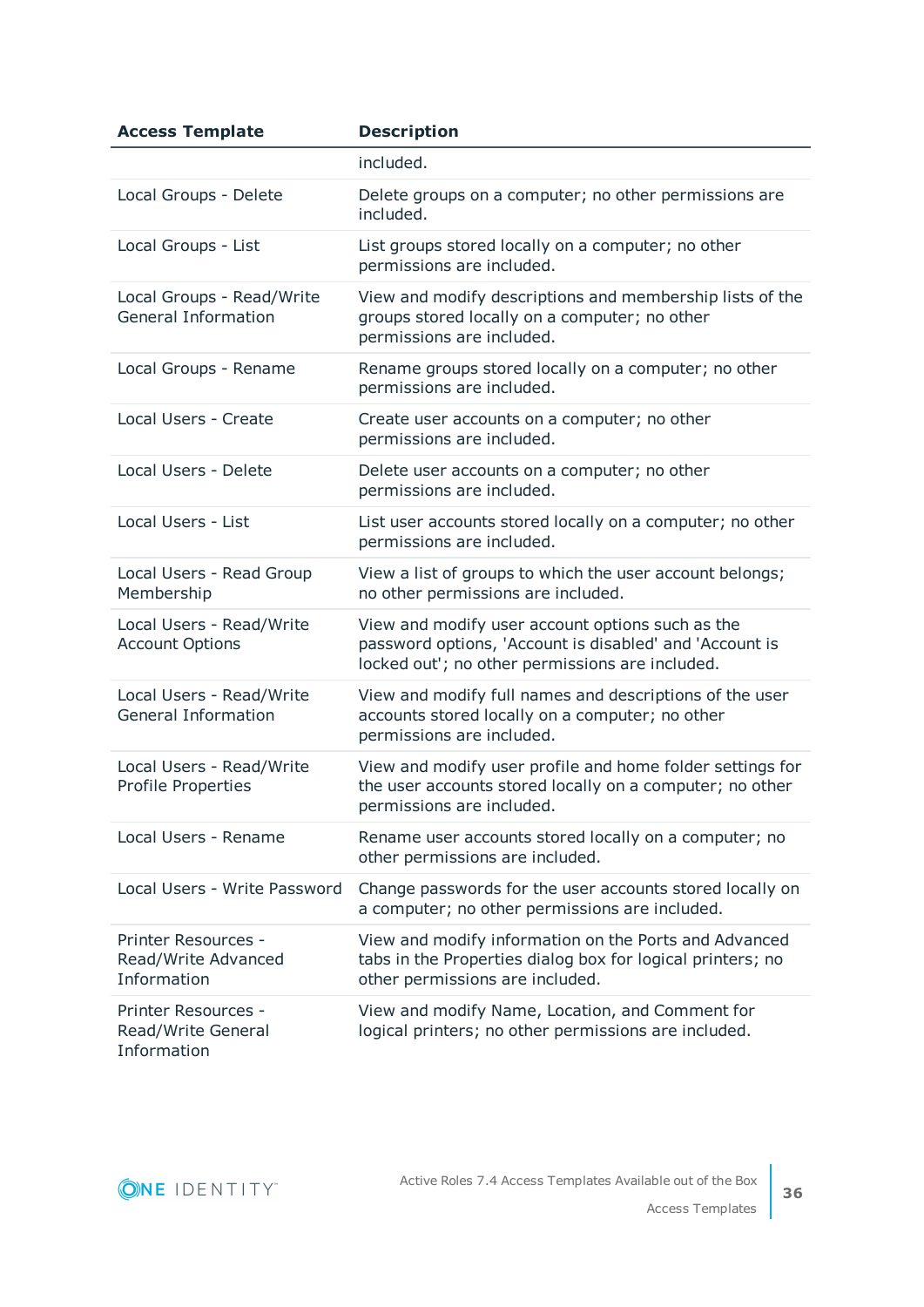| <b>Access Template</b>                                   | <b>Description</b>                                                                                                                           |
|----------------------------------------------------------|----------------------------------------------------------------------------------------------------------------------------------------------|
| Printer Resources -<br>Read/Write Sharing<br>Information | View and modify the Not Shared and Shared As options<br>for logical printers; no other permissions are included.                             |
| Services - List                                          | List services defined on a computer; no other permissions<br>are included.                                                                   |
| Services - Read/Write<br><b>General Information</b>      | View and modify Name, Display Name, Description, Path<br>to Executable, and Startup Type for services; no other<br>permissions are included. |
| Services - Read/Write Log On<br>Information              | View and modify the Log On As options for services; no<br>other permissions are included.                                                    |
| Services - Read/Write Start<br>type                      | View and modify Startup Type for services; no other<br>permissions are included.                                                             |
| Services - Start / Stop/<br>Pause/ Resume                | Start, stop, pause, and resume services; no other<br>permissions are included.                                                               |
| Shares - Create                                          | Create network shares on a computer; no other<br>permissions are included.                                                                   |
| Shares - List                                            | List network shares defined on a computer; no other<br>permissions are included.                                                             |
| Shares - Read/Write General<br>Information               | View and modify Share Name, Path, Comment, and User<br>Limit for network shares; no other permissions are<br>included.                       |
| Shares - Read/Write<br>Permissions                       | View and modify share permissions on network shares;<br>no other permissions are included.                                                   |
| Shares - Stop Sharing                                    | Stop sharing folders on a computer; no other permissions<br>are included.                                                                    |

# <span id="page-36-0"></span>**Configuration**

#### **Table 21: Configuration**

| <b>Access Template</b>      | <b>Description</b>                                                                                                                                                                                   |
|-----------------------------|------------------------------------------------------------------------------------------------------------------------------------------------------------------------------------------------------|
| Access Rules - Full Control | Use this Access Template to enable delegated<br>administrators to create, view, modify and delete Access<br>Rule objects. Apply this Access Template to containers<br>that hold Access Rule objects. |
| Access Rules - Modify       | Use this Access Template to enable delegated<br>administrators to view and modify all properties of                                                                                                  |

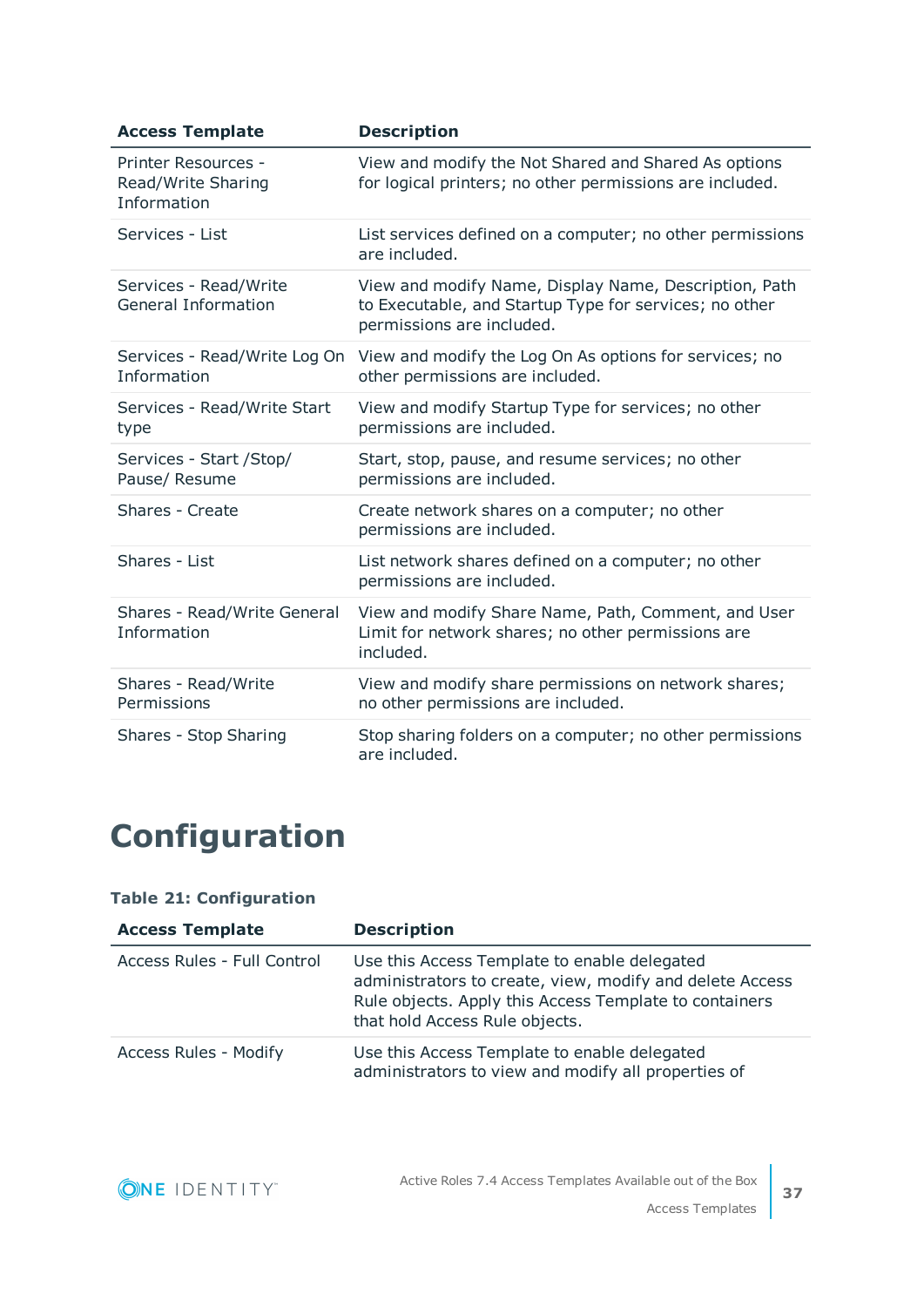| <b>Access Template</b>                               | <b>Description</b>                                                                                                                                                                                                                                                                                                                                                                |
|------------------------------------------------------|-----------------------------------------------------------------------------------------------------------------------------------------------------------------------------------------------------------------------------------------------------------------------------------------------------------------------------------------------------------------------------------|
|                                                      | existing Access Rule objects. Apply this Access Template<br>to individual Access Rule objects or containers that hold<br>Access Rule objects.                                                                                                                                                                                                                                     |
| <b>Access Rules - View</b>                           | Use this Access Template to enable delegated<br>administrators to view all properties of existing Access<br>Rule objects. Apply this Access Template to individual<br>Access Rule objects or containers that hold Access Rule<br>objects.                                                                                                                                         |
| Automation Workflow - Full<br>Control                | Use this Access Template to give delegated administrators<br>full control of automation workflow definitions, including<br>the ability to view and modify workflow definitions, start<br>automation workflow, and view run history. Apply this<br>Access Template to automation workflow definition<br>objects or containers that hold automation workflow<br>definition objects. |
| <b>Automation Workflow - View</b>                    | Use this Access Template to enable delegated<br>administrators to view automation workflow definitions<br>and run history. Apply this Access Template to automation<br>workflow definition objects or containers that hold<br>automation workflow definition objects.                                                                                                             |
| Automation Workflow - View<br>and Run                | Use this Access Template to enable delegated<br>administrators to view automation workflow definitions,<br>start automation workflow, and view run history. Apply<br>this Access Template to automation workflow definition<br>objects or containers that hold automation workflow<br>definition objects.                                                                         |
| Configuration - Add/Remove<br><b>Managed Domains</b> | Register domains with Active Roles; view/modify<br>registration information for managed domains.                                                                                                                                                                                                                                                                                  |
| Configuration - Manage<br><b>Access Templates</b>    | Create, modify, and delete Access Templates and Access<br>Template containers; add/remove permissions from<br>Access Templates; list Access Templates and Access<br>Template containers.                                                                                                                                                                                          |
| Configuration - Manage<br>Configuration              | View or change any configuration settings of Active Roles,<br>except for the settings specific to Active Roles replication.                                                                                                                                                                                                                                                       |
| Configuration - Manage<br>Policy Objects             | Create, modify, and delete Active Roles Policy Objects and<br>Policy Object containers; configure Active Roles policies;<br>list Policy Objects and Policy Object containers.                                                                                                                                                                                                     |
| Configuration - Manage<br><b>Script Modules</b>      | Create, modify, and delete Active Roles Script Modules<br>and Script Module containers; list Script Modules and<br>Script Module containers.                                                                                                                                                                                                                                      |

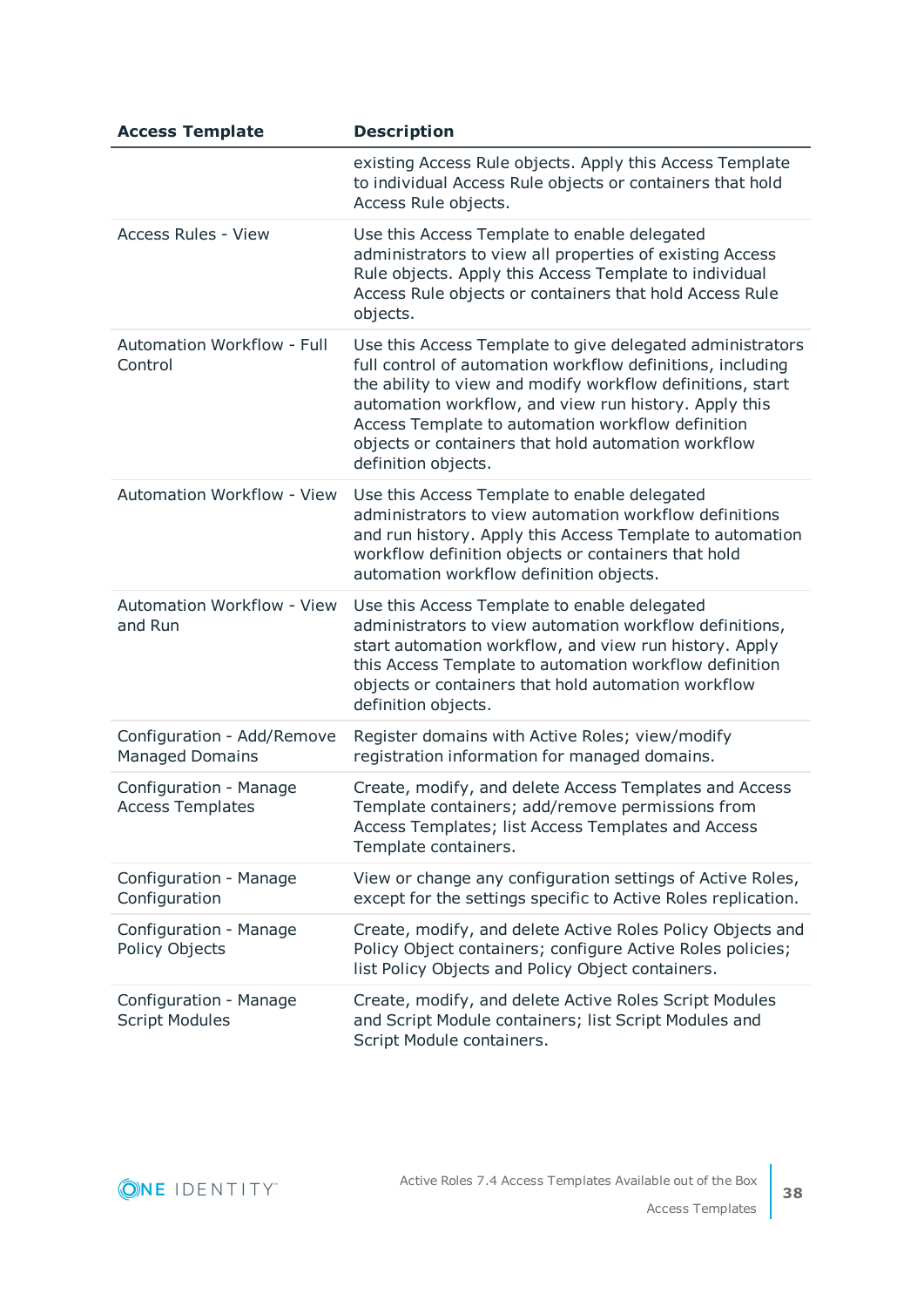| <b>Access Template</b>                                   | <b>Description</b>                                                                                                                                                                                           |
|----------------------------------------------------------|--------------------------------------------------------------------------------------------------------------------------------------------------------------------------------------------------------------|
| Configuration - View<br>Configuration                    | View any configuration settings of Active Roles, including<br>the settings specific to Active Roles replication.                                                                                             |
| Managed Object Statistics -<br><b>View Report</b>        | Use this Access Template to allow read access to<br>statistical reports of the number of objects managed by<br>the product (product usage statistics).                                                       |
| Managed Object Statistics -<br><b>Read Detailed Data</b> | Use this Access Template to allow read access to detailed<br>statistical information about the number of objects<br>managed by the product.                                                                  |
| Workflow - View Workflow<br>Containers                   | Use this Access Template to enable delegated<br>administrators to view containers that hold workflow<br>definition objects. Apply this Access Template to the<br>Policies/Workflow node in the console tree. |

## <span id="page-38-0"></span>**Configuration/Advanced**

|  |  | <b>Table 22: Configuration/Advanced</b> |
|--|--|-----------------------------------------|
|  |  |                                         |

| <b>Access Template</b>                       | <b>Description</b>                                                                            |
|----------------------------------------------|-----------------------------------------------------------------------------------------------|
| <b>Access Templates - Copy</b>               | Create copies of Access Templates; no other permissions<br>are included.                      |
| Access Templates - Create                    | Create Access Templates; no other permissions are<br>included.                                |
| Access Templates - Delete                    | Delete Access Templates; no other permissions are<br>included.                                |
| Access Templates - List                      | List Access Templates; no other permissions are included.                                     |
| Access Templates -<br>Read/Write Permissions | View and modify permission entries in Access Templates;<br>no other permissions are included. |
| Access Templates - Rename                    | Rename Access Templates; no other permissions are<br>included.                                |
| Policy Objects - Copy                        | Create copies of Active Roles Policy Objects; no other<br>permissions are included.           |
| Policy Objects - Create                      | Create Active Roles Policy Objects; no other permissions<br>are included.                     |
| Policy Objects - Delete                      | Delete Active Roles Policy Objects; no other permissions<br>are included.                     |
| Policy Objects - List                        | List Active Roles Policy Objects; no other permissions are<br>included.                       |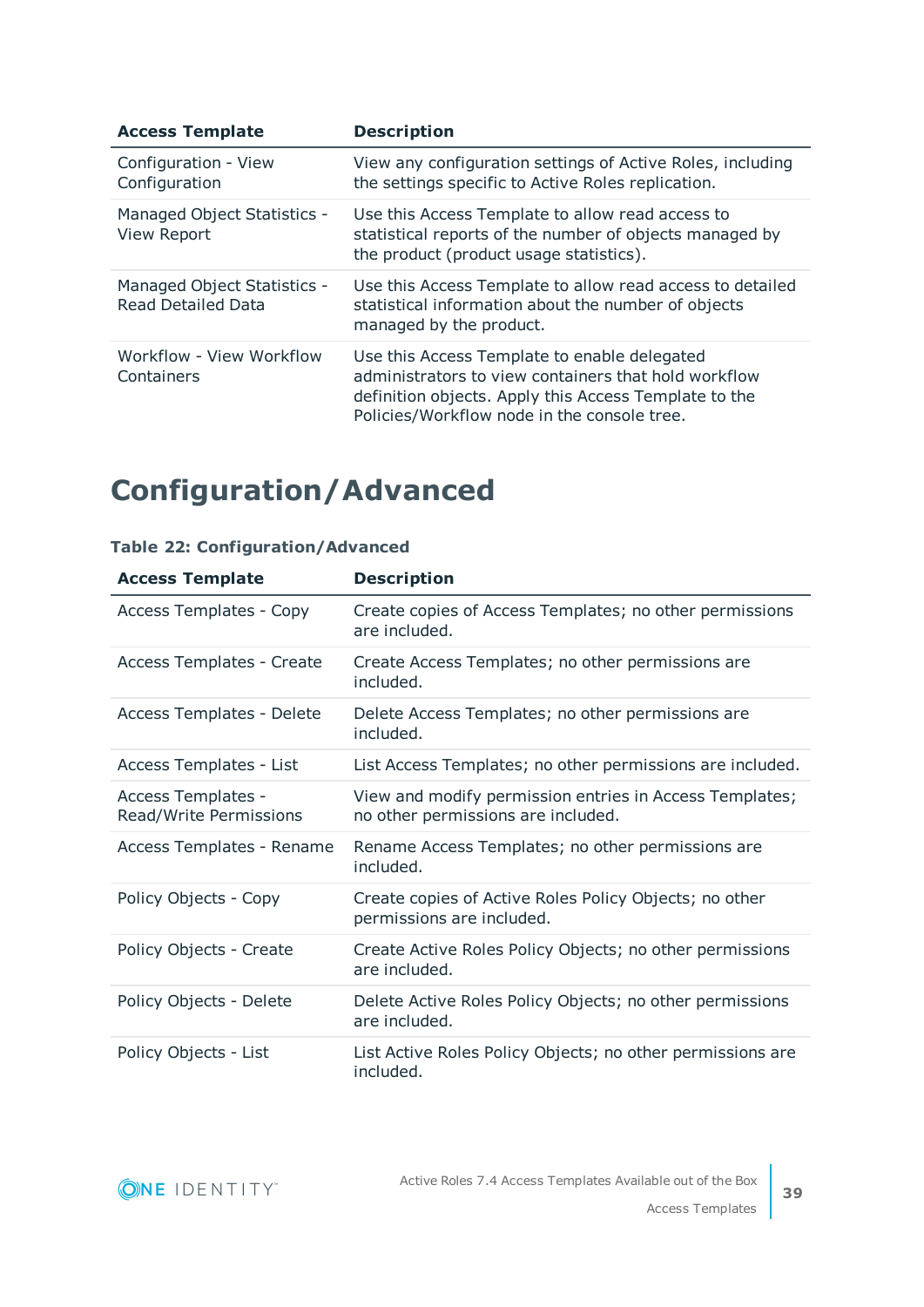| <b>Access Template</b>                               | <b>Description</b>                                                                                                                  |
|------------------------------------------------------|-------------------------------------------------------------------------------------------------------------------------------------|
| Policy Objects - Read/Write<br><b>Policy Entries</b> | View and modify policy definitions in Active Roles Policy<br>Objects (Policy Object entries); no other permissions are<br>included. |
| Policy Objects - Rename                              | Rename Active Roles Policy Objects; no other permissions<br>are included.                                                           |
| Script Modules - Copy                                | Create copies of Active Roles Script Modules; no other<br>permissions are included.                                                 |
| Script Modules - Create                              | Create Active Roles Script Modules; no other permissions<br>are included.                                                           |
| Script Modules - Delete                              | Delete Active Roles Script Modules; no other permissions<br>are included.                                                           |
| Script Modules - List                                | List Active Roles Script Modules; no other permissions are<br>included.                                                             |
| Script Modules - Read/Write<br><b>Script Text</b>    | View and modify scripts stored in Active Roles Script<br>Modules; no other permissions are included.                                |
| Script Modules - Rename                              | Rename Active Roles Script Modules; no other<br>permissions are included.                                                           |

# <span id="page-39-0"></span>**Exchange**

| <b>Access Template</b>                                               | <b>Description</b>                                                                                                                                                                                              |
|----------------------------------------------------------------------|-----------------------------------------------------------------------------------------------------------------------------------------------------------------------------------------------------------------|
| Exchange - Recipients Full<br>Control                                | Perform all Exchange recipient management tasks; view<br>or change all properties of Exchange recipients. View all<br>properties of users, groups and contacts; list contents of<br>container; list containers. |
| Exchange - Perform<br><b>Exchange Tasks</b>                          | Create mailboxes of any type; use Exchange Task Wizard<br>to manage Exchange recipients. View all properties of<br>users, groups and contacts; list contents of container; list<br>containers.                  |
| Exchange - Manage<br>Resource, Linked and<br><b>Shared Mailboxes</b> | Create and administer room, equipment, linked and<br>shared mailboxes. View all properties of users; list<br>contents of container; list containers.                                                            |
| Exchange - Configure<br><b>Exchange General Settings</b>             | View or change the Exchange recipient settings from the<br>Exchange General page. View all properties of users,<br>groups and contacts; list contents of container; list<br>containers.                         |

#### **Table 23: Exchange**

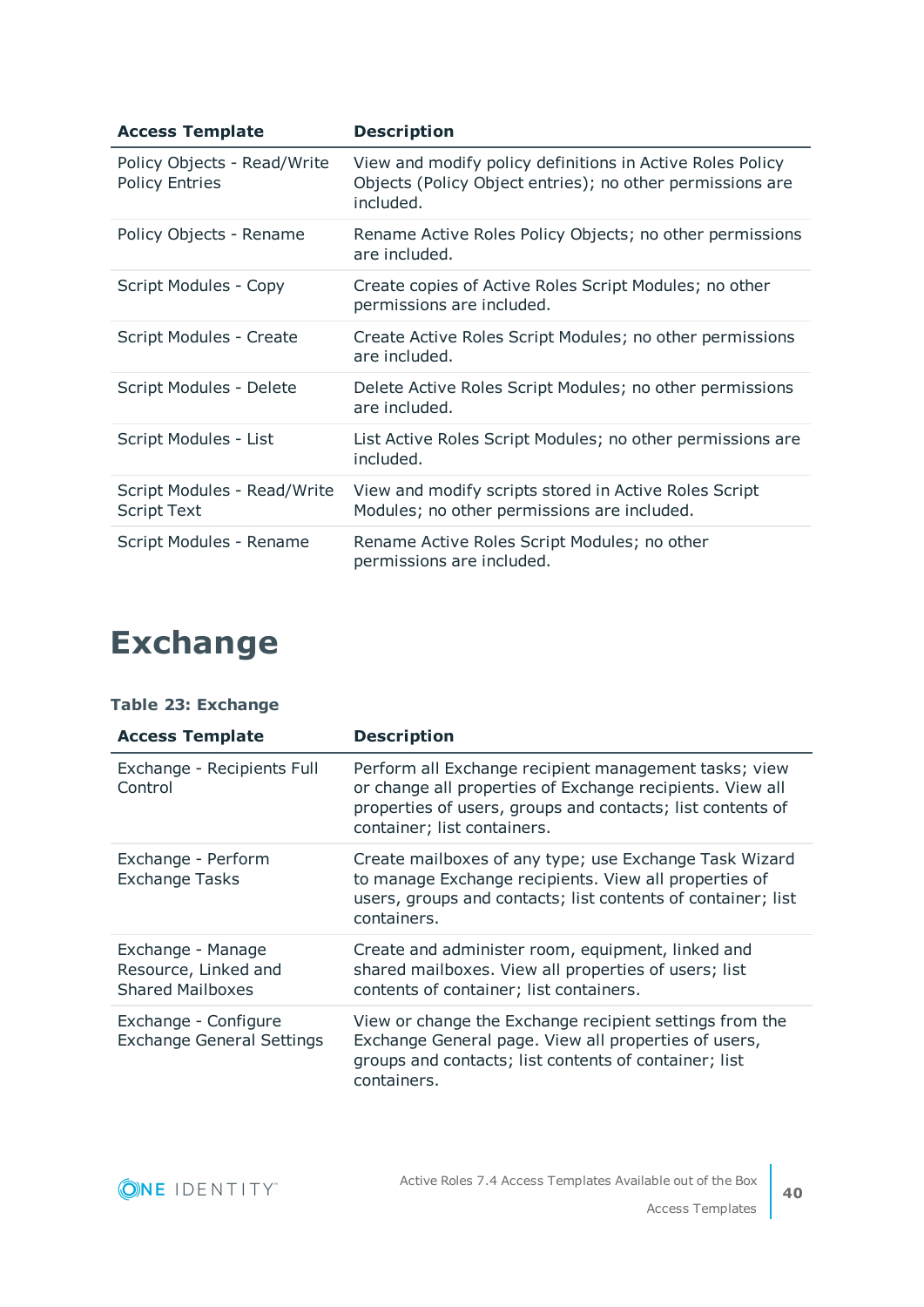| <b>Access Template</b>                                          | <b>Description</b>                                                                                                                                                                        |
|-----------------------------------------------------------------|-------------------------------------------------------------------------------------------------------------------------------------------------------------------------------------------|
| Exchange - Configure E-mail<br>Addresses                        | View or change the Exchange recipient settings from the<br>E-mail Addresses page. View all properties of users,<br>groups and contacts; list contents of container; list<br>containers.   |
| Exchange - Configure Mail<br><b>Flow Settings</b>               | View or change the Exchange recipient settings from the<br>Mail Flow Settings page. View all properties of users,<br>groups and contacts; list contents of container; list<br>containers. |
| Exchange - Configure<br><b>Mailbox Settings</b>                 | View or change the Exchange recipient settings from the<br>Mailbox Settings page. View all properties of users; list<br>contents of container; list containers.                           |
| Exchange - Configure<br><b>Mailbox Features</b>                 | View or change the Exchange recipient settings from the<br>Mailbox Features page. View all properties of users; list<br>contents of container; list containers.                           |
| Exchange - Configure<br><b>Calendar Settings</b>                | View or change the Exchange recipient settings form the<br>Calendar Settings page. View all properties of users; list<br>contents of container; list containers.                          |
| Exchange - Configure<br><b>Resource General Settings</b>        | View or change the Exchange recipient settings from the<br>Resource General page. View all properties of users; list<br>contents of container; list containers.                           |
| Exchange - Configure<br><b>Resource Information</b><br>Settings | View or change the Exchange recipient settings from the<br>Resource Information page. View all properties of users;<br>list contents of container; list containers.                       |
| Exchange - Configure<br><b>Resource Policy</b>                  | View or change the Exchange recipient settings from the<br>Resource Policy page. View all properties of users; list<br>contents of container; list containers.                            |
| Exchange - Configure<br>Resource In-Policy Requests             | View or change the Exchange recipient settings from the<br>Resource In-Policy Requests page. View all properties of<br>users; list contents of container; list containers.                |
| Exchange - Configure<br>Resource Out-of-Policy<br>Requests      | View or change the Exchange recipient settings from the<br>Resource Out-of-Policy Requests page. View all properties<br>of users; list contents of container; list containers.            |
| Exchange - Configure<br><b>Exchange Advanced Settings</b>       | View or change the Exchange recipient settings from the<br>Exchange Advanced page. View all properties of users,<br>groups and contacts; list contents of container; list<br>containers.  |

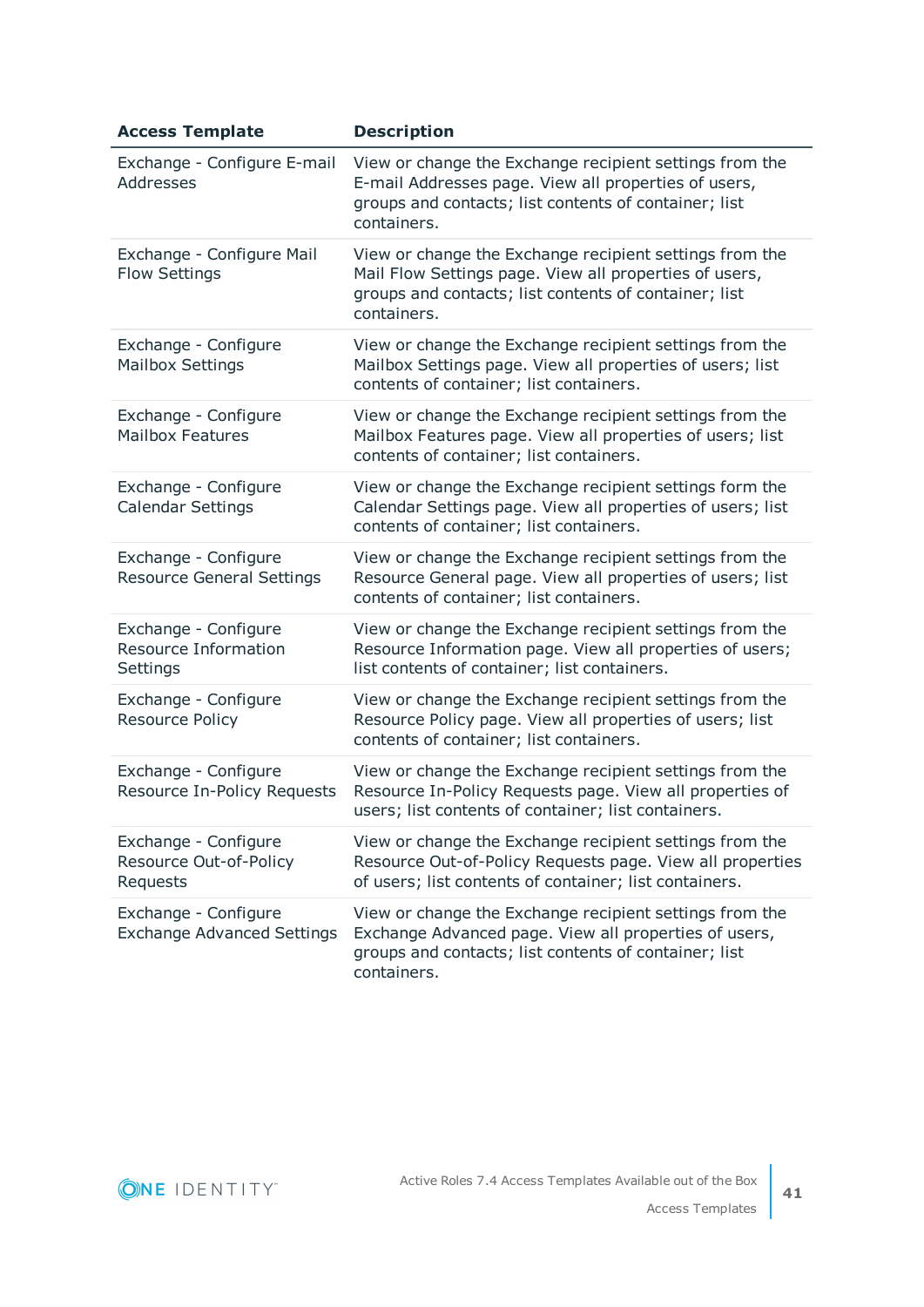### <span id="page-41-0"></span>**Exchange/Advanced**

#### **Table 24: Exchange/Advanced**

| <b>Access Template</b>                                    | <b>Description</b>                                                                                                       |
|-----------------------------------------------------------|--------------------------------------------------------------------------------------------------------------------------|
| Exchange - Read/Write                                     | View or change delivery options for Exchange recipients,                                                                 |
| Delivery Options                                          | on the Mail Flow Settings page.                                                                                          |
| Exchange - Read/Write                                     | View or change message size restrictions for Exchange                                                                    |
| <b>Message Size Restrictions</b>                          | recipients, on the Mail Flow Settings page.                                                                              |
| Exchange - Read/Write<br>Message Delivery<br>Restrictions | View or change message delivery restrictions for<br>Exchange recipients, on the Mail Flow Settings page.                 |
| Exchange - Read/Write<br><b>Message Moderation</b>        | View or change the message moderation settings for<br>Exchange distribution groups, on the Mail Flow Settings<br>page.   |
| Exchange - Read/Write                                     | View or change the messaging records management                                                                          |
| <b>Messaging Records</b>                                  | settings for Exchange mailboxes, on the Mailbox Settings                                                                 |
| Management                                                | page.                                                                                                                    |
| Exchange - Read/Write                                     | View or change storage quotas for Exchange mailboxes,                                                                    |
| Storage Quotas                                            | on the Mailbox Settings page.                                                                                            |
| Exchange - Read/Write                                     | View or change archive quota for Exchange mailboxes, on                                                                  |
| Archive Quota                                             | the Mailbox Settings page.                                                                                               |
| Exchange - Read/Write                                     | View or change the sharing settings for Exchange                                                                         |
| Sharing                                                   | mailboxes, on the Mailbox Settings page.                                                                                 |
| Exchange - Read/Write Role                                | View or change role assignment policy for Exchange                                                                       |
| <b>Assignment Policy</b>                                  | mailboxes, on the Mailbox Settings page.                                                                                 |
| Exchange - Read/Write                                     | View or change address book policy for Exchange                                                                          |
| <b>Address Book Policy</b>                                | mailboxes, on the Mailbox Settings page.                                                                                 |
| Exchange - Read/Write                                     | View or change the Outlook Mobile Access feature settings                                                                |
| <b>Outlook Mobile Access</b>                              | for Exchange mailboxes, on the Mailbox Features page.                                                                    |
| Exchange - Read/Write                                     | View or change the Exchange ActiveSync feature settings                                                                  |
| <b>Exchange ActiveSync</b>                                | for Exchange mailboxes, on the Mailbox Features page.                                                                    |
| Exchange - Read/Write                                     | View or change the Unified Messaging feature settings for                                                                |
| <b>Unified Messaging</b>                                  | Exchange mailboxes, on the Mailbox Features page.                                                                        |
| Exchange - Read/Write Up-<br>to-date Notifications        | View or change the Up-to-date Notifications feature<br>settings for Exchange mailboxes, on the Mailbox Features<br>page. |
| Exchange - Read/Write                                     | View or change the IMAP4 feature settings for Exchange                                                                   |
| IMAP4                                                     | mailboxes, on the Mailbox Features page.                                                                                 |

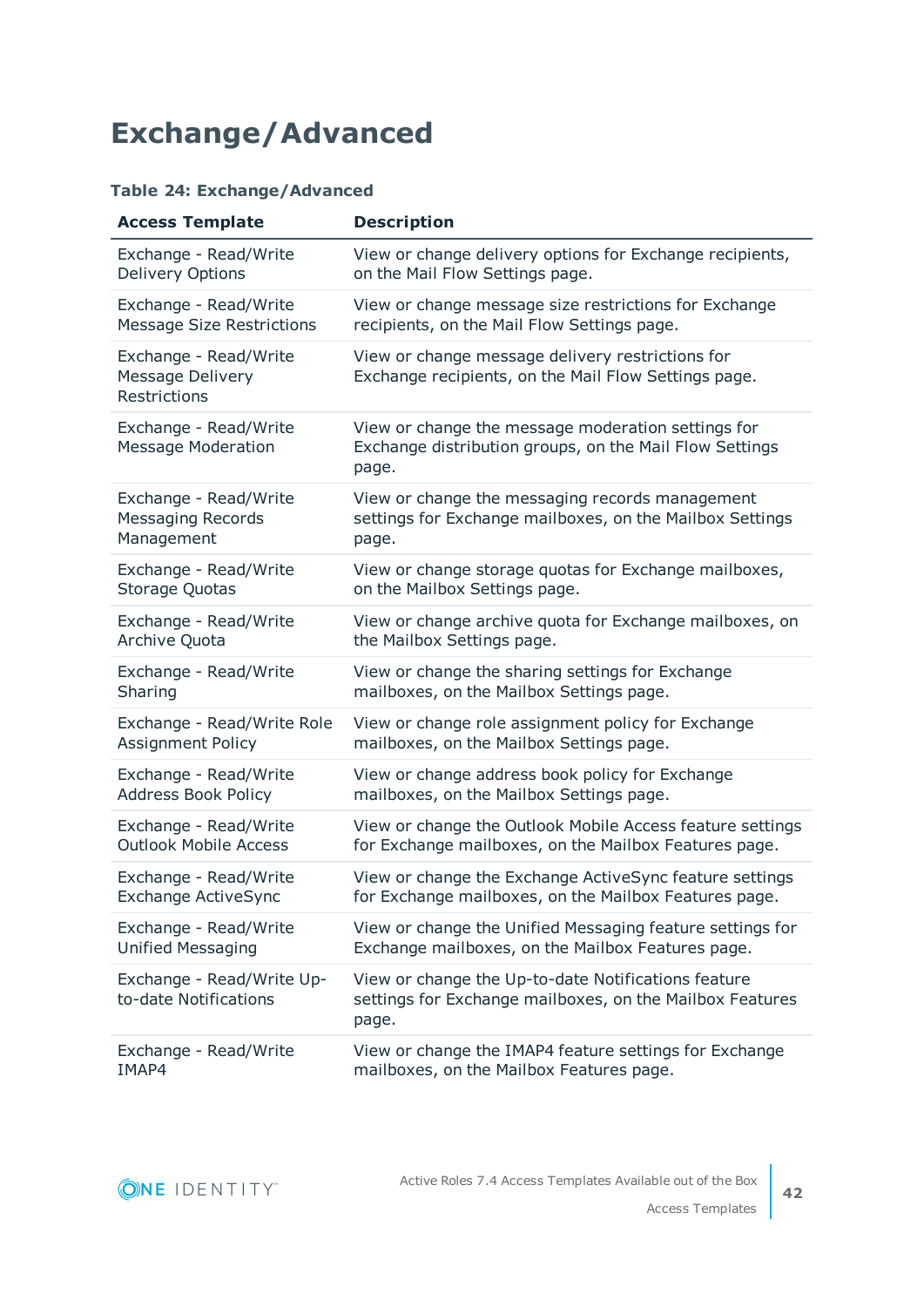| <b>Access Template</b>                                                           | <b>Description</b>                                                                                           |
|----------------------------------------------------------------------------------|--------------------------------------------------------------------------------------------------------------|
| Exchange - Read/Write POP3                                                       | View or change the POP3 feature settings for Exchange<br>mailboxes, on the Mailbox Features page.            |
| Exchange - Read/Write<br>Outlook Web App                                         | View or change the Outlook Web App feature settings for<br>Exchange mailboxes, on the Mailbox Features page. |
| Exchange - Read/Write MAPI                                                       | View or change the MAPI feature settings for Exchange<br>mailboxes, on the Mailbox Features page.            |
| Exchange - Read/Write<br>Archive                                                 | View or change the Archive feature settings for Exchange<br>mailboxes, on the Mailbox Features page.         |
| Exchange - Enable Archive                                                        | Enable archive for Exchange mailboxes.                                                                       |
| Exchange - Enable Unified<br>Messaging                                           | Enable Exchange mailboxes for Unified Messaging.                                                             |
| Exchange - Create<br><b>Equipment Mailboxes</b>                                  | Create equipment mailboxes associated with new or<br>existing user accounts.                                 |
| Exchange - Create Linked<br>Mailboxes                                            | Create linked mailboxes associated with new or existing<br>user accounts.                                    |
| Exchange - Create Room<br>Mailboxes                                              | Create room mailboxes associated with new or existing<br>user accounts.                                      |
| Exchange - Create Shared<br>Mailboxes                                            | Create shared mailboxes associated with new or existing<br>user accounts.                                    |
| Exchange - Create User<br>Mailboxes                                              | Create user mailboxes associated with new or existing<br>user accounts.                                      |
| Exchange - Delete<br>Recipient's E-mail Address                                  | Delete email addresses.                                                                                      |
| Exchange - Delete User<br>Mailbox                                                | Delete user mailboxes.                                                                                       |
| Exchange - Designate<br><b>Contact as Mail-Enabled</b>                           | Designate contacts as mail-enabled recipients.                                                               |
| Exchange - Designate Group<br>as Mail-Enabled                                    | Designate group as mail-enabled recipients.                                                                  |
| Exchange - Designate User<br>as Mail-Enabled                                     | Designate users as mail-enabled recipients.                                                                  |
| Exchange - Move Mailbox                                                          | Move Exchange mailboxes.                                                                                     |
| Exchange - Read/Write<br><b>Advanced Properties for</b><br>Mailbox-Enabled Users | View or change advanced Exchange properties for<br>mailbox-enabled users.                                    |

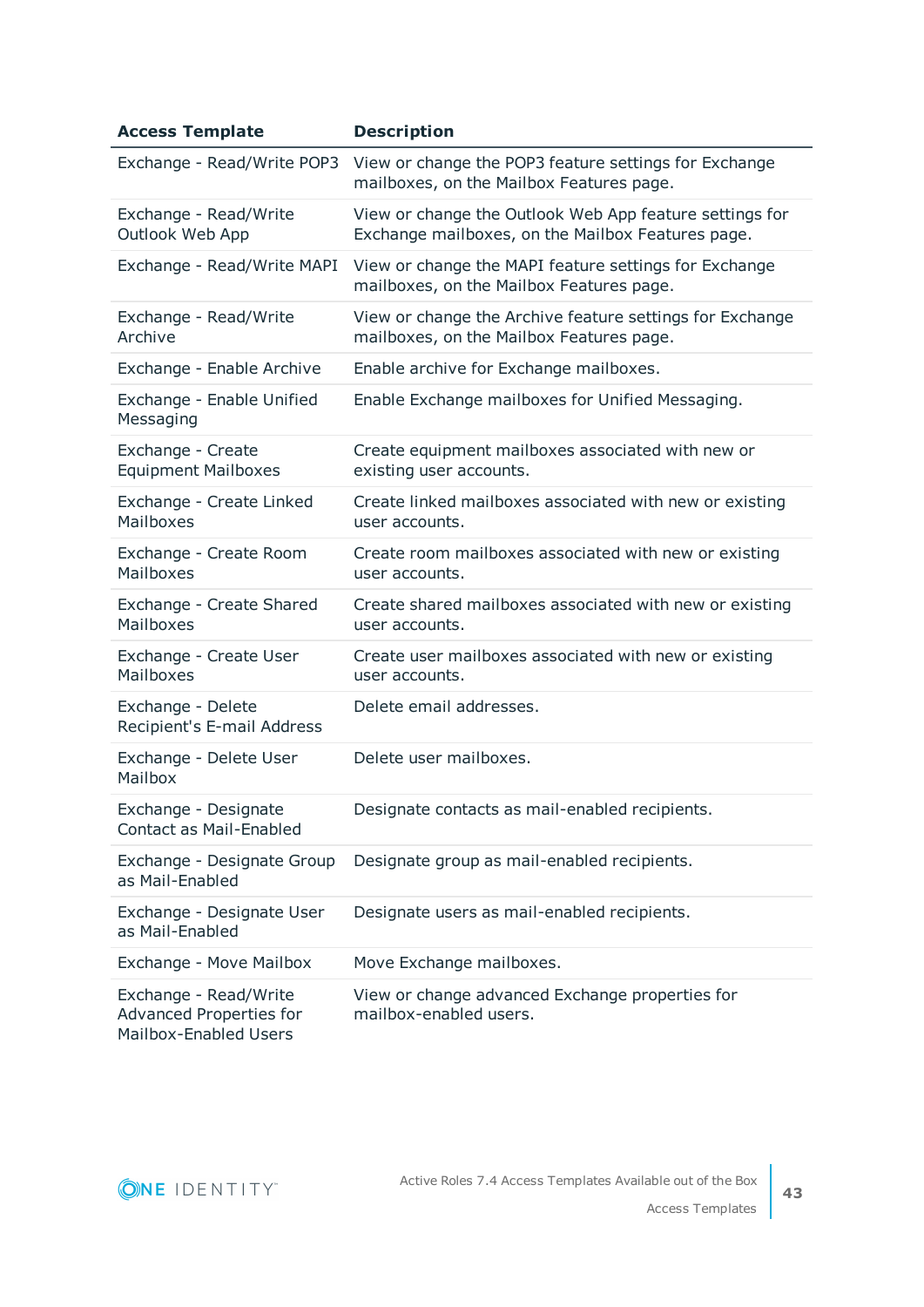| <b>Access Template</b>                                                                        | <b>Description</b>                                                                   |
|-----------------------------------------------------------------------------------------------|--------------------------------------------------------------------------------------|
| Exchange - Read/Write<br><b>Advanced Properties for</b><br><b>Mail-Enabled Groups</b>         | View or change advanced Exchange properties on mail-<br>enabled groups.              |
| Exchange - Read/Write<br><b>Advanced Properties for</b><br>Mail-Enabled Users and<br>Contacts | View or change advanced Exchange properties for mail-<br>enabled users and contacts. |
| Exchange - Read/Write<br><b>Autoreply Settings</b>                                            | View or change Automatic Replies settings for the<br>mailbox.                        |
| Exchange - Read/Write<br><b>Custom Attributes</b>                                             | View or change custom Exchange attributes.                                           |
| Exchange - Read/Write<br>Deleted Item Retention<br>Period                                     | View or change the Deleted Item Retention Period setting.                            |
| Exchange - Read/Write<br><b>Forwarding Address</b>                                            | View or change the Forwarding Address setting.                                       |
| Exchange - Read/Write ILS<br>Settings                                                         | View or change ILS settings.                                                         |
| Exchange - Read/Write<br>Mailbox Rights                                                       | View or change mailbox security settings.                                            |
| Exchange - Read/Write<br>Mailbox Storage Limits                                               | View or change mailbox storage limits.                                               |
| Exchange - Read/Write<br>Maximum Size of Incoming<br>Messages                                 | View or change Maximum Size of Incoming Messages<br>settings.                        |
| Exchange - Read/Write<br>Maximum Size of Outgoing<br>Messages                                 | View or change Maximum Size of Outgoing Messages<br>settings.                        |
| Exchange - Read/Write<br><b>Message Restrictions</b>                                          | View or change Message Restrictions settings.                                        |
| Exchange - Read/Write<br><b>Protocol Settings</b>                                             | View or change Protocol Settings options.                                            |
| Exchange - Read/Write<br><b>Recipient Limits</b>                                              | View or change Recipient Limits settings.                                            |
| Exchange - Read/Write Send<br>on Behalf Permission                                            | View or change Send on Behalf Permission settings.                                   |
| Exchange - Read ERFM                                                                          | Read the ERFM-related attributes of master accounts,                                 |

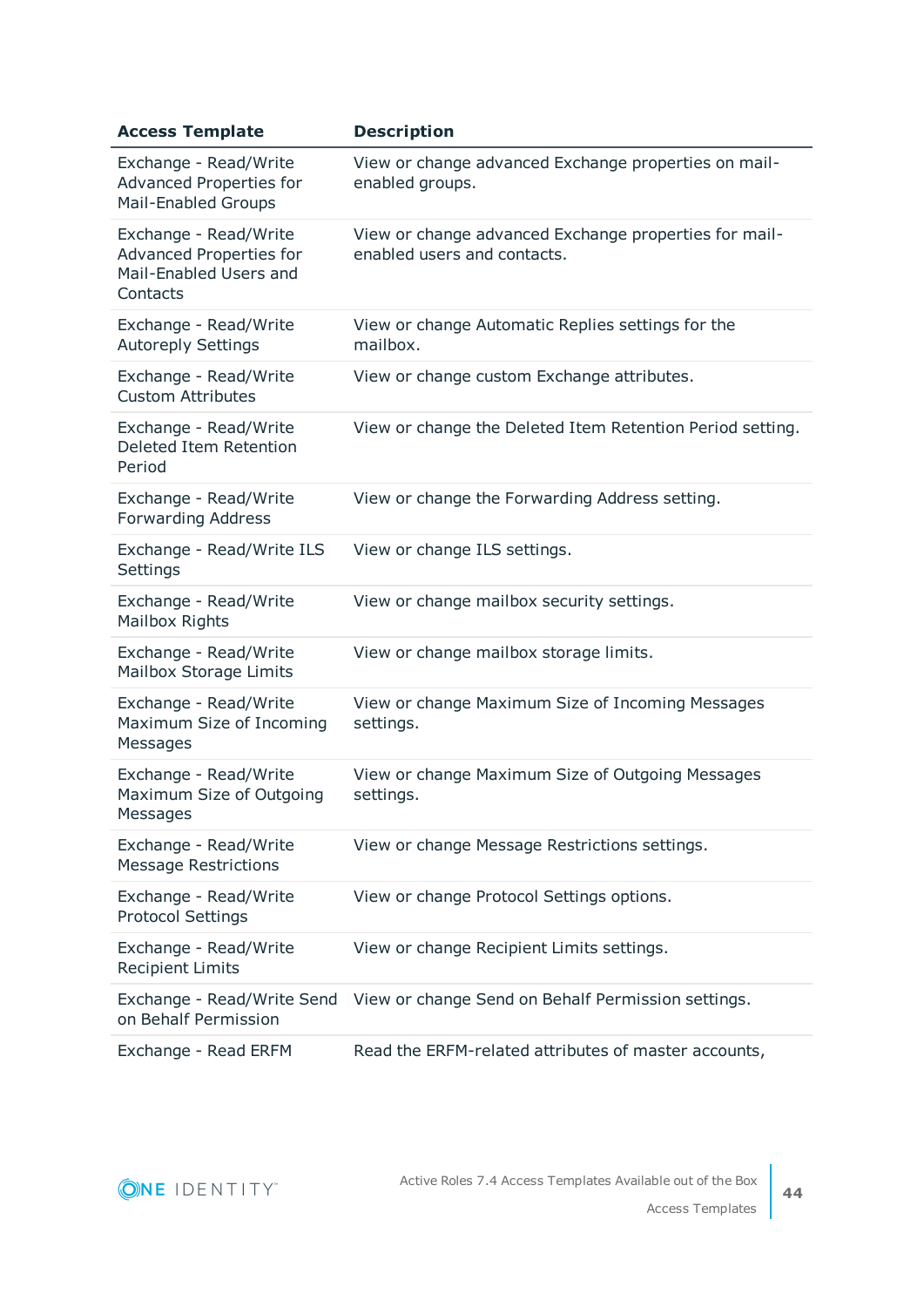| <b>Access Template</b>                               | <b>Description</b>                                                                                                                                                                                                                                                                                                       |  |
|------------------------------------------------------|--------------------------------------------------------------------------------------------------------------------------------------------------------------------------------------------------------------------------------------------------------------------------------------------------------------------------|--|
| <b>Attributes</b>                                    | required for the delegated administrator to use the<br>Exchange Resource Forest Management (ERFM) solution.                                                                                                                                                                                                              |  |
|                                                      | <b>O</b>   NOTE: You don't need to apply this Access Template<br>in conjunction with the general-purpose Access<br>Templates for delegating Exchange recipient<br>management tasks, as those Access Templates<br>already provide all the required permissions to read<br>the ERFM-related attributes of master accounts. |  |
| Exchange - Convert User<br>Mailbox to Linked Mailbox | Perform mailbox conversion from user mailbox type to<br>linked mailbox type.                                                                                                                                                                                                                                             |  |
| Exchange - Convert Linked<br>Mailbox to User Mailbox | Perform mailbox conversion from linked mailbox type to<br>user mailbox type.                                                                                                                                                                                                                                             |  |

### <span id="page-44-0"></span>**Skype for Business Server**

These Access Templates require Skype for Business Server user management policies to be applied, as described in the Skype for Business Server User Management Administration Guide for Active Roles 7.4.

|  |  |  |  | <b>Table 25: Skype for Business Server</b> |  |
|--|--|--|--|--------------------------------------------|--|
|--|--|--|--|--------------------------------------------|--|

| <b>Access Template</b>                           | <b>Description</b>                                                               |
|--------------------------------------------------|----------------------------------------------------------------------------------|
| Skype for Business Server -<br>User Full Control | Gives permission to perform the following tasks by using<br><b>Active Roles:</b> |
|                                                  | • Add and enable new Skype for Business Server<br>users                          |
|                                                  | • View existing Skype for Business Server users                                  |
|                                                  | • View or change the SIP address                                                 |
|                                                  | • View or change the telephony option and related<br>settings                    |
|                                                  | • View or change the user policy assignments in<br>Skype for Business Server     |
|                                                  | • Temporarily disable or re-enable users for Skype<br>for Business Server        |
|                                                  | • Move users to another server or pool in Skype for<br><b>Business Server</b>    |
|                                                  | • Remove users from Skype for Business Server                                    |

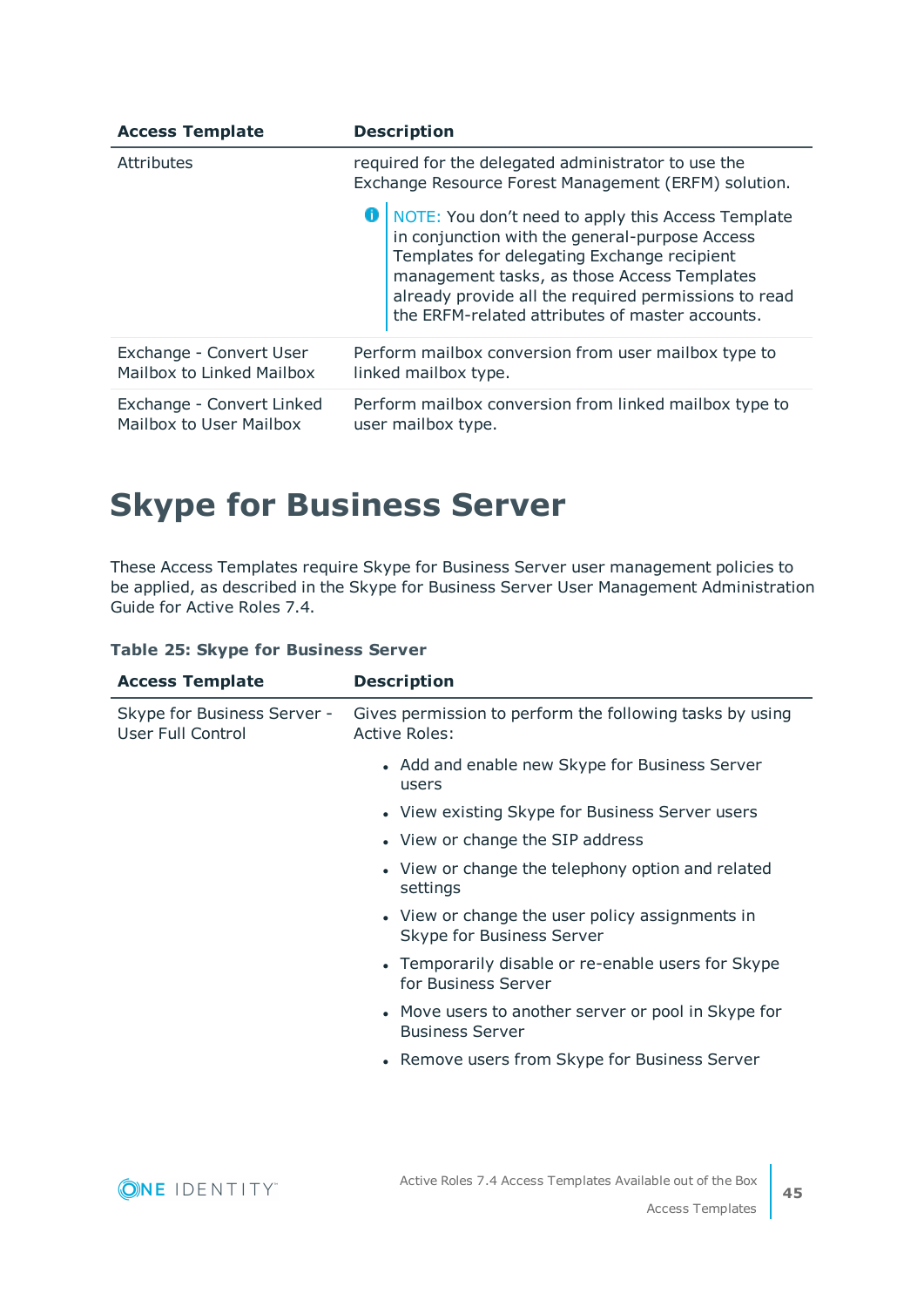| <b>Access Template</b>                                | <b>Description</b>                                                               |
|-------------------------------------------------------|----------------------------------------------------------------------------------|
| Skype for Business Server -<br><b>User Telephony</b>  | Gives permission to perform the following tasks by using<br><b>Active Roles:</b> |
|                                                       | • View existing Skype for Business Server users                                  |
|                                                       | • View the SIP address                                                           |
|                                                       | • View or change the telephony option and related<br>settings                    |
|                                                       | • View the user policy assignments in Skype for<br><b>Business Server</b>        |
| Skype for Business Server -<br>User Disable/Re-enable | Gives permission to perform the following tasks by using<br><b>Active Roles:</b> |
|                                                       | • View existing Skype for Business Server users                                  |
|                                                       | • View the SIP address                                                           |
|                                                       | • View the telephony option and related settings                                 |
|                                                       | • View the user policy assignments in Skype for<br><b>Business Server</b>        |
|                                                       | Temporarily disable or re-enable users for Skype for<br><b>Business Server</b>   |
| Skype for Business Server -<br><b>User Policies</b>   | Gives permission to perform the following tasks by using<br><b>Active Roles:</b> |
|                                                       | • View existing Skype for Business Server users                                  |
|                                                       | • View the SIP address                                                           |
|                                                       | • View the telephony option and related settings                                 |
|                                                       | • View or change the user policy assignments in<br>Skype for Business Server     |

# <span id="page-45-0"></span>**Starling**

#### **Table 26: Starling**

| <b>Access Template</b> | <b>Description</b>                                    |
|------------------------|-------------------------------------------------------|
| Starling - Two Factor  | Gives minimal read permission required to enable Two- |
| Authentication User    | Factor Authentication for a user.                     |

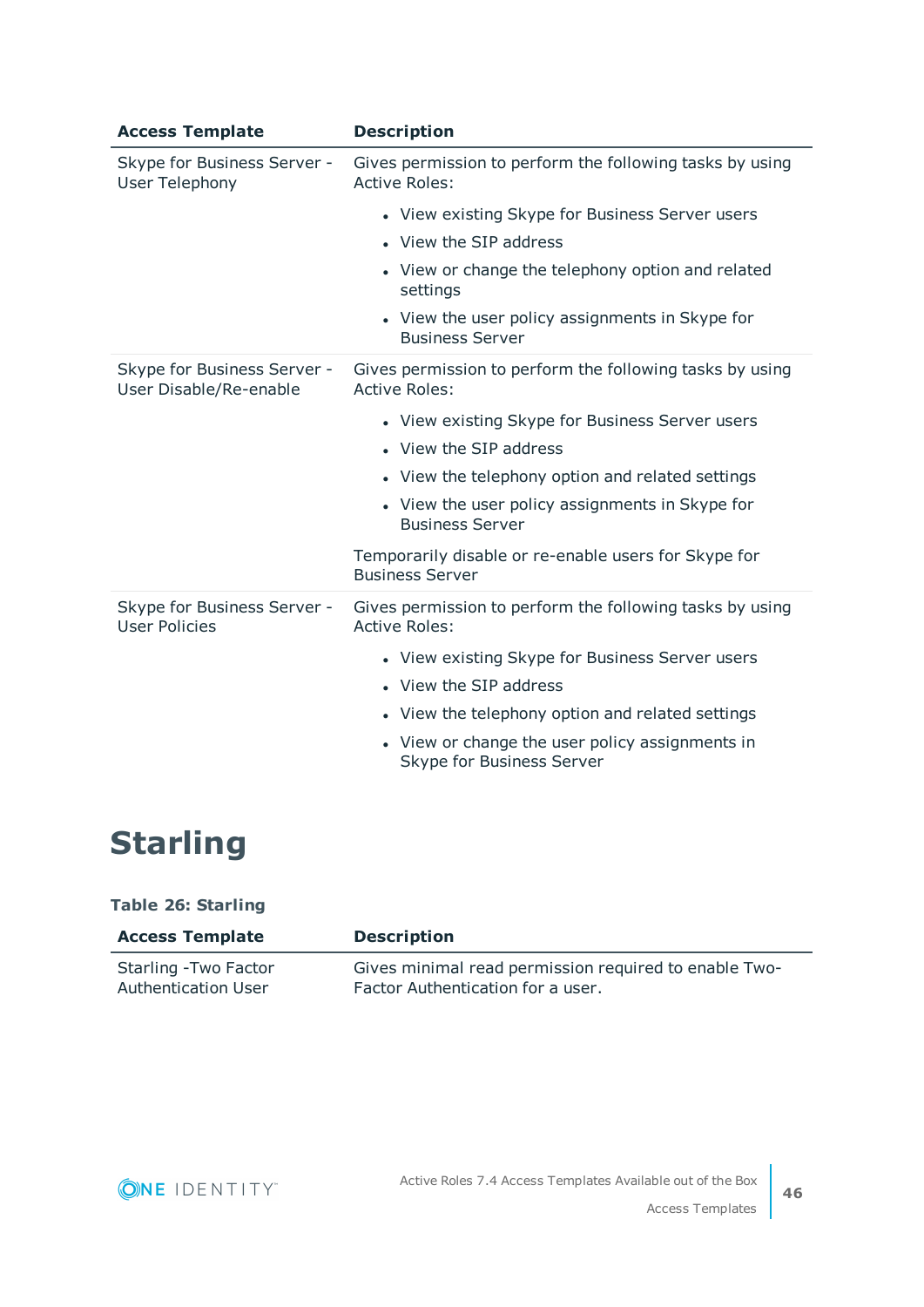### <span id="page-46-0"></span>**User Interfaces**

#### **Table 27: User Interfaces**

| <b>Access Template</b> |  |
|------------------------|--|
|------------------------|--|

MMC Full control

User Interface Management-Gives permission for the user to log in to the MMC interface.

**Description** 

# <span id="page-46-1"></span>**User Self-management**

### **Table 28: User Self-management**

| <b>Access Template</b>                | <b>Description</b>                                                                                                                                                                                                                                                                                                                                                                                                          |
|---------------------------------------|-----------------------------------------------------------------------------------------------------------------------------------------------------------------------------------------------------------------------------------------------------------------------------------------------------------------------------------------------------------------------------------------------------------------------------|
| Self - Account Management             | Authorize users to view or change their own profile<br>information by using the Web Interface. When applying<br>this template, select the Self built-in account as the<br>trustee.                                                                                                                                                                                                                                          |
| Self - Group Management               | Authorize users to view or change the groups they are<br>responsible for. When applying this template, select the<br>Primary Owner (Managed By) or Secondary Owners<br>built-in account as the trustee.                                                                                                                                                                                                                     |
|                                       | Note that applying only this template does not give group<br>owners the right to view the lists of group members. The<br>group owners should also be given Read access to the<br>group member objects. This could be accomplished by<br>applying the All Objects - Read All Properties<br>template to a scope containing those objects, with the<br><b>Authenticated Users built-in account selected as the</b><br>trustee. |
| Self - Group Membership<br>Management | Authorize users to add or remove their own accounts from<br>groups. Apply this template to a scope containing the<br>groups, with the rights assigned to the appropriate user<br>accounts. It is advisable to add the user accounts to a<br>certain group, and then select that group as the trustee<br>when applying the template.                                                                                         |
|                                       | In addition to this template, the Self - Account<br>Management template should be applied in order to<br>allow the users to view the groups in which they have<br>memberships (the Member Of list). The Self - Account<br>Management template should be applied to a scope<br>containing the user accounts, with the rights assigned to                                                                                     |

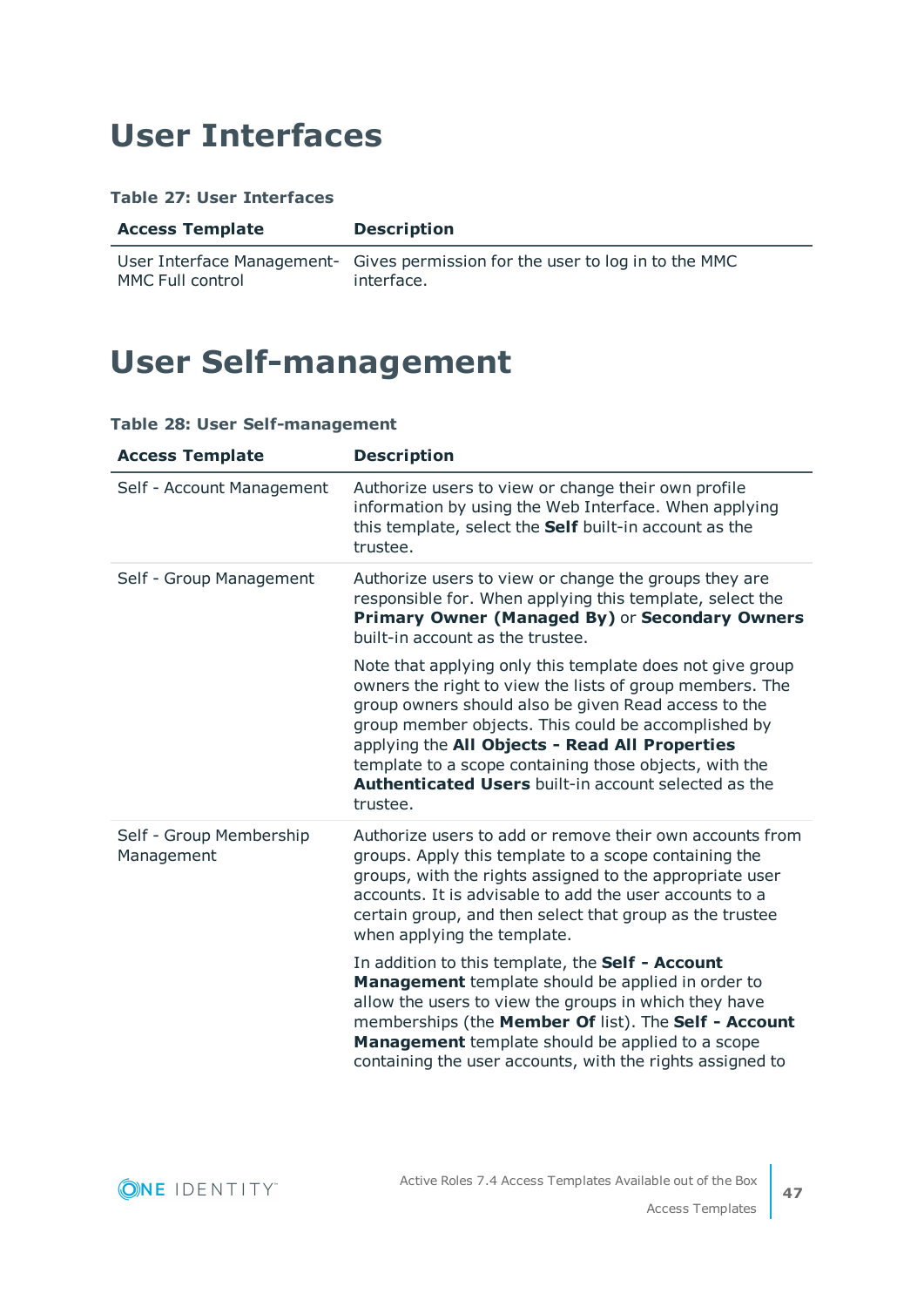| <b>Access Template</b>                             | <b>Description</b>                                                                                                                                                            |
|----------------------------------------------------|-------------------------------------------------------------------------------------------------------------------------------------------------------------------------------|
|                                                    | the Self built-in account (select Self as the trustee when<br>applying the template).                                                                                         |
| Self - Group Membership<br><b>Approval Setting</b> | Authorize users to view or change the properties of the<br>group that determine whether changes to the group<br>members list require approval from the owner of the<br>group. |